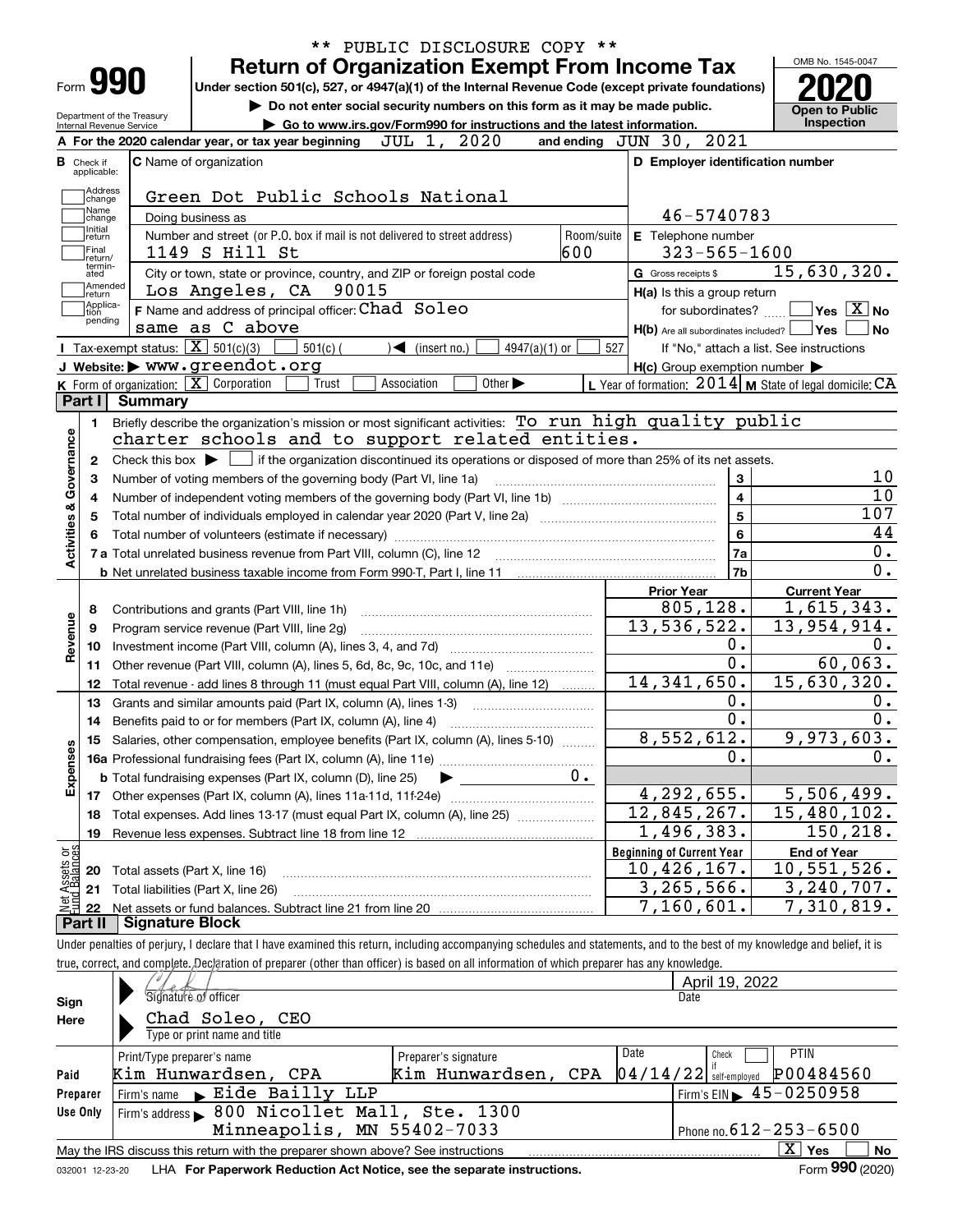|              | Green Dot Public Schools National<br>Form 990 (2020)                                                                                         | 46-5740783  | Page 2                                    |
|--------------|----------------------------------------------------------------------------------------------------------------------------------------------|-------------|-------------------------------------------|
|              | <b>Statement of Program Service Accomplishments</b><br>Part III                                                                              |             |                                           |
|              |                                                                                                                                              |             | $\mathbf{x}$                              |
| 1            | Briefly describe the organization's mission:<br>Green Dot's mission is to help transform public education so that                            |             |                                           |
|              | every child can be successful in college, leadership and life. Green                                                                         |             |                                           |
|              | Dot Public Schools National manages the development of and supports                                                                          |             |                                           |
|              | the operation of public charter schools.                                                                                                     |             |                                           |
| $\mathbf{2}$ | Did the organization undertake any significant program services during the year which were not listed on the                                 |             |                                           |
|              | prior Form 990 or 990-EZ?                                                                                                                    |             | $\overline{\mathsf{Yes} \ \mathbb{X}}$ No |
|              | If "Yes," describe these new services on Schedule O.                                                                                         |             |                                           |
| 3            | Did the organization cease conducting, or make significant changes in how it conducts, any program services?                                 |             | $\sqrt{}$ Yes $\sqrt{}$ X $\sqrt{}$ No    |
|              | If "Yes," describe these changes on Schedule O.                                                                                              |             |                                           |
| 4            | Describe the organization's program service accomplishments for each of its three largest program services, as measured by expenses.         |             |                                           |
|              | Section 501(c)(3) and 501(c)(4) organizations are required to report the amount of grants and allocations to others, the total expenses, and |             |                                           |
|              | revenue, if any, for each program service reported.                                                                                          |             |                                           |
|              | <b>4a</b> (Code: ) (Expenses \$<br>Green Dot Public Schools National ("GDPSN") was created to provide                                        | 14,014,977. |                                           |
|              | services to Green Dot Public Schools California ("GDPS CA"), Green Dot                                                                       |             |                                           |
|              | Public Schools Tennessee ("GDPS TN"), Green Dot Public Schools                                                                               |             |                                           |
|              | Southeast Texas ("GDPS STX"), collectively referred to as Green Dot                                                                          |             |                                           |
|              | Regions, and United Parents and Students ("UPAS"). Specifically, by                                                                          |             |                                           |
|              | obtaining and distributing philanthropic support, providing school                                                                           |             |                                           |
|              | facilities, providing capital financing, providing operational or other                                                                      |             |                                           |
|              | support, designing curriculum, training and developing charter school                                                                        |             |                                           |
|              | staff, and assisting the related organizations to obtain philanthropic                                                                       |             |                                           |
|              | support, charter school facilities and charter school financing. By                                                                          |             |                                           |
|              | leveraging high quality and efficient services in these and other                                                                            |             |                                           |
| 4b           | areas, GDPSN helps eliminate barriers to success at the schools in our                                                                       |             |                                           |
|              | ) (Revenue \$                                                                                                                                |             |                                           |
|              |                                                                                                                                              |             |                                           |
|              |                                                                                                                                              |             |                                           |
|              |                                                                                                                                              |             |                                           |
|              |                                                                                                                                              |             |                                           |
|              |                                                                                                                                              |             |                                           |
|              |                                                                                                                                              |             |                                           |
|              |                                                                                                                                              |             |                                           |
|              |                                                                                                                                              |             |                                           |
|              |                                                                                                                                              |             |                                           |
|              |                                                                                                                                              |             |                                           |
| 4c           | $\left(\text{Code:}\right)$ $\left(\text{Expenses $}\right)$<br>including grants of \$<br>) (Revenue \$                                      |             |                                           |
|              |                                                                                                                                              |             |                                           |
|              |                                                                                                                                              |             |                                           |
|              |                                                                                                                                              |             |                                           |
|              |                                                                                                                                              |             |                                           |
|              |                                                                                                                                              |             |                                           |
|              |                                                                                                                                              |             |                                           |
|              |                                                                                                                                              |             |                                           |
|              |                                                                                                                                              |             |                                           |
|              |                                                                                                                                              |             |                                           |
|              |                                                                                                                                              |             |                                           |
|              |                                                                                                                                              |             |                                           |
| 4d           | Other program services (Describe on Schedule O.)                                                                                             |             |                                           |
|              | (Expenses \$<br>including grants of \$<br>(Revenue \$                                                                                        |             |                                           |
| 4е           | 13,922,917.<br>Total program service expenses                                                                                                |             |                                           |
|              |                                                                                                                                              |             | Form 990 (2020)                           |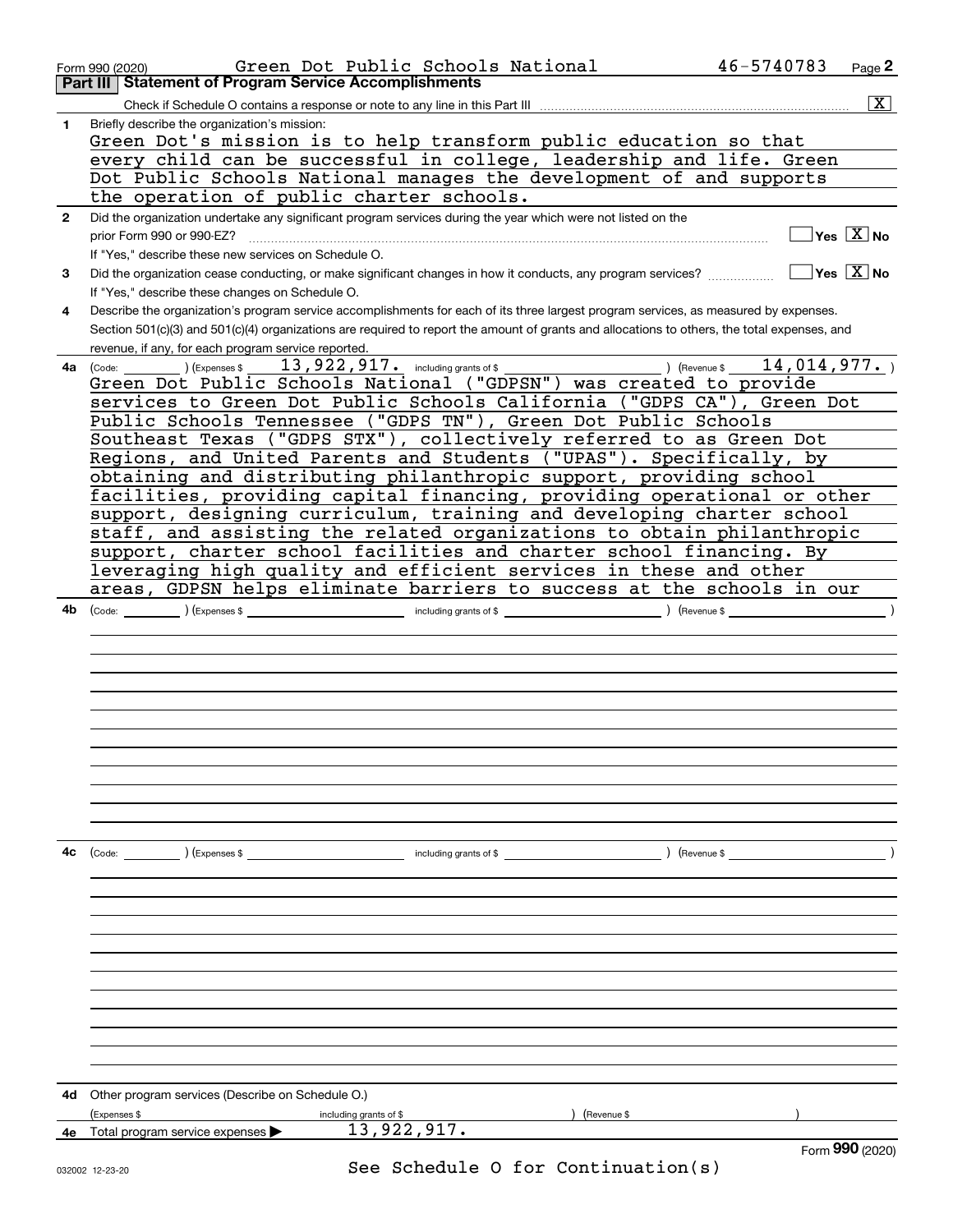|  | Form 990 (2020) |
|--|-----------------|

|     |                                                                                                                                  |                 | Yes | No |
|-----|----------------------------------------------------------------------------------------------------------------------------------|-----------------|-----|----|
| 1.  | Is the organization described in section $501(c)(3)$ or $4947(a)(1)$ (other than a private foundation)?                          |                 |     |    |
|     |                                                                                                                                  | 1               | х   |    |
| 2   |                                                                                                                                  | $\mathbf{2}$    | X   |    |
| 3   | Did the organization engage in direct or indirect political campaign activities on behalf of or in opposition to candidates for  |                 |     |    |
|     |                                                                                                                                  | 3               |     | X. |
| 4   | Section 501(c)(3) organizations. Did the organization engage in lobbying activities, or have a section 501(h) election in effect |                 |     |    |
|     |                                                                                                                                  | 4               |     | X. |
| 5   | Is the organization a section 501(c)(4), 501(c)(5), or 501(c)(6) organization that receives membership dues, assessments, or     |                 |     |    |
|     |                                                                                                                                  | 5               |     | x  |
| 6   | Did the organization maintain any donor advised funds or any similar funds or accounts for which donors have the right to        |                 |     |    |
|     | provide advice on the distribution or investment of amounts in such funds or accounts? If "Yes," complete Schedule D, Part I     | 6               |     | x  |
| 7   | Did the organization receive or hold a conservation easement, including easements to preserve open space,                        |                 |     |    |
|     |                                                                                                                                  | $\overline{7}$  |     | x  |
| 8   | Did the organization maintain collections of works of art, historical treasures, or other similar assets? If "Yes," complete     |                 |     |    |
|     |                                                                                                                                  | 8               |     | x  |
| 9   | Did the organization report an amount in Part X, line 21, for escrow or custodial account liability, serve as a custodian for    |                 |     |    |
|     | amounts not listed in Part X; or provide credit counseling, debt management, credit repair, or debt negotiation services?        |                 |     |    |
|     |                                                                                                                                  | 9               |     | x  |
| 10  | Did the organization, directly or through a related organization, hold assets in donor-restricted endowments                     |                 |     |    |
|     |                                                                                                                                  | 10              |     | x. |
| 11  | If the organization's answer to any of the following questions is "Yes," then complete Schedule D, Parts VI, VII, VIII, IX, or X |                 |     |    |
|     | as applicable.                                                                                                                   |                 |     |    |
| а   | Did the organization report an amount for land, buildings, and equipment in Part X, line 10? If "Yes," complete Schedule D,      |                 |     |    |
|     |                                                                                                                                  | 11a             | X   |    |
| b   | Did the organization report an amount for investments - other securities in Part X, line 12, that is 5% or more of its total     |                 |     |    |
|     |                                                                                                                                  | 11 <sub>b</sub> |     | X. |
| c   | Did the organization report an amount for investments - program related in Part X, line 13, that is 5% or more of its total      |                 |     |    |
|     |                                                                                                                                  | 11c             |     | X. |
|     | d Did the organization report an amount for other assets in Part X, line 15, that is 5% or more of its total assets reported in  |                 |     |    |
|     |                                                                                                                                  | 11d             | X   |    |
|     |                                                                                                                                  | 11e             | X   |    |
| f   | Did the organization's separate or consolidated financial statements for the tax year include a footnote that addresses          |                 |     |    |
|     | the organization's liability for uncertain tax positions under FIN 48 (ASC 740)? If "Yes," complete Schedule D, Part X           | 11f             | x   |    |
| 12a | Did the organization obtain separate, independent audited financial statements for the tax year? If "Yes," complete              |                 |     |    |
|     |                                                                                                                                  | 12a             |     | x  |
|     | Was the organization included in consolidated, independent audited financial statements for the tax year?                        |                 |     |    |
|     | If "Yes," and if the organization answered "No" to line 12a, then completing Schedule D, Parts XI and XII is optional            | 12 <sub>b</sub> | x   |    |
| 13  | Is the organization a school described in section 170(b)(1)(A)(ii)? If "Yes," complete Schedule E                                | 13              |     | X  |
| 14a | Did the organization maintain an office, employees, or agents outside of the United States?                                      | 14a             |     | X  |
| b   | Did the organization have aggregate revenues or expenses of more than \$10,000 from grantmaking, fundraising, business,          |                 |     |    |
|     | investment, and program service activities outside the United States, or aggregate foreign investments valued at \$100,000       |                 |     |    |
|     |                                                                                                                                  | 14b             |     | X. |
| 15  | Did the organization report on Part IX, column (A), line 3, more than \$5,000 of grants or other assistance to or for any        |                 |     |    |
|     |                                                                                                                                  | 15              |     | X. |
| 16  | Did the organization report on Part IX, column (A), line 3, more than \$5,000 of aggregate grants or other assistance to         |                 |     |    |
|     |                                                                                                                                  | 16              |     | X. |
| 17  | Did the organization report a total of more than \$15,000 of expenses for professional fundraising services on Part IX,          |                 |     |    |
|     |                                                                                                                                  | 17              |     | X. |
| 18  | Did the organization report more than \$15,000 total of fundraising event gross income and contributions on Part VIII, lines     |                 |     |    |
|     |                                                                                                                                  | 18              |     | X. |
| 19  | Did the organization report more than \$15,000 of gross income from gaming activities on Part VIII, line 9a? If "Yes."           |                 |     |    |
|     |                                                                                                                                  | 19              |     | x  |
| 20a |                                                                                                                                  | 20a             |     | X  |
| b   | If "Yes" to line 20a, did the organization attach a copy of its audited financial statements to this return?                     | 20 <sub>b</sub> |     |    |
| 21  | Did the organization report more than \$5,000 of grants or other assistance to any domestic organization or                      |                 |     |    |
|     |                                                                                                                                  | 21              |     | x  |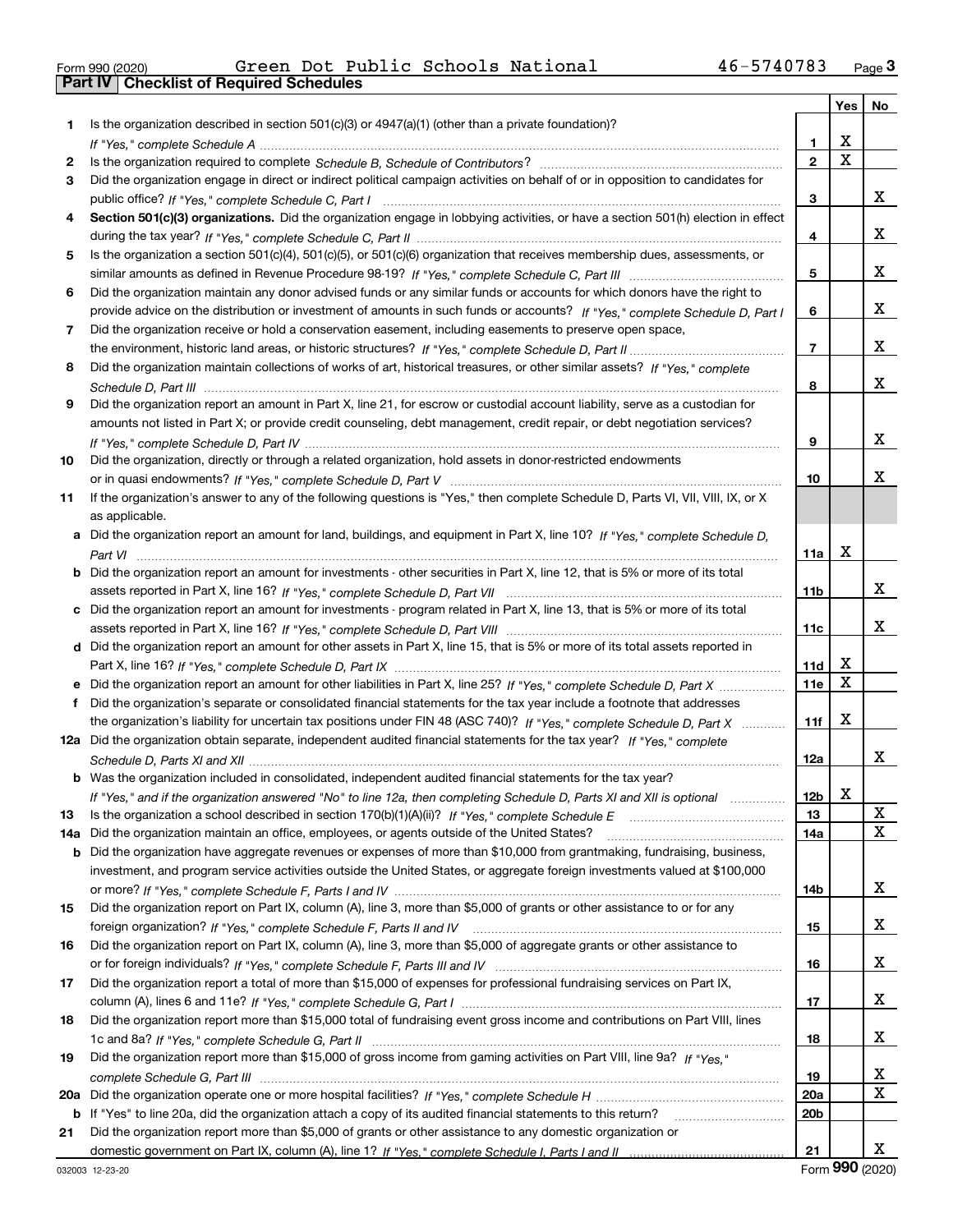*(continued)* Form 990 (2020) Green Dot Public Schools National 46-5740783 <sub>Page</sub>4<br>**Part IV | Checklist of Required Schedules** <sub>(continued)</sub>

|        |                                                                                                                                                                                                                                                                                                    |                 | Yes | No |
|--------|----------------------------------------------------------------------------------------------------------------------------------------------------------------------------------------------------------------------------------------------------------------------------------------------------|-----------------|-----|----|
| 22     | Did the organization report more than \$5,000 of grants or other assistance to or for domestic individuals on                                                                                                                                                                                      |                 |     |    |
|        |                                                                                                                                                                                                                                                                                                    | 22              |     | x  |
| 23     | Did the organization answer "Yes" to Part VII, Section A, line 3, 4, or 5 about compensation of the organization's current                                                                                                                                                                         |                 |     |    |
|        | and former officers, directors, trustees, key employees, and highest compensated employees? If "Yes," complete                                                                                                                                                                                     |                 |     |    |
|        |                                                                                                                                                                                                                                                                                                    | 23              | x   |    |
|        | 24a Did the organization have a tax-exempt bond issue with an outstanding principal amount of more than \$100,000 as of the                                                                                                                                                                        |                 |     |    |
|        | last day of the year, that was issued after December 31, 2002? If "Yes," answer lines 24b through 24d and complete                                                                                                                                                                                 |                 |     |    |
|        |                                                                                                                                                                                                                                                                                                    | 24a             |     | x  |
|        | <b>b</b> Did the organization invest any proceeds of tax-exempt bonds beyond a temporary period exception?                                                                                                                                                                                         | 24 <sub>b</sub> |     |    |
|        | c Did the organization maintain an escrow account other than a refunding escrow at any time during the year to defease                                                                                                                                                                             |                 |     |    |
|        | any tax-exempt bonds?                                                                                                                                                                                                                                                                              | 24c             |     |    |
|        |                                                                                                                                                                                                                                                                                                    | 24d             |     |    |
|        | 25a Section 501(c)(3), 501(c)(4), and 501(c)(29) organizations. Did the organization engage in an excess benefit                                                                                                                                                                                   |                 |     |    |
|        |                                                                                                                                                                                                                                                                                                    | 25a             |     | x  |
|        | b Is the organization aware that it engaged in an excess benefit transaction with a disqualified person in a prior year, and                                                                                                                                                                       |                 |     |    |
|        | that the transaction has not been reported on any of the organization's prior Forms 990 or 990-EZ? If "Yes," complete                                                                                                                                                                              |                 |     |    |
|        | Schedule L. Part I                                                                                                                                                                                                                                                                                 | 25b             |     | x  |
| 26     | Did the organization report any amount on Part X, line 5 or 22, for receivables from or payables to any current                                                                                                                                                                                    |                 |     |    |
|        | or former officer, director, trustee, key employee, creator or founder, substantial contributor, or 35%                                                                                                                                                                                            |                 |     |    |
|        | controlled entity or family member of any of these persons? If "Yes," complete Schedule L, Part II                                                                                                                                                                                                 | 26              |     | x  |
| 27     | Did the organization provide a grant or other assistance to any current or former officer, director, trustee, key employee,                                                                                                                                                                        |                 |     |    |
|        | creator or founder, substantial contributor or employee thereof, a grant selection committee member, or to a 35% controlled                                                                                                                                                                        |                 |     |    |
|        | entity (including an employee thereof) or family member of any of these persons? If "Yes," complete Schedule L, Part III                                                                                                                                                                           | 27              |     | x  |
| 28     | Was the organization a party to a business transaction with one of the following parties (see Schedule L, Part IV                                                                                                                                                                                  |                 |     |    |
|        | instructions, for applicable filing thresholds, conditions, and exceptions):                                                                                                                                                                                                                       |                 |     |    |
| а      | A current or former officer, director, trustee, key employee, creator or founder, or substantial contributor? If                                                                                                                                                                                   |                 |     |    |
|        |                                                                                                                                                                                                                                                                                                    | <b>28a</b>      | x   |    |
|        |                                                                                                                                                                                                                                                                                                    | 28b             |     | X  |
|        | c A 35% controlled entity of one or more individuals and/or organizations described in lines 28a or 28b? If                                                                                                                                                                                        |                 |     |    |
|        |                                                                                                                                                                                                                                                                                                    | 28c             |     | х  |
| 29     |                                                                                                                                                                                                                                                                                                    | 29              |     | X  |
| 30     | Did the organization receive contributions of art, historical treasures, or other similar assets, or qualified conservation                                                                                                                                                                        |                 |     |    |
|        |                                                                                                                                                                                                                                                                                                    | 30              |     | х  |
| 31     | Did the organization liquidate, terminate, or dissolve and cease operations? If "Yes," complete Schedule N, Part I                                                                                                                                                                                 | 31              |     | X  |
| 32     | Did the organization sell, exchange, dispose of, or transfer more than 25% of its net assets? If "Yes," complete                                                                                                                                                                                   |                 |     |    |
|        |                                                                                                                                                                                                                                                                                                    | 32              |     | x  |
| 33     | Did the organization own 100% of an entity disregarded as separate from the organization under Regulations                                                                                                                                                                                         |                 |     |    |
|        |                                                                                                                                                                                                                                                                                                    | 33              |     | x  |
| 34     | Was the organization related to any tax-exempt or taxable entity? If "Yes," complete Schedule R, Part II, III, or IV, and                                                                                                                                                                          |                 |     |    |
|        |                                                                                                                                                                                                                                                                                                    | 34              | х   |    |
|        | 35a Did the organization have a controlled entity within the meaning of section 512(b)(13)?                                                                                                                                                                                                        | <b>35a</b>      | X   |    |
|        | b If "Yes" to line 35a, did the organization receive any payment from or engage in any transaction with a controlled entity                                                                                                                                                                        |                 |     |    |
|        |                                                                                                                                                                                                                                                                                                    | 35b             | х   |    |
| 36     | Section 501(c)(3) organizations. Did the organization make any transfers to an exempt non-charitable related organization?                                                                                                                                                                         |                 |     |    |
|        |                                                                                                                                                                                                                                                                                                    | 36              |     | x  |
| 37     | Did the organization conduct more than 5% of its activities through an entity that is not a related organization                                                                                                                                                                                   |                 |     |    |
|        |                                                                                                                                                                                                                                                                                                    | 37              |     | x  |
| 38     | Did the organization complete Schedule O and provide explanations in Schedule O for Part VI, lines 11b and 19?                                                                                                                                                                                     |                 |     |    |
| Part V | Note: All Form 990 filers are required to complete Schedule O Martin Martin Martin Martin Martin Martin Martin Martin Martin Martin Martin Martin Martin Martin Martin Martin Martin Martin Martin Martin Martin Martin Martin<br><b>Statements Regarding Other IRS Filings and Tax Compliance</b> | 38              | х   |    |
|        |                                                                                                                                                                                                                                                                                                    |                 |     |    |
|        | Check if Schedule O contains a response or note to any line in this Part V                                                                                                                                                                                                                         |                 |     |    |
|        | 15                                                                                                                                                                                                                                                                                                 |                 | Yes | No |
|        | 1a Enter the number reported in Box 3 of Form 1096. Enter -0- if not applicable<br>1a<br>0                                                                                                                                                                                                         |                 |     |    |
| b      | Enter the number of Forms W-2G included in line 1a. Enter -0- if not applicable<br>1b<br>Did the organization comply with backup withholding rules for reportable payments to vendors and reportable gaming                                                                                        |                 |     |    |
| c      |                                                                                                                                                                                                                                                                                                    |                 | X   |    |
|        |                                                                                                                                                                                                                                                                                                    | 1c              |     |    |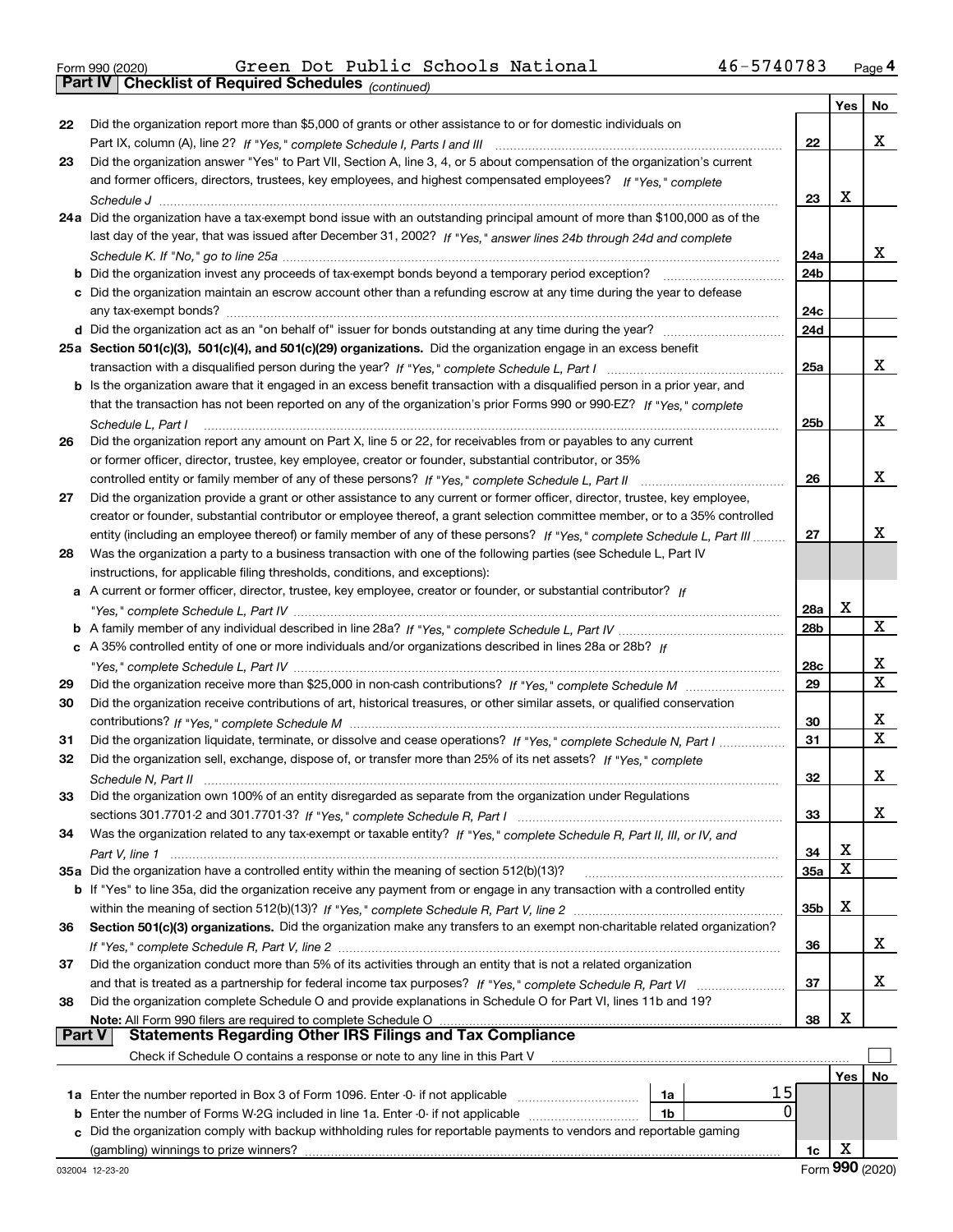|               | 46-5740783<br>Green Dot Public Schools National<br>Form 990 (2020)                                                                                                                                                                    |                |      | $_{\text{Page}}$ 5 |  |  |  |  |  |  |  |  |  |
|---------------|---------------------------------------------------------------------------------------------------------------------------------------------------------------------------------------------------------------------------------------|----------------|------|--------------------|--|--|--|--|--|--|--|--|--|
| <b>Part V</b> | Statements Regarding Other IRS Filings and Tax Compliance (continued)                                                                                                                                                                 |                |      |                    |  |  |  |  |  |  |  |  |  |
|               |                                                                                                                                                                                                                                       |                | Yes  | No                 |  |  |  |  |  |  |  |  |  |
|               | 2a Enter the number of employees reported on Form W-3, Transmittal of Wage and Tax Statements,                                                                                                                                        |                |      |                    |  |  |  |  |  |  |  |  |  |
|               | 107<br>filed for the calendar year ending with or within the year covered by this return<br>2a                                                                                                                                        |                |      |                    |  |  |  |  |  |  |  |  |  |
|               |                                                                                                                                                                                                                                       | 2b             | X    |                    |  |  |  |  |  |  |  |  |  |
|               |                                                                                                                                                                                                                                       |                |      |                    |  |  |  |  |  |  |  |  |  |
|               | 3a Did the organization have unrelated business gross income of \$1,000 or more during the year?                                                                                                                                      |                |      |                    |  |  |  |  |  |  |  |  |  |
| b             |                                                                                                                                                                                                                                       | 3 <sub>b</sub> |      |                    |  |  |  |  |  |  |  |  |  |
|               | 4a At any time during the calendar year, did the organization have an interest in, or a signature or other authority over, a                                                                                                          |                |      |                    |  |  |  |  |  |  |  |  |  |
|               | financial account in a foreign country (such as a bank account, securities account, or other financial account)?                                                                                                                      | 4a             |      | х                  |  |  |  |  |  |  |  |  |  |
|               | <b>b</b> If "Yes," enter the name of the foreign country                                                                                                                                                                              |                |      |                    |  |  |  |  |  |  |  |  |  |
|               | See instructions for filing requirements for FinCEN Form 114, Report of Foreign Bank and Financial Accounts (FBAR).                                                                                                                   |                |      |                    |  |  |  |  |  |  |  |  |  |
|               |                                                                                                                                                                                                                                       | 5а             |      | х                  |  |  |  |  |  |  |  |  |  |
| b             |                                                                                                                                                                                                                                       | 5b             |      | х                  |  |  |  |  |  |  |  |  |  |
| c             |                                                                                                                                                                                                                                       | 5c             |      |                    |  |  |  |  |  |  |  |  |  |
|               | 6a Does the organization have annual gross receipts that are normally greater than \$100,000, and did the organization solicit                                                                                                        |                |      |                    |  |  |  |  |  |  |  |  |  |
|               | any contributions that were not tax deductible as charitable contributions?                                                                                                                                                           | 6a             |      | х                  |  |  |  |  |  |  |  |  |  |
|               | <b>b</b> If "Yes," did the organization include with every solicitation an express statement that such contributions or gifts                                                                                                         |                |      |                    |  |  |  |  |  |  |  |  |  |
|               | were not tax deductible?                                                                                                                                                                                                              | 6b             |      |                    |  |  |  |  |  |  |  |  |  |
| 7             | Organizations that may receive deductible contributions under section 170(c).                                                                                                                                                         |                |      |                    |  |  |  |  |  |  |  |  |  |
| а             | Did the organization receive a payment in excess of \$75 made partly as a contribution and partly for goods and services provided to the payor?                                                                                       | 7a             |      | х                  |  |  |  |  |  |  |  |  |  |
| b             | If "Yes," did the organization notify the donor of the value of the goods or services provided?                                                                                                                                       | 7b             |      |                    |  |  |  |  |  |  |  |  |  |
|               | c Did the organization sell, exchange, or otherwise dispose of tangible personal property for which it was required                                                                                                                   |                |      |                    |  |  |  |  |  |  |  |  |  |
|               |                                                                                                                                                                                                                                       | 7c             |      | х                  |  |  |  |  |  |  |  |  |  |
|               | 7d                                                                                                                                                                                                                                    |                |      |                    |  |  |  |  |  |  |  |  |  |
| е             | Did the organization receive any funds, directly or indirectly, to pay premiums on a personal benefit contract?                                                                                                                       | 7e             |      | х                  |  |  |  |  |  |  |  |  |  |
| f             | Did the organization, during the year, pay premiums, directly or indirectly, on a personal benefit contract?                                                                                                                          | 7f             |      | х                  |  |  |  |  |  |  |  |  |  |
| g             | If the organization received a contribution of qualified intellectual property, did the organization file Form 8899 as required?                                                                                                      | 7g             |      |                    |  |  |  |  |  |  |  |  |  |
| h             | If the organization received a contribution of cars, boats, airplanes, or other vehicles, did the organization file a Form 1098-C?                                                                                                    | 7h             |      |                    |  |  |  |  |  |  |  |  |  |
| 8             | Sponsoring organizations maintaining donor advised funds. Did a donor advised fund maintained by the                                                                                                                                  |                |      |                    |  |  |  |  |  |  |  |  |  |
|               | sponsoring organization have excess business holdings at any time during the year?                                                                                                                                                    | 8              |      |                    |  |  |  |  |  |  |  |  |  |
| 9             | Sponsoring organizations maintaining donor advised funds.                                                                                                                                                                             |                |      |                    |  |  |  |  |  |  |  |  |  |
| а             | Did the sponsoring organization make any taxable distributions under section 4966?                                                                                                                                                    | 9а             |      |                    |  |  |  |  |  |  |  |  |  |
| b             | Did the sponsoring organization make a distribution to a donor, donor advisor, or related person?                                                                                                                                     | 9b             |      |                    |  |  |  |  |  |  |  |  |  |
| 10            | Section 501(c)(7) organizations. Enter:                                                                                                                                                                                               |                |      |                    |  |  |  |  |  |  |  |  |  |
|               | 10a<br>a Initiation fees and capital contributions included on Part VIII, line 12 [111] [11] [12] [11] [12] [11] [12] [11] [12] [11] [12] [11] [12] [11] [12] [11] [12] [11] [12] [11] [12] [11] [12] [11] [12] [11] [12] [11] [12] [ |                |      |                    |  |  |  |  |  |  |  |  |  |
|               | Gross receipts, included on Form 990, Part VIII, line 12, for public use of club facilities<br> 10 <sub>b</sub>                                                                                                                       |                |      |                    |  |  |  |  |  |  |  |  |  |
| 11            | Section 501(c)(12) organizations. Enter:                                                                                                                                                                                              |                |      |                    |  |  |  |  |  |  |  |  |  |
|               | 11a                                                                                                                                                                                                                                   |                |      |                    |  |  |  |  |  |  |  |  |  |
|               | b Gross income from other sources (Do not net amounts due or paid to other sources against                                                                                                                                            |                |      |                    |  |  |  |  |  |  |  |  |  |
|               | 11b                                                                                                                                                                                                                                   |                |      |                    |  |  |  |  |  |  |  |  |  |
|               | 12a Section 4947(a)(1) non-exempt charitable trusts. Is the organization filing Form 990 in lieu of Form 1041?                                                                                                                        | <b>12a</b>     |      |                    |  |  |  |  |  |  |  |  |  |
|               | 12b<br><b>b</b> If "Yes," enter the amount of tax-exempt interest received or accrued during the year                                                                                                                                 |                |      |                    |  |  |  |  |  |  |  |  |  |
| 13            | Section 501(c)(29) qualified nonprofit health insurance issuers.                                                                                                                                                                      |                |      |                    |  |  |  |  |  |  |  |  |  |
|               | a Is the organization licensed to issue qualified health plans in more than one state?                                                                                                                                                | <b>13a</b>     |      |                    |  |  |  |  |  |  |  |  |  |
|               | Note: See the instructions for additional information the organization must report on Schedule O.                                                                                                                                     |                |      |                    |  |  |  |  |  |  |  |  |  |
|               | <b>b</b> Enter the amount of reserves the organization is required to maintain by the states in which the                                                                                                                             |                |      |                    |  |  |  |  |  |  |  |  |  |
|               | 13 <sub>b</sub>                                                                                                                                                                                                                       |                |      |                    |  |  |  |  |  |  |  |  |  |
|               | 13 <sub>c</sub>                                                                                                                                                                                                                       |                |      |                    |  |  |  |  |  |  |  |  |  |
| 14a           | Did the organization receive any payments for indoor tanning services during the tax year?                                                                                                                                            | 14a            |      | x                  |  |  |  |  |  |  |  |  |  |
| b             | If "Yes," has it filed a Form 720 to report these payments? If "No," provide an explanation on Schedule O                                                                                                                             | 14b            |      |                    |  |  |  |  |  |  |  |  |  |
| 15            | Is the organization subject to the section 4960 tax on payment(s) of more than \$1,000,000 in remuneration or                                                                                                                         |                |      |                    |  |  |  |  |  |  |  |  |  |
|               |                                                                                                                                                                                                                                       | 15             |      | x                  |  |  |  |  |  |  |  |  |  |
|               | If "Yes," see instructions and file Form 4720, Schedule N.                                                                                                                                                                            |                |      |                    |  |  |  |  |  |  |  |  |  |
| 16            | Is the organization an educational institution subject to the section 4968 excise tax on net investment income?                                                                                                                       | 16             |      | х                  |  |  |  |  |  |  |  |  |  |
|               | If "Yes," complete Form 4720, Schedule O.                                                                                                                                                                                             |                |      |                    |  |  |  |  |  |  |  |  |  |
|               |                                                                                                                                                                                                                                       |                | nn n |                    |  |  |  |  |  |  |  |  |  |

Form (2020) **990**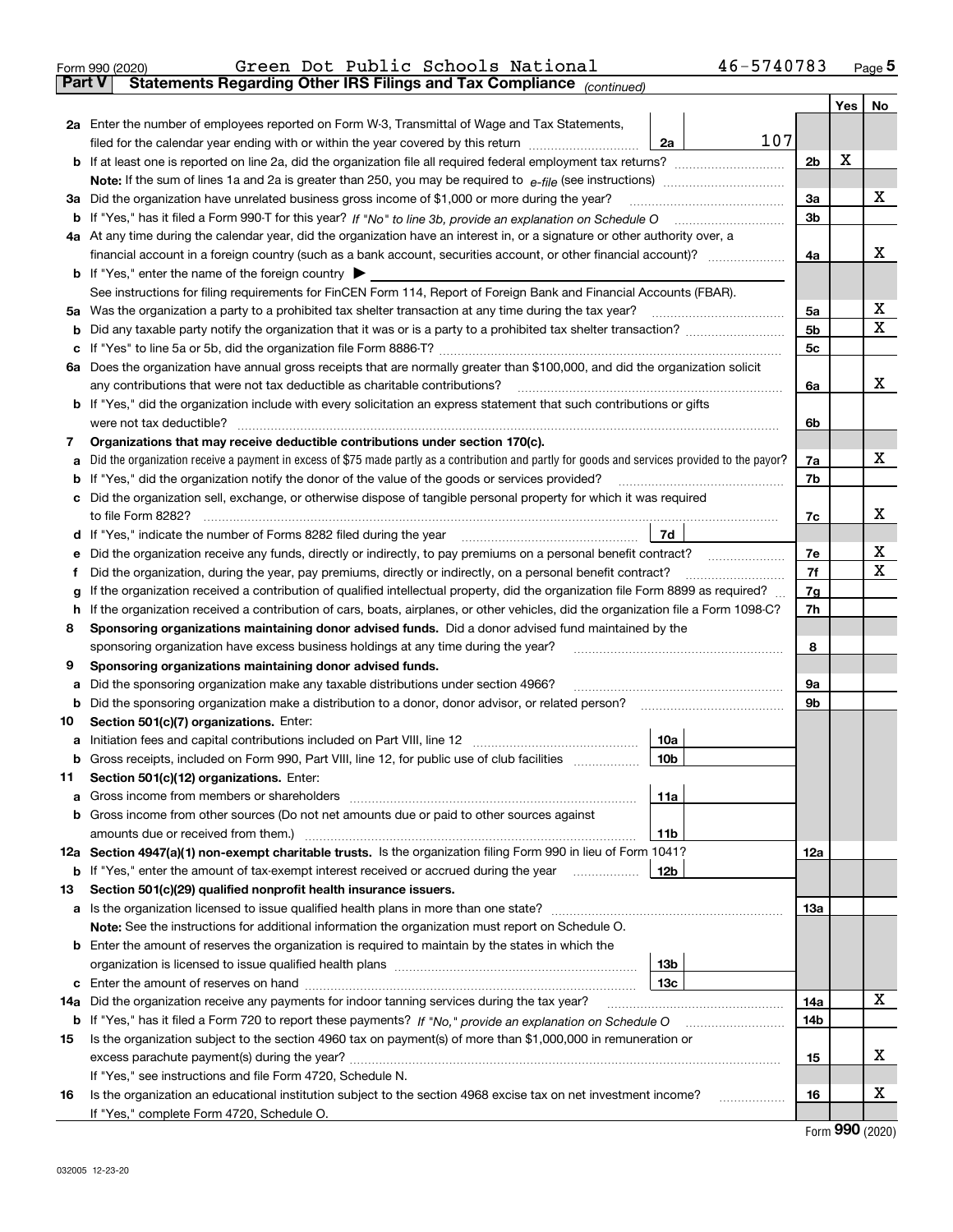|  | Form 990 (2020) |
|--|-----------------|
|  |                 |

*For each "Yes" response to lines 2 through 7b below, and for a "No" response to line 8a, 8b, or 10b below, describe the circumstances, processes, or changes on Schedule O. See instructions.* Form 990 (2020) Green Dot Public Schools National 46-5740783 <sub>Page</sub> 6<br>**Part VI** | Governance, Management, and Disclosure <sub>For each "Yes" response to lines 2 through 7b below, and for a "No" response</sub> Check if Schedule O contains a response or note to any line in this Part VI

|     | Check if Schedule O contains a response or note to any line in this Part VI                                                                                           |    |                 |     | $\boxed{\text{X}}$ |  |  |  |  |  |  |  |
|-----|-----------------------------------------------------------------------------------------------------------------------------------------------------------------------|----|-----------------|-----|--------------------|--|--|--|--|--|--|--|
|     | Section A. Governing Body and Management                                                                                                                              |    |                 |     |                    |  |  |  |  |  |  |  |
|     |                                                                                                                                                                       |    |                 | Yes | No                 |  |  |  |  |  |  |  |
|     | 1a Enter the number of voting members of the governing body at the end of the tax year<br>1a                                                                          | 10 |                 |     |                    |  |  |  |  |  |  |  |
|     | If there are material differences in voting rights among members of the governing body, or if the governing                                                           |    |                 |     |                    |  |  |  |  |  |  |  |
|     | body delegated broad authority to an executive committee or similar committee, explain on Schedule O.                                                                 |    |                 |     |                    |  |  |  |  |  |  |  |
| b   | 10<br>Enter the number of voting members included on line 1a, above, who are independent<br>1b                                                                        |    |                 |     |                    |  |  |  |  |  |  |  |
| 2   | Did any officer, director, trustee, or key employee have a family relationship or a business relationship with any other                                              |    |                 |     |                    |  |  |  |  |  |  |  |
|     | officer, director, trustee, or key employee?                                                                                                                          |    | 2               |     | х                  |  |  |  |  |  |  |  |
| 3   | Did the organization delegate control over management duties customarily performed by or under the direct supervision                                                 |    |                 |     |                    |  |  |  |  |  |  |  |
|     | of officers, directors, trustees, or key employees to a management company or other person?                                                                           |    | 3               |     | х                  |  |  |  |  |  |  |  |
| 4   | Did the organization make any significant changes to its governing documents since the prior Form 990 was filed?                                                      |    | 4               |     | $\mathbf X$        |  |  |  |  |  |  |  |
| 5   |                                                                                                                                                                       |    | 5               |     | X                  |  |  |  |  |  |  |  |
| 6   | Did the organization have members or stockholders?                                                                                                                    |    | 6               |     | $\mathbf X$        |  |  |  |  |  |  |  |
| 7a  | Did the organization have members, stockholders, or other persons who had the power to elect or appoint one or                                                        |    |                 |     |                    |  |  |  |  |  |  |  |
|     | more members of the governing body?                                                                                                                                   |    | 7a              |     | х                  |  |  |  |  |  |  |  |
|     | <b>b</b> Are any governance decisions of the organization reserved to (or subject to approval by) members, stockholders, or                                           |    |                 |     |                    |  |  |  |  |  |  |  |
|     | persons other than the governing body?                                                                                                                                |    | 7b              |     | х                  |  |  |  |  |  |  |  |
| 8   | Did the organization contemporaneously document the meetings held or written actions undertaken during the year by the following:                                     |    |                 |     |                    |  |  |  |  |  |  |  |
| a   |                                                                                                                                                                       |    | 8a              | X   |                    |  |  |  |  |  |  |  |
| b   |                                                                                                                                                                       |    | 8b              |     | $\mathbf X$        |  |  |  |  |  |  |  |
| 9   | Is there any officer, director, trustee, or key employee listed in Part VII, Section A, who cannot be reached at the                                                  |    |                 |     |                    |  |  |  |  |  |  |  |
|     |                                                                                                                                                                       |    | 9               |     | x                  |  |  |  |  |  |  |  |
|     | <b>Section B. Policies</b> (This Section B requests information about policies not required by the Internal Revenue Code.)                                            |    |                 |     |                    |  |  |  |  |  |  |  |
|     |                                                                                                                                                                       |    |                 | Yes | No                 |  |  |  |  |  |  |  |
|     |                                                                                                                                                                       |    | 10a             |     | x                  |  |  |  |  |  |  |  |
|     | <b>b</b> If "Yes," did the organization have written policies and procedures governing the activities of such chapters, affiliates,                                   |    |                 |     |                    |  |  |  |  |  |  |  |
|     | and branches to ensure their operations are consistent with the organization's exempt purposes?                                                                       |    | 10 <sub>b</sub> |     |                    |  |  |  |  |  |  |  |
|     | 11a Has the organization provided a complete copy of this Form 990 to all members of its governing body before filing the form?                                       |    | 11a             | X   |                    |  |  |  |  |  |  |  |
| b   | Describe in Schedule O the process, if any, used by the organization to review this Form 990.                                                                         |    |                 |     |                    |  |  |  |  |  |  |  |
| 12a |                                                                                                                                                                       |    | 12a             | х   |                    |  |  |  |  |  |  |  |
| b   |                                                                                                                                                                       |    | 12 <sub>b</sub> | X   |                    |  |  |  |  |  |  |  |
| c   | Did the organization regularly and consistently monitor and enforce compliance with the policy? If "Yes." describe                                                    |    |                 |     |                    |  |  |  |  |  |  |  |
|     | in Schedule O how this was done www.communication.com/www.communications.com/www.communications.com/                                                                  |    | 12c             | х   |                    |  |  |  |  |  |  |  |
| 13  | Did the organization have a written whistleblower policy?                                                                                                             |    | 13              | X   |                    |  |  |  |  |  |  |  |
| 14  | Did the organization have a written document retention and destruction policy?                                                                                        |    | 14              | X   |                    |  |  |  |  |  |  |  |
| 15  | Did the process for determining compensation of the following persons include a review and approval by independent                                                    |    |                 |     |                    |  |  |  |  |  |  |  |
|     | persons, comparability data, and contemporaneous substantiation of the deliberation and decision?                                                                     |    |                 |     |                    |  |  |  |  |  |  |  |
| a   | The organization's CEO, Executive Director, or top management official manufactured content of the organization's CEO, Executive Director, or top management official |    | 15a             | х   |                    |  |  |  |  |  |  |  |
|     | <b>b</b> Other officers or key employees of the organization                                                                                                          |    | 15b             | x   |                    |  |  |  |  |  |  |  |
|     | If "Yes" to line 15a or 15b, describe the process in Schedule O (see instructions).                                                                                   |    |                 |     |                    |  |  |  |  |  |  |  |
|     | 16a Did the organization invest in, contribute assets to, or participate in a joint venture or similar arrangement with a                                             |    |                 |     |                    |  |  |  |  |  |  |  |
|     | taxable entity during the year?                                                                                                                                       |    | 16a             |     | х                  |  |  |  |  |  |  |  |
|     | b If "Yes," did the organization follow a written policy or procedure requiring the organization to evaluate its participation                                        |    |                 |     |                    |  |  |  |  |  |  |  |
|     | in joint venture arrangements under applicable federal tax law, and take steps to safequard the organization's                                                        |    |                 |     |                    |  |  |  |  |  |  |  |
|     | exempt status with respect to such arrangements?                                                                                                                      |    | 16b             |     |                    |  |  |  |  |  |  |  |
|     | <b>Section C. Disclosure</b>                                                                                                                                          |    |                 |     |                    |  |  |  |  |  |  |  |
| 17  | List the states with which a copy of this Form 990 is required to be filed $\blacktriangleright$ CA                                                                   |    |                 |     |                    |  |  |  |  |  |  |  |
| 18  | Section 6104 requires an organization to make its Forms 1023 (1024 or 1024-A, if applicable), 990, and 990-T (Section 501(c)(3)s only) available                      |    |                 |     |                    |  |  |  |  |  |  |  |
|     | for public inspection. Indicate how you made these available. Check all that apply.                                                                                   |    |                 |     |                    |  |  |  |  |  |  |  |
|     | $X$ Own website<br>$X$ Upon request<br>Another's website<br>Other (explain on Schedule O)                                                                             |    |                 |     |                    |  |  |  |  |  |  |  |
| 19  | Describe on Schedule O whether (and if so, how) the organization made its governing documents, conflict of interest policy, and financial                             |    |                 |     |                    |  |  |  |  |  |  |  |
|     | statements available to the public during the tax year.                                                                                                               |    |                 |     |                    |  |  |  |  |  |  |  |
| 20  | State the name, address, and telephone number of the person who possesses the organization's books and records                                                        |    |                 |     |                    |  |  |  |  |  |  |  |
|     | Andrew Garcia - 323-565-1600                                                                                                                                          |    |                 |     |                    |  |  |  |  |  |  |  |
|     | 1149 S. Hill St Suite 600, Los Angeles, CA<br>90015                                                                                                                   |    |                 |     |                    |  |  |  |  |  |  |  |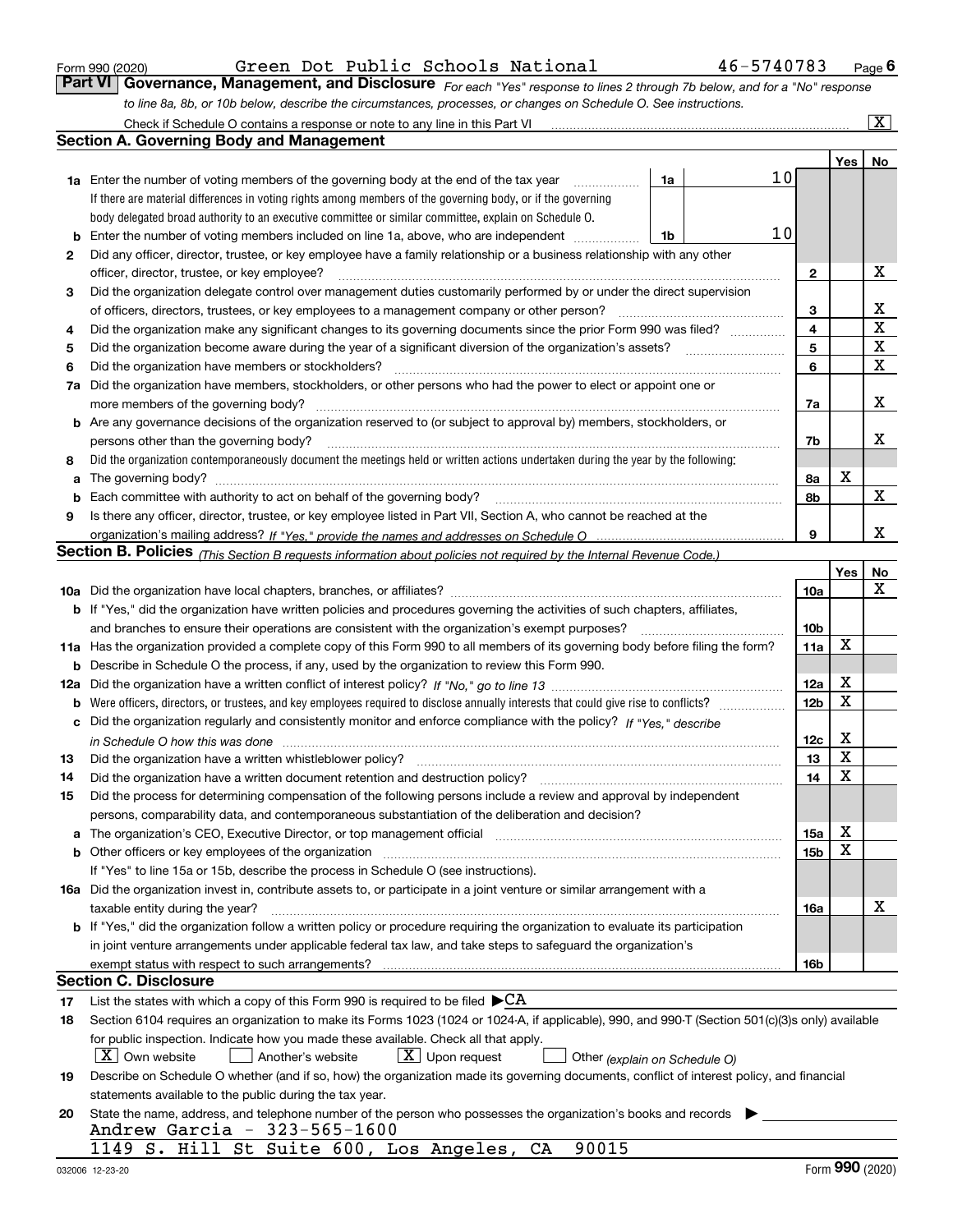$\mathcal{L}^{\text{max}}$ 

## **7Part VII Compensation of Officers, Directors, Trustees, Key Employees, Highest Compensated Employees, and Independent Contractors**

Check if Schedule O contains a response or note to any line in this Part VII

**Section A. Officers, Directors, Trustees, Key Employees, and Highest Compensated Employees**

**1a**  Complete this table for all persons required to be listed. Report compensation for the calendar year ending with or within the organization's tax year. **•** List all of the organization's current officers, directors, trustees (whether individuals or organizations), regardless of amount of compensation.

Enter -0- in columns (D), (E), and (F) if no compensation was paid.

 $\bullet$  List all of the organization's  $\,$ current key employees, if any. See instructions for definition of "key employee."

**•** List the organization's five current highest compensated employees (other than an officer, director, trustee, or key employee) who received reportable compensation (Box 5 of Form W-2 and/or Box 7 of Form 1099-MISC) of more than \$100,000 from the organization and any related organizations.

**•** List all of the organization's former officers, key employees, and highest compensated employees who received more than \$100,000 of reportable compensation from the organization and any related organizations.

**former directors or trustees**  ¥ List all of the organization's that received, in the capacity as a former director or trustee of the organization, more than \$10,000 of reportable compensation from the organization and any related organizations.

See instructions for the order in which to list the persons above.

Check this box if neither the organization nor any related organization compensated any current officer, director, or trustee.  $\mathcal{L}^{\text{max}}$ 

| (A)                                | (B)               |                               |                                                                  |                                         | (C)          |                                   |        | (D)             | (E)                           | (F)                   |
|------------------------------------|-------------------|-------------------------------|------------------------------------------------------------------|-----------------------------------------|--------------|-----------------------------------|--------|-----------------|-------------------------------|-----------------------|
| Name and title                     | Average           |                               |                                                                  | Position<br>(do not check more than one |              |                                   |        | Reportable      | Reportable                    | Estimated             |
|                                    | hours per         |                               | box, unless person is both an<br>officer and a director/trustee) |                                         |              |                                   |        | compensation    | compensation                  | amount of             |
|                                    | week<br>(list any |                               |                                                                  |                                         |              |                                   |        | from<br>the     | from related<br>organizations | other<br>compensation |
|                                    | hours for         |                               |                                                                  |                                         |              |                                   |        | organization    | (W-2/1099-MISC)               | from the              |
|                                    | related           |                               |                                                                  |                                         |              |                                   |        | (W-2/1099-MISC) |                               | organization          |
|                                    | organizations     |                               |                                                                  |                                         |              |                                   |        |                 |                               | and related           |
|                                    | below             | ndividual trustee or director | nstitutional trustee                                             | Officer                                 | Key employee | Highest compensated<br>  employee | Former |                 |                               | organizations         |
|                                    | line)             |                               |                                                                  |                                         |              |                                   |        |                 |                               |                       |
| Chad Soleo<br>(1)                  | 40.00             |                               |                                                                  |                                         |              |                                   |        |                 |                               |                       |
| Chief Executive Officer            |                   |                               |                                                                  | $\mathbf X$                             |              |                                   |        | 270,225.        | 0.                            | 35,770.               |
| Megan Ouaile<br>(2)                | 1.00              |                               |                                                                  |                                         |              |                                   |        |                 |                               |                       |
| Chief Growth Officer               | 40.00             |                               |                                                                  | X                                       |              |                                   |        | 214,101.        | $\mathbf 0$ .                 | 19,790.               |
| Ernest Thomas<br>(3)               | 40.00             |                               |                                                                  |                                         |              |                                   |        |                 |                               |                       |
| Treasurer/Controller               |                   |                               |                                                                  | X                                       |              |                                   |        | 170,594.        | 0.                            | 37,924.               |
| Ellen Lin<br>(4)                   | 40.00             |                               |                                                                  |                                         |              |                                   |        |                 |                               |                       |
| Chief Operating Officer            |                   |                               |                                                                  | X                                       |              |                                   |        | 180,974.        | $\mathbf 0$ .                 | $15, 116$ .           |
| Douglas Weston<br>(5)              | 40.00             |                               |                                                                  |                                         |              |                                   |        |                 |                               |                       |
| VP of Development                  |                   |                               |                                                                  |                                         |              | $\mathbf X$                       |        | 169,601.        | 0.                            | 2,697.                |
| Sean Thibault<br>(6)               | 40.00             |                               |                                                                  |                                         |              |                                   |        |                 |                               |                       |
| Director of Communications         |                   |                               |                                                                  |                                         |              | $\mathbf X$                       |        | 137,263.        | $\mathbf 0$ .                 | 23, 313.              |
| Tae Kim<br>(7)                     | 40.00             |                               |                                                                  |                                         |              |                                   |        |                 |                               |                       |
| Director of Finance                |                   |                               |                                                                  |                                         |              | $\overline{\mathbf{X}}$           |        | 133,096.        | $\mathbf 0$ .                 | 23,806.               |
| (8) Jose Jaurequi                  | 40.00             |                               |                                                                  |                                         |              |                                   |        |                 |                               |                       |
| Director of Information Technology |                   |                               |                                                                  |                                         |              | $\mathbf X$                       |        | 138,609.        | $\mathbf 0$ .                 | 17,995.               |
| (9) J. Omar Mahmud                 | 40.00             |                               |                                                                  |                                         |              |                                   |        |                 |                               |                       |
| General Counsel                    |                   |                               |                                                                  |                                         |              | $\mathbf X$                       |        | 133,938.        | $\mathbf 0$ .                 | 2,022.                |
| (10) Marlene Canter                | 2.00              |                               |                                                                  |                                         |              |                                   |        |                 |                               |                       |
| Board Chair                        |                   | $\mathbf x$                   |                                                                  | X                                       |              |                                   |        | 0.              | $\mathbf 0$ .                 | $0_{.}$               |
| (11) Brad Rosenberg                | 2.00              |                               |                                                                  |                                         |              |                                   |        |                 |                               |                       |
| Board Secretary                    |                   | $\mathbf X$                   |                                                                  | $\mathbf X$                             |              |                                   |        | 0.              | $\mathbf 0$ .                 | $0_{.}$               |
| (12) Roy Romer                     | 2.00              |                               |                                                                  |                                         |              |                                   |        |                 |                               |                       |
| Director                           |                   | $\mathbf X$                   |                                                                  |                                         |              |                                   |        | 0.              | $\mathbf 0$ .                 | $0_{.}$               |
| (13) Paul Miller                   | 2.00              |                               |                                                                  |                                         |              |                                   |        |                 |                               |                       |
| Director                           |                   | $\mathbf X$                   |                                                                  |                                         |              |                                   |        | 0.              | $\mathbf 0$ .                 | $0_{.}$               |
| (14) Timothy Wahl                  | 2.00              |                               |                                                                  |                                         |              |                                   |        |                 |                               |                       |
| Director                           |                   | $\mathbf X$                   |                                                                  |                                         |              |                                   |        | 0.              | $\mathbf 0$ .                 | 0.                    |
| (15) Carole Neal                   | 2.00              |                               |                                                                  |                                         |              |                                   |        |                 |                               |                       |
| Director                           |                   | $\mathbf X$                   |                                                                  |                                         |              |                                   |        | 0.              | $\mathbf 0$ .                 | 0.                    |
| (16) Ly Cecilia Nguyen             | 2.00              |                               |                                                                  |                                         |              |                                   |        |                 |                               |                       |
| Director                           |                   | $\mathbf X$                   |                                                                  |                                         |              |                                   |        | 0.              | $\mathbf 0$ .                 | 0.                    |
| (17) Larry Jacobs                  | 2.00              |                               |                                                                  |                                         |              |                                   |        |                 |                               |                       |
| Director                           |                   | $\mathbf X$                   |                                                                  |                                         |              |                                   |        | 0.              | $\mathbf 0$ .                 | 0.                    |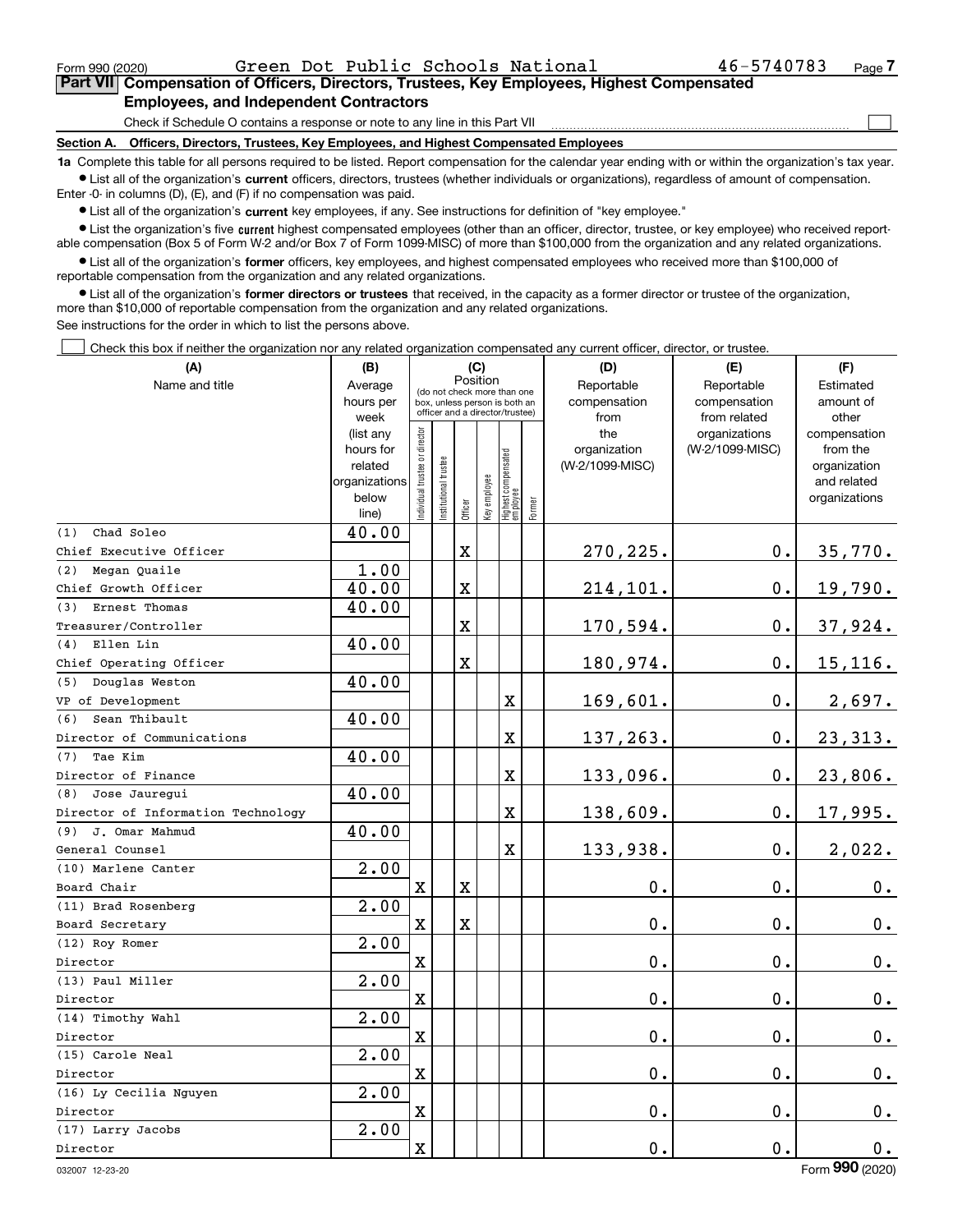| Green Dot Public Schools National<br>Form 990 (2020)                                                                                                                                                                                                        |                   |                                |                       |          |              |                                                                  |        |                         | 46-5740783                       |                  |              | Page 8                   |
|-------------------------------------------------------------------------------------------------------------------------------------------------------------------------------------------------------------------------------------------------------------|-------------------|--------------------------------|-----------------------|----------|--------------|------------------------------------------------------------------|--------|-------------------------|----------------------------------|------------------|--------------|--------------------------|
| <b>Part VII</b><br>Section A. Officers, Directors, Trustees, Key Employees, and Highest Compensated Employees (continued)                                                                                                                                   |                   |                                |                       |          |              |                                                                  |        |                         |                                  |                  |              |                          |
| (A)                                                                                                                                                                                                                                                         | (B)               |                                |                       | (C)      |              |                                                                  |        | (D)                     | (E)                              |                  |              | (F)                      |
| Name and title                                                                                                                                                                                                                                              | Average           |                                |                       | Position |              | (do not check more than one                                      |        | Reportable              | Reportable                       |                  |              | Estimated                |
|                                                                                                                                                                                                                                                             | hours per<br>week |                                |                       |          |              | box, unless person is both an<br>officer and a director/trustee) |        | compensation            | compensation                     |                  |              | amount of                |
|                                                                                                                                                                                                                                                             | (list any         |                                |                       |          |              |                                                                  |        | from<br>the             | from related                     |                  |              | other                    |
|                                                                                                                                                                                                                                                             | hours for         |                                |                       |          |              |                                                                  |        | organization            | organizations<br>(W-2/1099-MISC) |                  |              | compensation<br>from the |
|                                                                                                                                                                                                                                                             | related           |                                |                       |          |              |                                                                  |        | (W-2/1099-MISC)         |                                  |                  |              | organization             |
|                                                                                                                                                                                                                                                             | organizations     |                                |                       |          |              |                                                                  |        |                         |                                  |                  |              | and related              |
|                                                                                                                                                                                                                                                             | below             | Individual trustee or director | Institutional trustee |          | Key employee | Highest compensated<br>employee                                  |        |                         |                                  |                  |              | organizations            |
|                                                                                                                                                                                                                                                             | line)             |                                |                       | Officer  |              |                                                                  | Former |                         |                                  |                  |              |                          |
| (18) Ronni Ephraim                                                                                                                                                                                                                                          | 2.00              |                                |                       |          |              |                                                                  |        |                         |                                  |                  |              |                          |
| Director                                                                                                                                                                                                                                                    |                   | $\mathbf X$                    |                       |          |              |                                                                  |        | 0.                      |                                  | $0$ .            |              | 0.                       |
| (19) Dennis Miller                                                                                                                                                                                                                                          | 2.00              |                                |                       |          |              |                                                                  |        |                         |                                  |                  |              |                          |
| Director                                                                                                                                                                                                                                                    |                   | X                              |                       |          |              |                                                                  |        | 0.                      |                                  | 0.               |              | 0.                       |
|                                                                                                                                                                                                                                                             |                   |                                |                       |          |              |                                                                  |        |                         |                                  |                  |              |                          |
|                                                                                                                                                                                                                                                             |                   |                                |                       |          |              |                                                                  |        |                         |                                  |                  |              |                          |
|                                                                                                                                                                                                                                                             |                   |                                |                       |          |              |                                                                  |        |                         |                                  |                  |              |                          |
|                                                                                                                                                                                                                                                             |                   |                                |                       |          |              |                                                                  |        |                         |                                  |                  |              |                          |
|                                                                                                                                                                                                                                                             |                   |                                |                       |          |              |                                                                  |        |                         |                                  |                  |              |                          |
|                                                                                                                                                                                                                                                             |                   |                                |                       |          |              |                                                                  |        |                         |                                  |                  |              |                          |
|                                                                                                                                                                                                                                                             |                   |                                |                       |          |              |                                                                  |        |                         |                                  |                  |              |                          |
|                                                                                                                                                                                                                                                             |                   |                                |                       |          |              |                                                                  |        |                         |                                  |                  |              |                          |
|                                                                                                                                                                                                                                                             |                   |                                |                       |          |              |                                                                  |        |                         |                                  |                  |              |                          |
|                                                                                                                                                                                                                                                             |                   |                                |                       |          |              |                                                                  |        |                         |                                  |                  |              |                          |
|                                                                                                                                                                                                                                                             |                   |                                |                       |          |              |                                                                  |        |                         |                                  |                  |              |                          |
|                                                                                                                                                                                                                                                             |                   |                                |                       |          |              |                                                                  |        |                         |                                  |                  |              |                          |
|                                                                                                                                                                                                                                                             |                   |                                |                       |          |              |                                                                  |        |                         |                                  |                  |              |                          |
| 1b Subtotal                                                                                                                                                                                                                                                 |                   |                                |                       |          |              |                                                                  | ▶      | 1,548,401.              |                                  | 0.               |              | 178, 433.                |
| c Total from continuation sheets to Part VII, Section A                                                                                                                                                                                                     |                   |                                |                       |          |              |                                                                  | ▶      | 0.                      |                                  | $\overline{0}$ . |              | 0.                       |
|                                                                                                                                                                                                                                                             |                   |                                |                       |          |              |                                                                  |        | 1,548,401.              |                                  | $\overline{0}$ . |              | 178,433.                 |
| Total number of individuals (including but not limited to those listed above) who received more than \$100,000 of reportable<br>2                                                                                                                           |                   |                                |                       |          |              |                                                                  |        |                         |                                  |                  |              |                          |
| compensation from the organization $\blacktriangleright$                                                                                                                                                                                                    |                   |                                |                       |          |              |                                                                  |        |                         |                                  |                  |              | 18                       |
|                                                                                                                                                                                                                                                             |                   |                                |                       |          |              |                                                                  |        |                         |                                  |                  |              | Yes<br>No                |
| Did the organization list any former officer, director, trustee, key employee, or highest compensated employee on<br>3                                                                                                                                      |                   |                                |                       |          |              |                                                                  |        |                         |                                  |                  |              |                          |
| line 1a? If "Yes," complete Schedule J for such individual material content in the first of the New York of the                                                                                                                                             |                   |                                |                       |          |              |                                                                  |        |                         |                                  |                  | 3            | X                        |
| For any individual listed on line 1a, is the sum of reportable compensation and other compensation from the organization<br>4                                                                                                                               |                   |                                |                       |          |              |                                                                  |        |                         |                                  |                  |              |                          |
|                                                                                                                                                                                                                                                             |                   |                                |                       |          |              |                                                                  |        |                         |                                  |                  | 4            | X                        |
| Did any person listed on line 1a receive or accrue compensation from any unrelated organization or individual for services<br>5                                                                                                                             |                   |                                |                       |          |              |                                                                  |        |                         |                                  |                  |              |                          |
| rendered to the organization? If "Yes." complete Schedule J for such person<br><b>Section B. Independent Contractors</b>                                                                                                                                    |                   |                                |                       |          |              |                                                                  |        |                         |                                  |                  | 5            | X                        |
|                                                                                                                                                                                                                                                             |                   |                                |                       |          |              |                                                                  |        |                         |                                  |                  |              |                          |
| Complete this table for your five highest compensated independent contractors that received more than \$100,000 of compensation from<br>1<br>the organization. Report compensation for the calendar year ending with or within the organization's tax year. |                   |                                |                       |          |              |                                                                  |        |                         |                                  |                  |              |                          |
| (A)                                                                                                                                                                                                                                                         |                   |                                |                       |          |              |                                                                  |        | (B)                     |                                  |                  | (C)          |                          |
| Name and business address                                                                                                                                                                                                                                   |                   |                                |                       |          |              |                                                                  |        | Description of services |                                  |                  | Compensation |                          |
| Collaborative Solutions, LLC, 6210                                                                                                                                                                                                                          |                   |                                |                       |          |              |                                                                  |        |                         |                                  |                  |              |                          |
| Stoneridge Mall Rd, Pleasanton , CA 94588                                                                                                                                                                                                                   |                   |                                |                       |          |              |                                                                  |        | Advisory                |                                  |                  |              | <u>1,128,581.</u>        |
| Meridian IT Inc, 27281 Las Ramblas, Office                                                                                                                                                                                                                  |                   |                                |                       |          |              |                                                                  |        |                         |                                  |                  |              |                          |
| #236, Mission Viejo, CA 92694                                                                                                                                                                                                                               |                   |                                |                       |          |              |                                                                  |        | Consulting              |                                  |                  |              | 285,584.                 |
| Delta Financial Associates, Inc.                                                                                                                                                                                                                            |                   |                                |                       |          |              |                                                                  |        |                         |                                  |                  |              |                          |
| 2605 Oak Ave, Manhattan Beach, CA 90266                                                                                                                                                                                                                     |                   |                                |                       |          |              |                                                                  |        | Consulting              |                                  |                  |              | 267,275.                 |
| David M. Lewis Company, LLC, 21800 Oxnard                                                                                                                                                                                                                   |                   |                                |                       |          |              |                                                                  |        |                         |                                  |                  |              |                          |
| Street Ste 980, Woodland Hills, CA 91367                                                                                                                                                                                                                    |                   |                                |                       |          |              |                                                                  |        | Consulting              |                                  |                  |              | 133,734.                 |
| Law Offices of Keith M. Yanov                                                                                                                                                                                                                               |                   |                                |                       |          |              |                                                                  |        |                         |                                  |                  |              |                          |
| PO Box 9109, Mammoth Lakes, CA 93546                                                                                                                                                                                                                        |                   |                                |                       |          |              |                                                                  |        | ${\tt Legal}$           |                                  |                  |              | 108,878.                 |
| Total number of independent contractors (including but not limited to those listed above) who received more than<br>$\mathbf{2}$                                                                                                                            |                   |                                |                       |          |              |                                                                  |        |                         |                                  |                  |              |                          |
| \$100,000 of compensation from the organization                                                                                                                                                                                                             |                   |                                |                       |          | 6            |                                                                  |        |                         |                                  |                  |              |                          |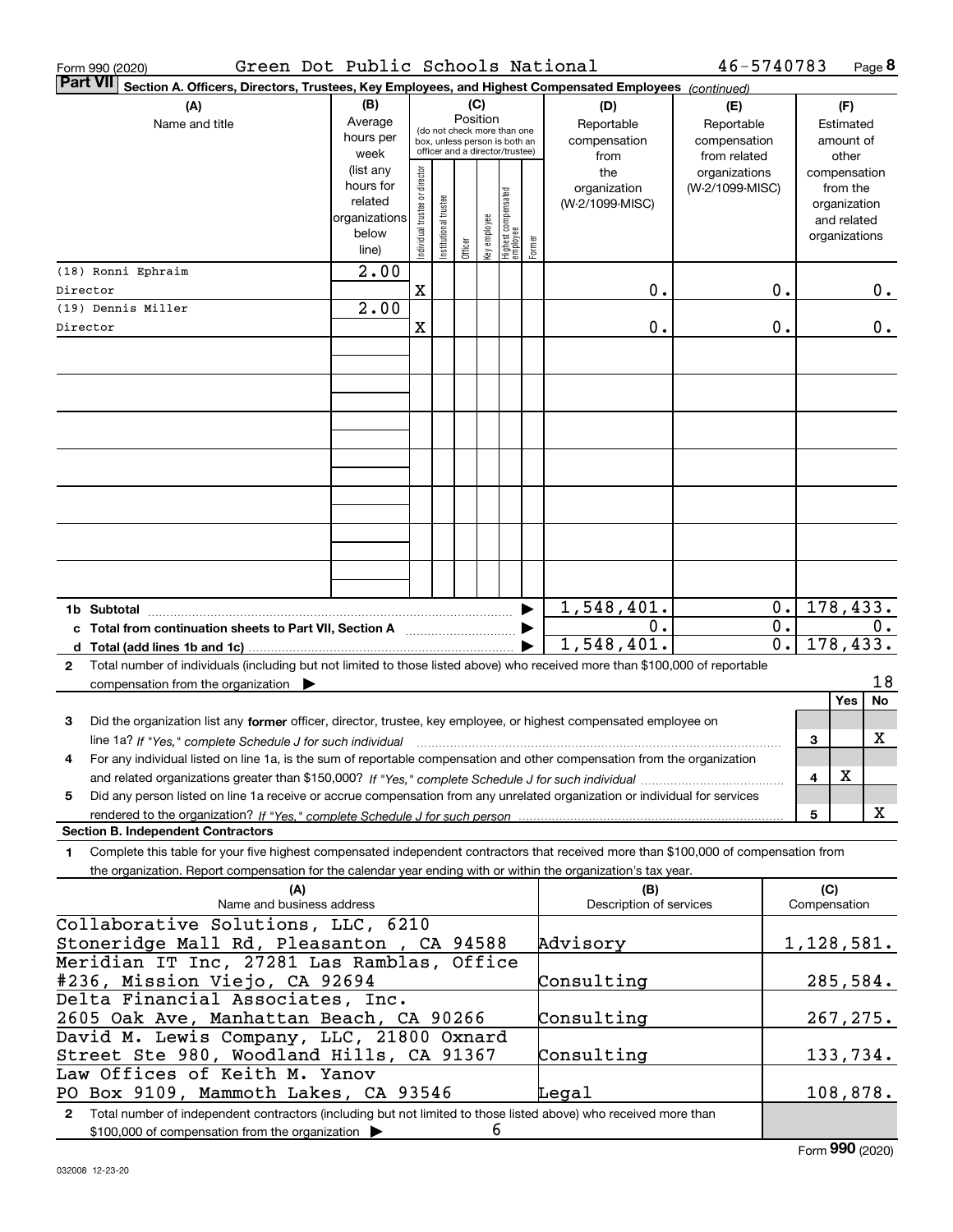|                                                           | Form 990 (2020)  |                                                                                                                     |          |                |     |                      | Green Dot Public Schools National |                                     | 46-5740783                    | Page 9                  |
|-----------------------------------------------------------|------------------|---------------------------------------------------------------------------------------------------------------------|----------|----------------|-----|----------------------|-----------------------------------|-------------------------------------|-------------------------------|-------------------------|
|                                                           | <b>Part VIII</b> | <b>Statement of Revenue</b>                                                                                         |          |                |     |                      |                                   |                                     |                               |                         |
|                                                           |                  | Check if Schedule O contains a response or note to any line in this Part VIII                                       |          |                |     |                      |                                   |                                     |                               |                         |
|                                                           |                  |                                                                                                                     |          |                |     |                      | (A)<br>Total revenue              | (B)<br>Related or exempt            | $\overline{(C)}$<br>Unrelated | (D)<br>Revenue excluded |
|                                                           |                  |                                                                                                                     |          |                |     |                      |                                   | function revenue   business revenue |                               | from tax under          |
|                                                           |                  |                                                                                                                     |          |                |     |                      |                                   |                                     |                               | sections 512 - 514      |
|                                                           |                  | 1 a Federated campaigns                                                                                             |          | 1a             |     |                      |                                   |                                     |                               |                         |
|                                                           |                  | <b>b</b> Membership dues                                                                                            |          | 1 <sub>b</sub> |     |                      |                                   |                                     |                               |                         |
|                                                           |                  | c Fundraising events                                                                                                |          | 1 <sub>c</sub> |     |                      |                                   |                                     |                               |                         |
|                                                           |                  | d Related organizations                                                                                             |          | 1 <sub>d</sub> |     |                      |                                   |                                     |                               |                         |
|                                                           |                  | e Government grants (contributions)                                                                                 |          | 1e             |     | 1,449,400.           |                                   |                                     |                               |                         |
| Contributions, Gifts, Grants<br>and Other Similar Amounts |                  | f All other contributions, gifts, grants, and                                                                       |          |                |     |                      |                                   |                                     |                               |                         |
|                                                           |                  | similar amounts not included above                                                                                  |          | 1f             |     | 165,943.             |                                   |                                     |                               |                         |
|                                                           |                  | g Noncash contributions included in lines 1a-1f                                                                     |          | $1g$ \$        |     |                      |                                   |                                     |                               |                         |
|                                                           |                  |                                                                                                                     |          |                |     |                      | 1,615,343.                        |                                     |                               |                         |
|                                                           |                  |                                                                                                                     |          |                |     | <b>Business Code</b> |                                   |                                     |                               |                         |
|                                                           | 2a               | Shared Service Fees                                                                                                 |          |                |     | 611710               | 13,954,914.                       | 13,954,914.                         |                               |                         |
|                                                           | b                | <u> 1980 - Johann Barbara, martxa alemaniar amerikan a</u>                                                          |          |                |     |                      |                                   |                                     |                               |                         |
|                                                           | c                | <u> 1980 - Jan Sterling, mars and de la politica de la politica de la politica de la politica de la politica de</u> |          |                |     |                      |                                   |                                     |                               |                         |
|                                                           | d                | the control of the control of the control of the control of the control of the control of                           |          |                |     |                      |                                   |                                     |                               |                         |
| Program Service<br>Revenue                                | е                |                                                                                                                     |          |                |     |                      |                                   |                                     |                               |                         |
|                                                           |                  |                                                                                                                     |          |                |     |                      |                                   |                                     |                               |                         |
|                                                           | a                |                                                                                                                     |          |                |     |                      | 13,954,914.                       |                                     |                               |                         |
|                                                           | 3                | Investment income (including dividends, interest, and                                                               |          |                |     |                      |                                   |                                     |                               |                         |
|                                                           |                  |                                                                                                                     |          |                |     | ▶                    |                                   |                                     |                               |                         |
|                                                           | 4                | Income from investment of tax-exempt bond proceeds                                                                  |          |                |     |                      |                                   |                                     |                               |                         |
|                                                           | 5                |                                                                                                                     |          | (i) Real       |     |                      |                                   |                                     |                               |                         |
|                                                           |                  |                                                                                                                     |          |                |     | (ii) Personal        |                                   |                                     |                               |                         |
|                                                           |                  | 6 a Gross rents                                                                                                     | 6a       |                |     |                      |                                   |                                     |                               |                         |
|                                                           |                  | <b>b</b> Less: rental expenses $\ldots$                                                                             | 6b       |                |     |                      |                                   |                                     |                               |                         |
|                                                           | c                | Rental income or (loss)                                                                                             | 6c       |                |     |                      |                                   |                                     |                               |                         |
|                                                           |                  | d Net rental income or (loss)                                                                                       |          |                |     |                      |                                   |                                     |                               |                         |
|                                                           |                  | 7 a Gross amount from sales of                                                                                      |          | (i) Securities |     | (ii) Other           |                                   |                                     |                               |                         |
|                                                           |                  | assets other than inventory                                                                                         | 7a       |                |     |                      |                                   |                                     |                               |                         |
|                                                           |                  | <b>b</b> Less: cost or other basis                                                                                  |          |                |     |                      |                                   |                                     |                               |                         |
| venue                                                     |                  | and sales expenses                                                                                                  | 7b<br>7c |                |     |                      |                                   |                                     |                               |                         |
|                                                           |                  | c Gain or (loss)                                                                                                    |          |                |     |                      |                                   |                                     |                               |                         |
| Other R                                                   |                  | 8 a Gross income from fundraising events (not                                                                       |          |                |     |                      |                                   |                                     |                               |                         |
|                                                           |                  | including \$                                                                                                        |          |                |     |                      |                                   |                                     |                               |                         |
|                                                           |                  | contributions reported on line 1c). See                                                                             |          |                |     |                      |                                   |                                     |                               |                         |
|                                                           |                  |                                                                                                                     |          |                | 8a  |                      |                                   |                                     |                               |                         |
|                                                           |                  |                                                                                                                     |          |                | 8b  |                      |                                   |                                     |                               |                         |
|                                                           |                  | c Net income or (loss) from fundraising events                                                                      |          |                |     |                      |                                   |                                     |                               |                         |
|                                                           |                  | 9 a Gross income from gaming activities. See                                                                        |          |                |     |                      |                                   |                                     |                               |                         |
|                                                           |                  |                                                                                                                     |          |                | 9a  |                      |                                   |                                     |                               |                         |
|                                                           |                  | <b>b</b> Less: direct expenses <b>manually</b>                                                                      |          |                | 9b  |                      |                                   |                                     |                               |                         |
|                                                           |                  | c Net income or (loss) from gaming activities                                                                       |          |                |     |                      |                                   |                                     |                               |                         |
|                                                           |                  | 10 a Gross sales of inventory, less returns                                                                         |          |                |     |                      |                                   |                                     |                               |                         |
|                                                           |                  |                                                                                                                     |          |                | 10a |                      |                                   |                                     |                               |                         |
|                                                           |                  |                                                                                                                     |          |                | 10b |                      |                                   |                                     |                               |                         |
|                                                           |                  | c Net income or (loss) from sales of inventory                                                                      |          |                |     |                      |                                   |                                     |                               |                         |
|                                                           |                  |                                                                                                                     |          |                |     | <b>Business Code</b> |                                   |                                     |                               |                         |
| Miscellaneous<br>Revenue                                  | 11a              | Other Income                                                                                                        |          |                |     | 900099               | 60,063.                           | 60,063.                             |                               |                         |
|                                                           | b                |                                                                                                                     |          |                |     |                      |                                   |                                     |                               |                         |
|                                                           | c                |                                                                                                                     |          |                |     |                      |                                   |                                     |                               |                         |
|                                                           |                  |                                                                                                                     |          |                |     |                      |                                   |                                     |                               |                         |
|                                                           |                  |                                                                                                                     |          |                |     |                      | 60,063.                           |                                     |                               |                         |
|                                                           | 12               |                                                                                                                     |          |                |     |                      | 15,630,320.                       | 14,014,977.                         | 0.                            | 0.                      |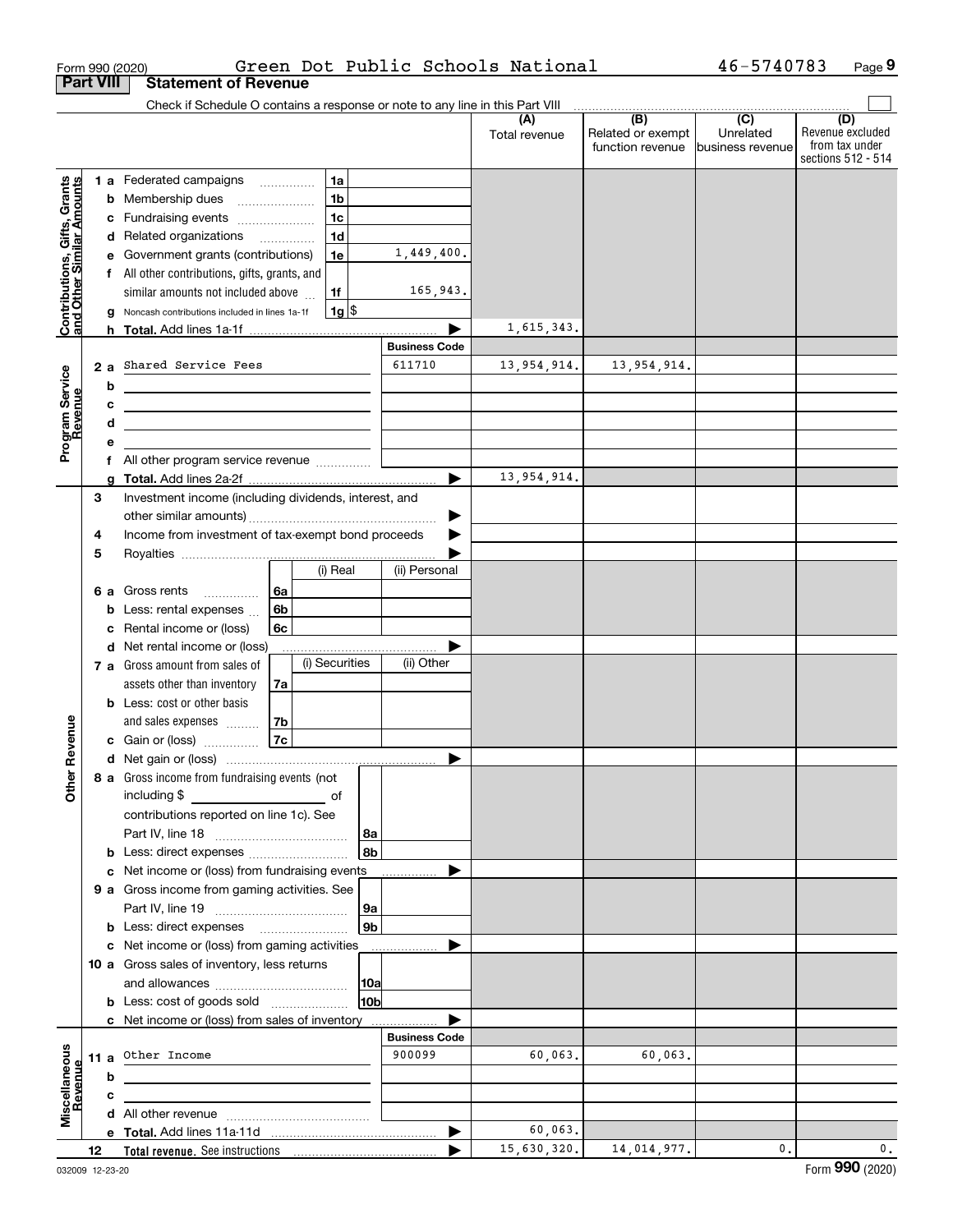Form 990 (2020) Page **Part IX Statement of Functional Expenses** Green Dot Public Schools National 46-5740783

*Section 501(c)(3) and 501(c)(4) organizations must complete all columns. All other organizations must complete column (A).*

|              | Do not include amounts reported on lines 6b,<br>7b, 8b, 9b, and 10b of Part VIII.                              | (A)<br>Total expenses | (B)<br>Program service<br>expenses | $\overline{C}$<br>Management and<br>general expenses | (D)<br>Fundraising<br>expenses |
|--------------|----------------------------------------------------------------------------------------------------------------|-----------------------|------------------------------------|------------------------------------------------------|--------------------------------|
| 1.           | Grants and other assistance to domestic organizations                                                          |                       |                                    |                                                      |                                |
|              | and domestic governments. See Part IV, line 21                                                                 |                       |                                    |                                                      |                                |
| $\mathbf{2}$ | Grants and other assistance to domestic                                                                        |                       |                                    |                                                      |                                |
|              | individuals. See Part IV, line 22                                                                              |                       |                                    |                                                      |                                |
| 3            | Grants and other assistance to foreign                                                                         |                       |                                    |                                                      |                                |
|              | organizations, foreign governments, and foreign                                                                |                       |                                    |                                                      |                                |
|              | individuals. See Part IV, lines 15 and 16                                                                      |                       |                                    |                                                      |                                |
| 4            | Benefits paid to or for members                                                                                |                       |                                    |                                                      |                                |
| 5            | Compensation of current officers, directors,                                                                   |                       |                                    |                                                      |                                |
|              | trustees, and key employees                                                                                    | 845, 200.             | 780,120.                           | 65,080.                                              |                                |
| 6            | Compensation not included above to disqualified                                                                |                       |                                    |                                                      |                                |
|              | persons (as defined under section 4958(f)(1)) and                                                              |                       |                                    |                                                      |                                |
|              | persons described in section $4958(c)(3)(B)$                                                                   |                       |                                    |                                                      |                                |
| 7            |                                                                                                                | 7,168,047.            | 6,616,268.                         | 551,779.                                             |                                |
| 8            | Pension plan accruals and contributions (include                                                               |                       |                                    |                                                      |                                |
|              | section 401(k) and 403(b) employer contributions)                                                              |                       |                                    |                                                      |                                |
| 9            |                                                                                                                | 1,366,648.            | 1,261,443.                         | 105,205.                                             |                                |
| 10           |                                                                                                                | 593,708.              | 548,004.                           | 45,704.                                              |                                |
| 11           | Fees for services (nonemployees):                                                                              |                       |                                    |                                                      |                                |
| a            |                                                                                                                |                       |                                    |                                                      |                                |
| b            |                                                                                                                | 61,790.               | 57,033.                            | 4,757.                                               |                                |
| c            |                                                                                                                |                       |                                    |                                                      |                                |
| d            |                                                                                                                |                       |                                    |                                                      |                                |
| е            | Professional fundraising services. See Part IV, line 17                                                        |                       |                                    |                                                      |                                |
| f            | Investment management fees                                                                                     |                       |                                    |                                                      |                                |
| g            | Other. (If line 11g amount exceeds 10% of line 25,                                                             |                       |                                    |                                                      |                                |
|              | column (A) amount, list line 11g expenses on Sch O.)                                                           |                       |                                    |                                                      |                                |
| 12           |                                                                                                                |                       |                                    |                                                      |                                |
| 13           |                                                                                                                | 2,292.                | 1,600.                             | 692.                                                 |                                |
| 14           |                                                                                                                | 410,497.              | 378,897.                           | 31,600.                                              |                                |
| 15           |                                                                                                                |                       |                                    |                                                      |                                |
| 16           |                                                                                                                | 606,542.              | 606,542.                           |                                                      |                                |
| 17           | Travel                                                                                                         | 44, 442.              | 41,021.                            | 3,421.                                               |                                |
| 18           | Payments of travel or entertainment expenses                                                                   |                       |                                    |                                                      |                                |
|              | for any federal, state, or local public officials                                                              |                       |                                    |                                                      |                                |
| 19           | Conferences, conventions, and meetings                                                                         |                       |                                    |                                                      |                                |
| 20           | Interest                                                                                                       |                       |                                    |                                                      |                                |
| 21           |                                                                                                                |                       |                                    |                                                      |                                |
| 22           | Depreciation, depletion, and amortization                                                                      | 552,061.              | 552,061.                           |                                                      |                                |
| 23           | Insurance                                                                                                      | 511,001.              | 471,664.                           | 39,337.                                              |                                |
| 24           | Other expenses. Itemize expenses not covered<br>above (List miscellaneous expenses on line 24e. If             |                       |                                    |                                                      |                                |
|              | line 24e amount exceeds 10% of line 25, column (A)<br>amount, list line 24e expenses on Schedule O.)           |                       |                                    |                                                      |                                |
| a            | Student Services                                                                                               | 1,988,172.            | 1,988,172.                         |                                                      |                                |
| b            | Operating Expenses                                                                                             | 633,333.              | 378,438.                           | 254,895.                                             |                                |
| C.           | Shared Services Fee                                                                                            | 454, 715.             |                                    | 454, 715.                                            |                                |
| d            | Materials and Supplies                                                                                         | $\overline{57,751}$ . | 57,751.                            |                                                      |                                |
|              |                                                                                                                | 183,903.              | 183,903.                           |                                                      |                                |
|              | e All other expenses                                                                                           | 15,480,102.           | 13,922,917.                        | 1,557,185.                                           | $\overline{0}$ .               |
| 25           | Total functional expenses. Add lines 1 through 24e<br>Joint costs. Complete this line only if the organization |                       |                                    |                                                      |                                |
| 26           |                                                                                                                |                       |                                    |                                                      |                                |
|              | reported in column (B) joint costs from a combined<br>educational campaign and fundraising solicitation.       |                       |                                    |                                                      |                                |
|              | Check here $\blacktriangleright$<br>if following SOP 98-2 (ASC 958-720)                                        |                       |                                    |                                                      |                                |
|              |                                                                                                                |                       |                                    |                                                      |                                |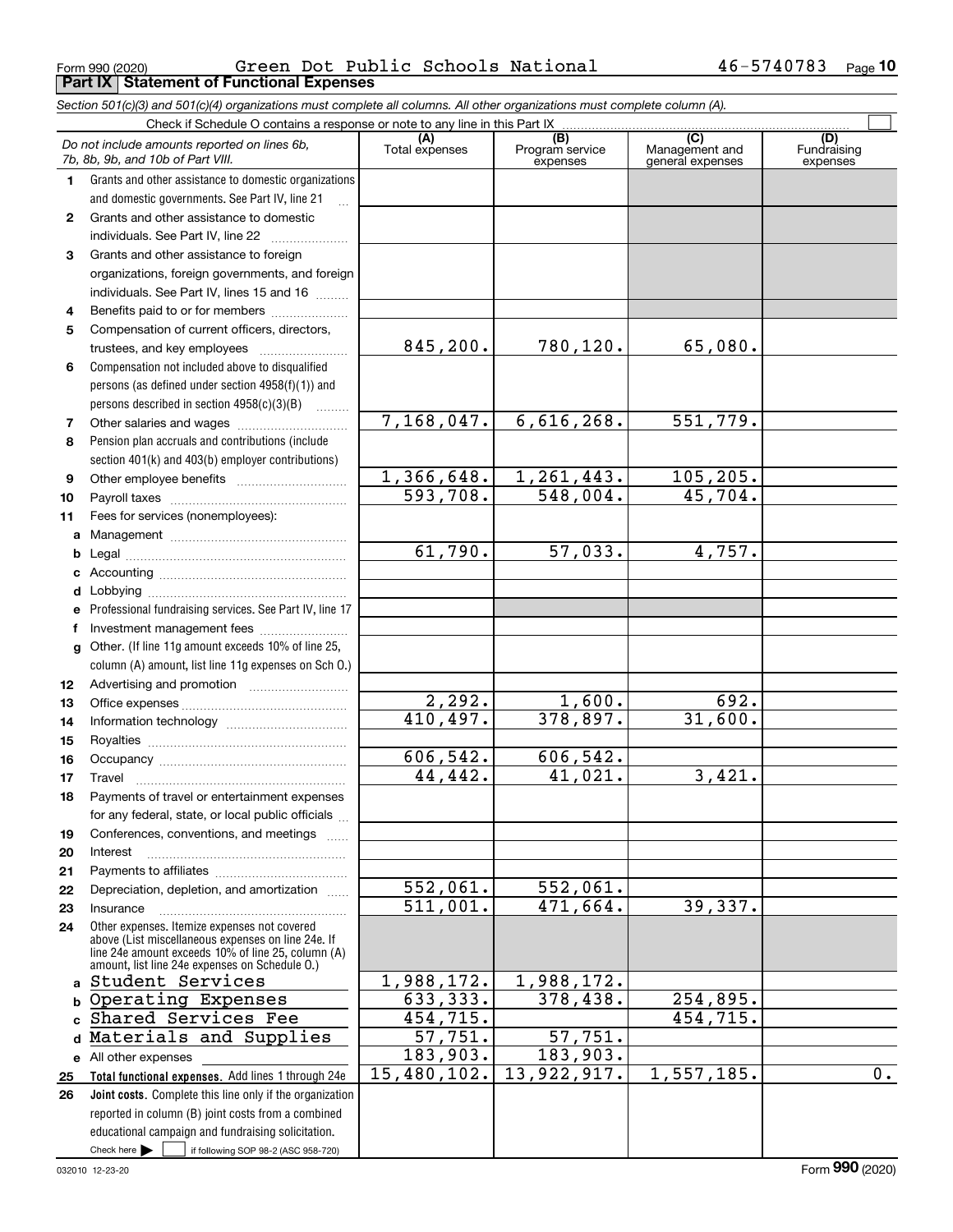| Form 990 (2020) |                               |  | Green Dot Public Schools National | 46-5740783 | Page |
|-----------------|-------------------------------|--|-----------------------------------|------------|------|
|                 | <b>Part X   Balance Sheet</b> |  |                                   |            |      |

| (A)<br>(B)<br>Beginning of year<br>End of year<br>5,604,555.<br>5,792,047.<br>$\mathbf{1}$<br>1<br>$\mathbf{2}$<br>2<br>3<br>З<br>26,507.<br>221,372.<br>$\overline{\mathbf{4}}$<br>4<br>Loans and other receivables from any current or former officer, director,<br>5<br>trustee, key employee, creator or founder, substantial contributor, or 35%<br>5<br>controlled entity or family member of any of these persons<br>Loans and other receivables from other disqualified persons (as defined<br>6<br>under section $4958(f)(1)$ , and persons described in section $4958(c)(3)(B)$<br>6<br>$\overline{7}$<br>7 |  |
|-----------------------------------------------------------------------------------------------------------------------------------------------------------------------------------------------------------------------------------------------------------------------------------------------------------------------------------------------------------------------------------------------------------------------------------------------------------------------------------------------------------------------------------------------------------------------------------------------------------------------|--|
|                                                                                                                                                                                                                                                                                                                                                                                                                                                                                                                                                                                                                       |  |
|                                                                                                                                                                                                                                                                                                                                                                                                                                                                                                                                                                                                                       |  |
|                                                                                                                                                                                                                                                                                                                                                                                                                                                                                                                                                                                                                       |  |
|                                                                                                                                                                                                                                                                                                                                                                                                                                                                                                                                                                                                                       |  |
|                                                                                                                                                                                                                                                                                                                                                                                                                                                                                                                                                                                                                       |  |
|                                                                                                                                                                                                                                                                                                                                                                                                                                                                                                                                                                                                                       |  |
|                                                                                                                                                                                                                                                                                                                                                                                                                                                                                                                                                                                                                       |  |
|                                                                                                                                                                                                                                                                                                                                                                                                                                                                                                                                                                                                                       |  |
|                                                                                                                                                                                                                                                                                                                                                                                                                                                                                                                                                                                                                       |  |
|                                                                                                                                                                                                                                                                                                                                                                                                                                                                                                                                                                                                                       |  |
|                                                                                                                                                                                                                                                                                                                                                                                                                                                                                                                                                                                                                       |  |
| Assets<br>8<br>8                                                                                                                                                                                                                                                                                                                                                                                                                                                                                                                                                                                                      |  |
| 317,671.<br>460,404.<br>$\mathbf{9}$<br>9<br>Prepaid expenses and deferred charges                                                                                                                                                                                                                                                                                                                                                                                                                                                                                                                                    |  |
| <b>10a</b> Land, buildings, and equipment: cost or other                                                                                                                                                                                                                                                                                                                                                                                                                                                                                                                                                              |  |
|                                                                                                                                                                                                                                                                                                                                                                                                                                                                                                                                                                                                                       |  |
| 1,703,567.<br>2,322,160.<br>10 <sub>c</sub>                                                                                                                                                                                                                                                                                                                                                                                                                                                                                                                                                                           |  |
| 11<br>11                                                                                                                                                                                                                                                                                                                                                                                                                                                                                                                                                                                                              |  |
| 12<br>12                                                                                                                                                                                                                                                                                                                                                                                                                                                                                                                                                                                                              |  |
| Investments - program-related. See Part IV, line 11<br>13<br>13                                                                                                                                                                                                                                                                                                                                                                                                                                                                                                                                                       |  |
| 14<br>14                                                                                                                                                                                                                                                                                                                                                                                                                                                                                                                                                                                                              |  |
| 2,436,269.<br>2,093,141.<br>15<br>15                                                                                                                                                                                                                                                                                                                                                                                                                                                                                                                                                                                  |  |
| 10,426,167.<br>10,551,526.<br>16<br>16                                                                                                                                                                                                                                                                                                                                                                                                                                                                                                                                                                                |  |
| 1,333,730.<br>1,292,942.<br>17<br>17                                                                                                                                                                                                                                                                                                                                                                                                                                                                                                                                                                                  |  |
| 18<br>18                                                                                                                                                                                                                                                                                                                                                                                                                                                                                                                                                                                                              |  |
| 38,500.<br>19<br>19<br>Deferred revenue information and contact the contract of the contract of the contract of the contract of the contract of the contract of the contract of the contract of the contract of the contract of the contract of the c                                                                                                                                                                                                                                                                                                                                                                 |  |
| 20<br>20                                                                                                                                                                                                                                                                                                                                                                                                                                                                                                                                                                                                              |  |
| 21<br>21<br>Escrow or custodial account liability. Complete Part IV of Schedule D<br>1.1.1.1.1.1.1.1.1.1                                                                                                                                                                                                                                                                                                                                                                                                                                                                                                              |  |
| Loans and other payables to any current or former officer, director,<br>22                                                                                                                                                                                                                                                                                                                                                                                                                                                                                                                                            |  |
| trustee, key employee, creator or founder, substantial contributor, or 35%                                                                                                                                                                                                                                                                                                                                                                                                                                                                                                                                            |  |
| Liabilities<br>controlled entity or family member of any of these persons<br>22                                                                                                                                                                                                                                                                                                                                                                                                                                                                                                                                       |  |
| 23<br>23                                                                                                                                                                                                                                                                                                                                                                                                                                                                                                                                                                                                              |  |
| 24<br>24                                                                                                                                                                                                                                                                                                                                                                                                                                                                                                                                                                                                              |  |
| Other liabilities (including federal income tax, payables to related third<br>25                                                                                                                                                                                                                                                                                                                                                                                                                                                                                                                                      |  |
| parties, and other liabilities not included on lines 17-24). Complete Part X                                                                                                                                                                                                                                                                                                                                                                                                                                                                                                                                          |  |
| <u>1,893,336. 25</u><br>3,265,566. 26<br>$\frac{1,947,765}{3,240,707}$<br>of Schedule D                                                                                                                                                                                                                                                                                                                                                                                                                                                                                                                               |  |
| Total liabilities. Add lines 17 through 25<br>26                                                                                                                                                                                                                                                                                                                                                                                                                                                                                                                                                                      |  |
| Organizations that follow FASB ASC 958, check here $\blacktriangleright \boxed{X}$                                                                                                                                                                                                                                                                                                                                                                                                                                                                                                                                    |  |
| and complete lines 27, 28, 32, and 33.<br>7,160,601.                                                                                                                                                                                                                                                                                                                                                                                                                                                                                                                                                                  |  |
| $\frac{7,263,005.}{47,814.}$<br>27<br>Net assets without donor restrictions<br>27                                                                                                                                                                                                                                                                                                                                                                                                                                                                                                                                     |  |
| 28<br>Net assets with donor restrictions<br>28                                                                                                                                                                                                                                                                                                                                                                                                                                                                                                                                                                        |  |
| Organizations that do not follow FASB ASC 958, check here $\blacktriangleright$                                                                                                                                                                                                                                                                                                                                                                                                                                                                                                                                       |  |
| and complete lines 29 through 33.<br>29                                                                                                                                                                                                                                                                                                                                                                                                                                                                                                                                                                               |  |
| 29<br>Paid-in or capital surplus, or land, building, or equipment fund<br>30<br>30                                                                                                                                                                                                                                                                                                                                                                                                                                                                                                                                    |  |
| Retained earnings, endowment, accumulated income, or other funds<br>31<br>31                                                                                                                                                                                                                                                                                                                                                                                                                                                                                                                                          |  |
| Net Assets or Fund Balances<br>7,160,601.<br><u>7,310,819.</u><br>32<br>32<br>Total net assets or fund balances                                                                                                                                                                                                                                                                                                                                                                                                                                                                                                       |  |
| 10, 551, 526.<br>10,426,167.<br>33<br>33                                                                                                                                                                                                                                                                                                                                                                                                                                                                                                                                                                              |  |

╤

**33** Form (2020) **990**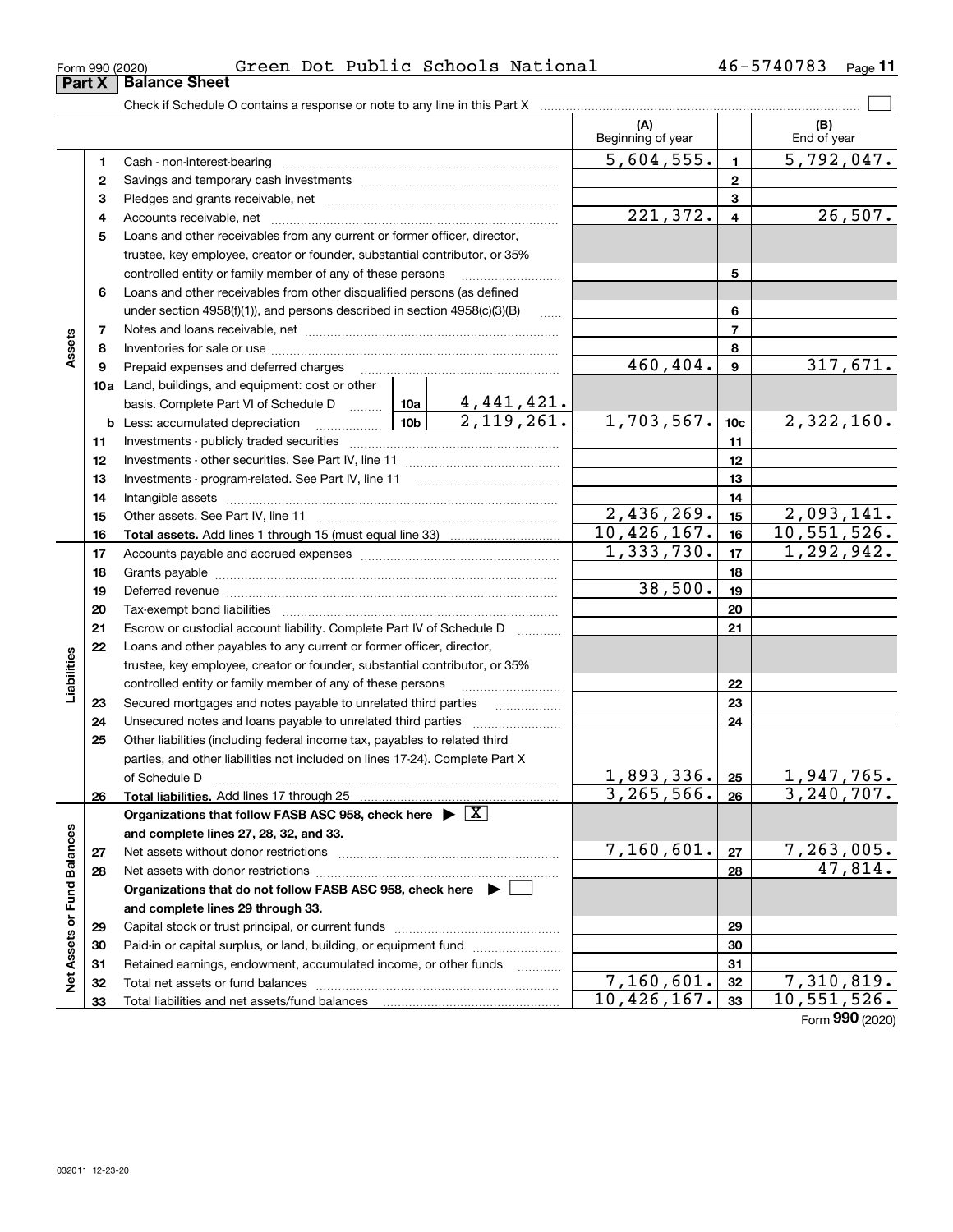|    | Green Dot Public Schools National<br>Form 990 (2020)                                                                                                                                                                                                                                                                                                                                                                                                                    |                         | 46-5740783     |            | Page 12   |
|----|-------------------------------------------------------------------------------------------------------------------------------------------------------------------------------------------------------------------------------------------------------------------------------------------------------------------------------------------------------------------------------------------------------------------------------------------------------------------------|-------------------------|----------------|------------|-----------|
|    | <b>Reconciliation of Net Assets</b><br>Part XI                                                                                                                                                                                                                                                                                                                                                                                                                          |                         |                |            |           |
|    |                                                                                                                                                                                                                                                                                                                                                                                                                                                                         |                         |                |            |           |
|    |                                                                                                                                                                                                                                                                                                                                                                                                                                                                         |                         |                |            |           |
| 1  | Total revenue (must equal Part VIII, column (A), line 12)                                                                                                                                                                                                                                                                                                                                                                                                               | $\mathbf{1}$            | 15,630,320.    |            |           |
| 2  | Total expenses (must equal Part IX, column (A), line 25)                                                                                                                                                                                                                                                                                                                                                                                                                | $\overline{2}$          | 15,480,102.    |            |           |
| 3  | Revenue less expenses. Subtract line 2 from line 1                                                                                                                                                                                                                                                                                                                                                                                                                      | 3                       |                |            | 150, 218. |
| 4  |                                                                                                                                                                                                                                                                                                                                                                                                                                                                         | $\overline{\mathbf{4}}$ | 7,160,601.     |            |           |
| 5  |                                                                                                                                                                                                                                                                                                                                                                                                                                                                         | 5                       |                |            |           |
| 6  |                                                                                                                                                                                                                                                                                                                                                                                                                                                                         | 6                       |                |            |           |
| 7  |                                                                                                                                                                                                                                                                                                                                                                                                                                                                         | $\overline{7}$          |                |            |           |
| 8  | Prior period adjustments<br>$\begin{minipage}{0.5\textwidth} \begin{tabular}{ l l l } \hline \multicolumn{1}{ l l l } \hline \multicolumn{1}{ l l } \multicolumn{1}{ l } \multicolumn{1}{ l } \multicolumn{1}{ l } \multicolumn{1}{ l } \multicolumn{1}{ l } \multicolumn{1}{ l } \multicolumn{1}{ l } \multicolumn{1}{ l } \multicolumn{1}{ l } \multicolumn{1}{ l } \multicolumn{1}{ l } \multicolumn{1}{ l } \multicolumn{1}{ l } \multicolumn{1}{ l } \multicolumn$ | 8                       |                |            |           |
| 9  | Other changes in net assets or fund balances (explain on Schedule O)                                                                                                                                                                                                                                                                                                                                                                                                    | 9                       |                |            | 0.        |
| 10 | Net assets or fund balances at end of year. Combine lines 3 through 9 (must equal Part X, line 32,                                                                                                                                                                                                                                                                                                                                                                      |                         |                |            |           |
|    |                                                                                                                                                                                                                                                                                                                                                                                                                                                                         | 10                      | 7,310,819.     |            |           |
|    | Part XII Financial Statements and Reporting                                                                                                                                                                                                                                                                                                                                                                                                                             |                         |                |            |           |
|    |                                                                                                                                                                                                                                                                                                                                                                                                                                                                         |                         |                |            |           |
|    |                                                                                                                                                                                                                                                                                                                                                                                                                                                                         |                         |                | <b>Yes</b> | <b>No</b> |
| 1  | $\boxed{\mathbf{X}}$ Accrual<br>Accounting method used to prepare the Form 990: <u>[</u> Cash<br>Other                                                                                                                                                                                                                                                                                                                                                                  |                         |                |            |           |
|    | If the organization changed its method of accounting from a prior year or checked "Other," explain in Schedule O.                                                                                                                                                                                                                                                                                                                                                       |                         |                |            |           |
|    | 2a Were the organization's financial statements compiled or reviewed by an independent accountant?                                                                                                                                                                                                                                                                                                                                                                      |                         | 2a             |            | x         |
|    | If "Yes," check a box below to indicate whether the financial statements for the year were compiled or reviewed on a                                                                                                                                                                                                                                                                                                                                                    |                         |                |            |           |
|    | separate basis, consolidated basis, or both:                                                                                                                                                                                                                                                                                                                                                                                                                            |                         |                |            |           |
|    | <b>Consolidated basis</b><br>Separate basis<br>Both consolidated and separate basis                                                                                                                                                                                                                                                                                                                                                                                     |                         |                |            |           |
|    | <b>b</b> Were the organization's financial statements audited by an independent accountant?                                                                                                                                                                                                                                                                                                                                                                             |                         | 2 <sub>b</sub> | х          |           |
|    | If "Yes," check a box below to indicate whether the financial statements for the year were audited on a separate basis,                                                                                                                                                                                                                                                                                                                                                 |                         |                |            |           |
|    | consolidated basis, or both:                                                                                                                                                                                                                                                                                                                                                                                                                                            |                         |                |            |           |
|    | $\overline{X}$ Consolidated basis<br>Separate basis<br>Both consolidated and separate basis                                                                                                                                                                                                                                                                                                                                                                             |                         |                |            |           |
|    | c If "Yes" to line 2a or 2b, does the organization have a committee that assumes responsibility for oversight of the audit,                                                                                                                                                                                                                                                                                                                                             |                         |                |            |           |
|    |                                                                                                                                                                                                                                                                                                                                                                                                                                                                         |                         | 2c             | x          |           |
|    | If the organization changed either its oversight process or selection process during the tax year, explain on Schedule O.                                                                                                                                                                                                                                                                                                                                               |                         |                |            |           |
|    | 3a As a result of a federal award, was the organization required to undergo an audit or audits as set forth in the Single Audit                                                                                                                                                                                                                                                                                                                                         |                         |                |            |           |
|    |                                                                                                                                                                                                                                                                                                                                                                                                                                                                         |                         | За             |            | X         |
|    | b If "Yes," did the organization undergo the required audit or audits? If the organization did not undergo the required audit                                                                                                                                                                                                                                                                                                                                           |                         |                |            |           |
|    |                                                                                                                                                                                                                                                                                                                                                                                                                                                                         |                         | 3b             | <b>000</b> |           |

Form (2020) **990**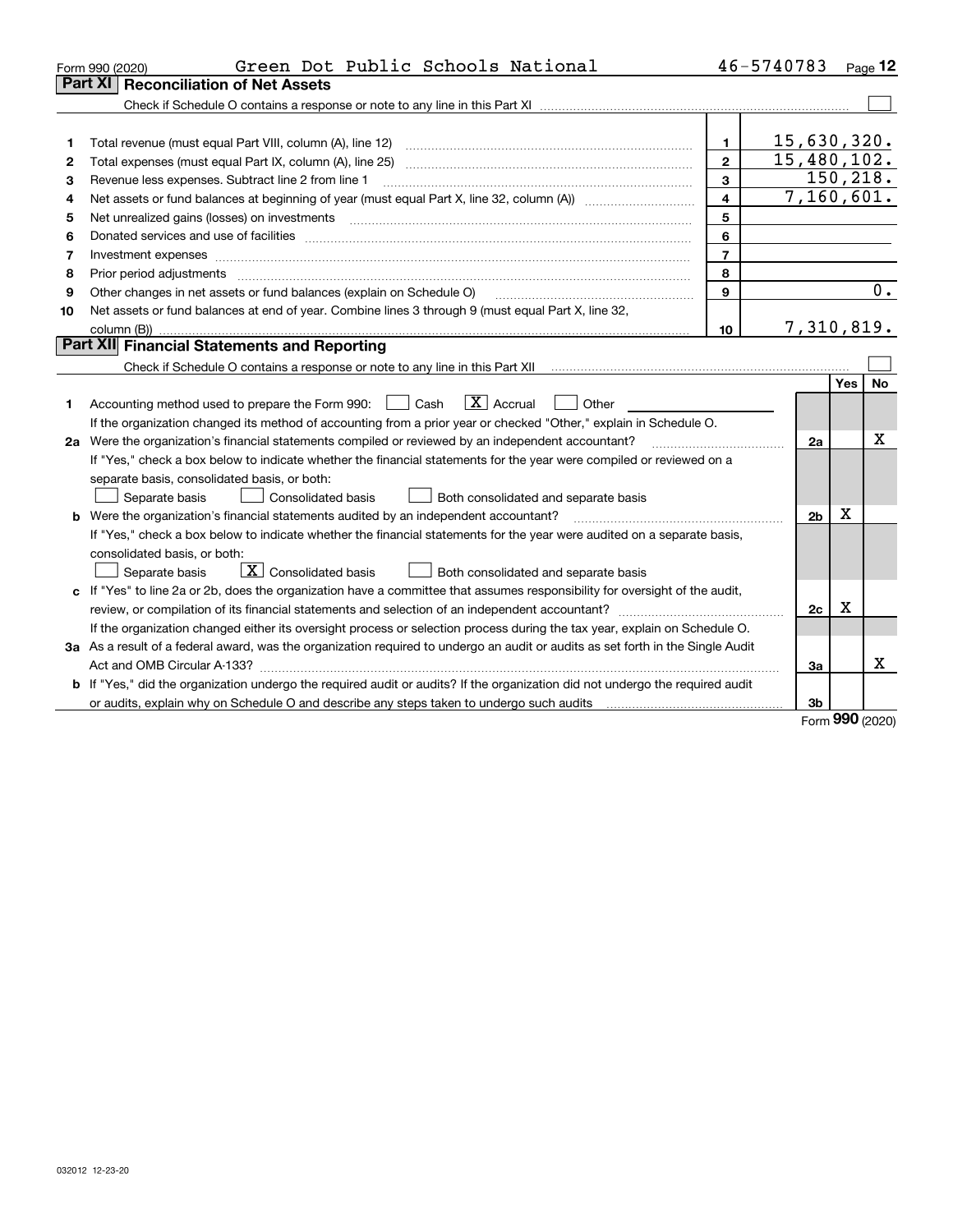| <b>SCHEDULE A</b> |  |
|-------------------|--|
|-------------------|--|

Department of the Treasury

|  |  |  | (Form 990 or 990-EZ) |
|--|--|--|----------------------|
|--|--|--|----------------------|

## **Public Charity Status and Public Support**

**Complete if the organization is a section 501(c)(3) organization or a section 4947(a)(1) nonexempt charitable trust. | Attach to Form 990 or Form 990-EZ.** 

|  | $\cdot$ www.irs.gov/Form990 for instructions and the latest information. |  |
|--|--------------------------------------------------------------------------|--|
|  |                                                                          |  |

| OMB No. 1545-0047     |
|-----------------------|
| 2020                  |
|                       |
| <b>Open to Public</b> |
| Inconcrice            |

| Internal Revenue Service<br>$\blacktriangleright$ Go to www.irs.gov/Form990 for instructions and the latest information.                                  |  |                                                               |                                                                                                                                              |                                                                | <b>Inspection</b> |                            |          |                                       |
|-----------------------------------------------------------------------------------------------------------------------------------------------------------|--|---------------------------------------------------------------|----------------------------------------------------------------------------------------------------------------------------------------------|----------------------------------------------------------------|-------------------|----------------------------|----------|---------------------------------------|
| Name of the organization                                                                                                                                  |  |                                                               |                                                                                                                                              |                                                                |                   |                            |          | <b>Employer identification number</b> |
|                                                                                                                                                           |  |                                                               | Green Dot Public Schools National                                                                                                            |                                                                |                   |                            |          | 46-5740783                            |
| Part I                                                                                                                                                    |  |                                                               | Reason for Public Charity Status. (All organizations must complete this part.) See instructions.                                             |                                                                |                   |                            |          |                                       |
| The organization is not a private foundation because it is: (For lines 1 through 12, check only one box.)                                                 |  |                                                               |                                                                                                                                              |                                                                |                   |                            |          |                                       |
| 1                                                                                                                                                         |  |                                                               | A church, convention of churches, or association of churches described in section 170(b)(1)(A)(i).                                           |                                                                |                   |                            |          |                                       |
| $\mathbf{2}$                                                                                                                                              |  |                                                               | A school described in section 170(b)(1)(A)(ii). (Attach Schedule E (Form 990 or 990-EZ).)                                                    |                                                                |                   |                            |          |                                       |
| 3                                                                                                                                                         |  |                                                               | A hospital or a cooperative hospital service organization described in section 170(b)(1)(A)(iii).                                            |                                                                |                   |                            |          |                                       |
| 4                                                                                                                                                         |  |                                                               | A medical research organization operated in conjunction with a hospital described in section 170(b)(1)(A)(iii). Enter the hospital's name,   |                                                                |                   |                            |          |                                       |
| city, and state:                                                                                                                                          |  |                                                               |                                                                                                                                              |                                                                |                   |                            |          |                                       |
| 5                                                                                                                                                         |  |                                                               | An organization operated for the benefit of a college or university owned or operated by a governmental unit described in                    |                                                                |                   |                            |          |                                       |
|                                                                                                                                                           |  | section 170(b)(1)(A)(iv). (Complete Part II.)                 |                                                                                                                                              |                                                                |                   |                            |          |                                       |
| 6                                                                                                                                                         |  |                                                               | A federal, state, or local government or governmental unit described in section 170(b)(1)(A)(v).                                             |                                                                |                   |                            |          |                                       |
| 7                                                                                                                                                         |  |                                                               | An organization that normally receives a substantial part of its support from a governmental unit or from the general public described in    |                                                                |                   |                            |          |                                       |
|                                                                                                                                                           |  | section 170(b)(1)(A)(vi). (Complete Part II.)                 |                                                                                                                                              |                                                                |                   |                            |          |                                       |
| 8                                                                                                                                                         |  |                                                               | A community trust described in section 170(b)(1)(A)(vi). (Complete Part II.)                                                                 |                                                                |                   |                            |          |                                       |
| 9                                                                                                                                                         |  |                                                               | An agricultural research organization described in section 170(b)(1)(A)(ix) operated in conjunction with a land-grant college                |                                                                |                   |                            |          |                                       |
|                                                                                                                                                           |  |                                                               | or university or a non-land-grant college of agriculture (see instructions). Enter the name, city, and state of the college or               |                                                                |                   |                            |          |                                       |
| university:                                                                                                                                               |  |                                                               |                                                                                                                                              |                                                                |                   |                            |          |                                       |
| 10                                                                                                                                                        |  |                                                               | An organization that normally receives (1) more than 33 1/3% of its support from contributions, membership fees, and gross receipts from     |                                                                |                   |                            |          |                                       |
|                                                                                                                                                           |  |                                                               | activities related to its exempt functions, subject to certain exceptions; and (2) no more than 33 1/3% of its support from gross investment |                                                                |                   |                            |          |                                       |
|                                                                                                                                                           |  |                                                               | income and unrelated business taxable income (less section 511 tax) from businesses acquired by the organization after June 30, 1975.        |                                                                |                   |                            |          |                                       |
|                                                                                                                                                           |  | See section 509(a)(2). (Complete Part III.)                   |                                                                                                                                              |                                                                |                   |                            |          |                                       |
| 11                                                                                                                                                        |  |                                                               | An organization organized and operated exclusively to test for public safety. See section 509(a)(4).                                         |                                                                |                   |                            |          |                                       |
| 12 $\boxed{X}$ An organization organized and operated exclusively for the benefit of, to perform the functions of, or to carry out the purposes of one or |  |                                                               |                                                                                                                                              |                                                                |                   |                            |          |                                       |
|                                                                                                                                                           |  |                                                               | more publicly supported organizations described in section 509(a)(1) or section 509(a)(2). See section 509(a)(3). Check the box in           |                                                                |                   |                            |          |                                       |
|                                                                                                                                                           |  |                                                               | lines 12a through 12d that describes the type of supporting organization and complete lines 12e, 12f, and 12g.                               |                                                                |                   |                            |          |                                       |
| а                                                                                                                                                         |  |                                                               | Type I. A supporting organization operated, supervised, or controlled by its supported organization(s), typically by giving                  |                                                                |                   |                            |          |                                       |
|                                                                                                                                                           |  |                                                               | the supported organization(s) the power to regularly appoint or elect a majority of the directors or trustees of the supporting              |                                                                |                   |                            |          |                                       |
|                                                                                                                                                           |  | organization. You must complete Part IV, Sections A and B.    |                                                                                                                                              |                                                                |                   |                            |          |                                       |
| b                                                                                                                                                         |  |                                                               | Type II. A supporting organization supervised or controlled in connection with its supported organization(s), by having                      |                                                                |                   |                            |          |                                       |
|                                                                                                                                                           |  |                                                               | control or management of the supporting organization vested in the same persons that control or manage the supported                         |                                                                |                   |                            |          |                                       |
|                                                                                                                                                           |  | organization(s). You must complete Part IV, Sections A and C. |                                                                                                                                              |                                                                |                   |                            |          |                                       |
| с                                                                                                                                                         |  |                                                               | $X$ Type III functionally integrated. A supporting organization operated in connection with, and functionally integrated with,               |                                                                |                   |                            |          |                                       |
|                                                                                                                                                           |  |                                                               | its supported organization(s) (see instructions). You must complete Part IV, Sections A, D, and E.                                           |                                                                |                   |                            |          |                                       |
| d                                                                                                                                                         |  |                                                               | Type III non-functionally integrated. A supporting organization operated in connection with its supported organization(s)                    |                                                                |                   |                            |          |                                       |
|                                                                                                                                                           |  |                                                               | that is not functionally integrated. The organization generally must satisfy a distribution requirement and an attentiveness                 |                                                                |                   |                            |          |                                       |
|                                                                                                                                                           |  |                                                               | requirement (see instructions). You must complete Part IV, Sections A and D, and Part V.                                                     |                                                                |                   |                            |          |                                       |
| е                                                                                                                                                         |  |                                                               | Check this box if the organization received a written determination from the IRS that it is a Type I, Type II, Type III                      |                                                                |                   |                            |          |                                       |
|                                                                                                                                                           |  |                                                               | functionally integrated, or Type III non-functionally integrated supporting organization.                                                    |                                                                |                   |                            |          |                                       |
| f Enter the number of supported organizations                                                                                                             |  |                                                               |                                                                                                                                              |                                                                |                   |                            |          | 5                                     |
| g Provide the following information about the supported organization(s).                                                                                  |  |                                                               |                                                                                                                                              |                                                                |                   |                            |          |                                       |
| (i) Name of supported                                                                                                                                     |  | (ii) EIN                                                      | (iii) Type of organization<br>(described on lines 1-10                                                                                       | (iv) Is the organization listed<br>in your governing document? |                   | (v) Amount of monetary     |          | (vi) Amount of other                  |
| organization                                                                                                                                              |  |                                                               | above (see instructions))                                                                                                                    | Yes                                                            | No                | support (see instructions) |          | support (see instructions)            |
| Green Dot Public                                                                                                                                          |  |                                                               |                                                                                                                                              |                                                                |                   |                            |          |                                       |
| Schools California                                                                                                                                        |  | 95-4679811                                                    | 2                                                                                                                                            | X                                                              |                   |                            | 210,000. | 11,328,487.                           |
| Green Dot Public                                                                                                                                          |  |                                                               |                                                                                                                                              |                                                                |                   |                            |          |                                       |
| Schools Tennessee                                                                                                                                         |  | 47-0970499                                                    | 2                                                                                                                                            |                                                                | X                 |                            | 200,000. | 1,742,193.                            |
| Delta Properties,                                                                                                                                         |  |                                                               |                                                                                                                                              |                                                                |                   |                            |          |                                       |
| Inc.                                                                                                                                                      |  | 95-4679811                                                    | 2                                                                                                                                            |                                                                | X                 |                            | 0.       | 160,000.                              |
| Green Dot Public                                                                                                                                          |  |                                                               |                                                                                                                                              |                                                                |                   |                            |          |                                       |
| Schools Southeast $T 85-3396360$                                                                                                                          |  |                                                               | 2                                                                                                                                            |                                                                | X                 |                            | 200,000. | 590,734.                              |
| United Parents and                                                                                                                                        |  |                                                               |                                                                                                                                              |                                                                |                   |                            |          |                                       |
| Students                                                                                                                                                  |  | 81-3413763                                                    | 10                                                                                                                                           |                                                                | X                 |                            | 0.       | 133,500.                              |
| <b>Total</b>                                                                                                                                              |  |                                                               |                                                                                                                                              |                                                                |                   |                            | 610,000. | 13,954,914.                           |

LHA For Paperwork Reduction Act Notice, see the Instructions for Form 990 or 990-EZ. <sub>032021</sub> o1-25-21 Schedule A (Form 990 or 990-EZ) 2020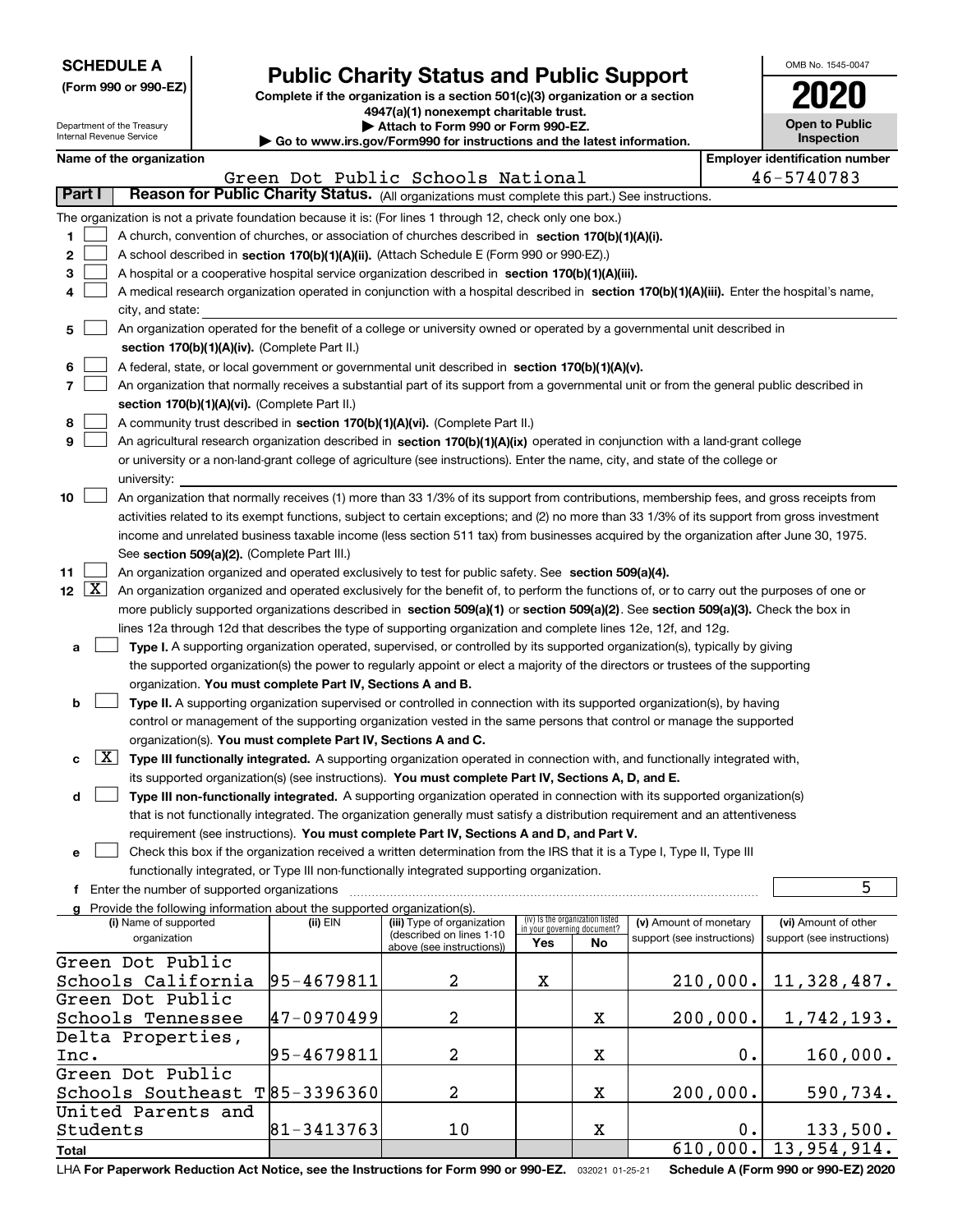### Schedule A (Form 990 or 990-EZ) 2020 Page Green Dot Public Schools National 46-5740783**Part II Support Schedule for Organizations Described in Sections 170(b)(1)(A)(iv) and 170(b)(1)(A)(vi)**

(Complete only if you checked the box on line 5, 7, or 8 of Part I or if the organization failed to qualify under Part III. If the organization fails to qualify under the tests listed below, please complete Part III.)

|    | <b>Section A. Public Support</b>                                                                                                               |          |            |            |            |          |           |
|----|------------------------------------------------------------------------------------------------------------------------------------------------|----------|------------|------------|------------|----------|-----------|
|    | Calendar year (or fiscal year beginning in) $\blacktriangleright$                                                                              | (a) 2016 | $(b)$ 2017 | $(c)$ 2018 | $(d)$ 2019 | (e) 2020 | (f) Total |
|    | <b>1</b> Gifts, grants, contributions, and                                                                                                     |          |            |            |            |          |           |
|    | membership fees received. (Do not                                                                                                              |          |            |            |            |          |           |
|    | include any "unusual grants.")                                                                                                                 |          |            |            |            |          |           |
|    | 2 Tax revenues levied for the organ-                                                                                                           |          |            |            |            |          |           |
|    | ization's benefit and either paid to                                                                                                           |          |            |            |            |          |           |
|    | or expended on its behalf                                                                                                                      |          |            |            |            |          |           |
|    | 3 The value of services or facilities                                                                                                          |          |            |            |            |          |           |
|    | furnished by a governmental unit to                                                                                                            |          |            |            |            |          |           |
|    | the organization without charge                                                                                                                |          |            |            |            |          |           |
|    | 4 Total. Add lines 1 through 3                                                                                                                 |          |            |            |            |          |           |
| 5. | The portion of total contributions                                                                                                             |          |            |            |            |          |           |
|    | by each person (other than a                                                                                                                   |          |            |            |            |          |           |
|    | governmental unit or publicly                                                                                                                  |          |            |            |            |          |           |
|    | supported organization) included                                                                                                               |          |            |            |            |          |           |
|    | on line 1 that exceeds 2% of the                                                                                                               |          |            |            |            |          |           |
|    | amount shown on line 11,                                                                                                                       |          |            |            |            |          |           |
|    | column (f)                                                                                                                                     |          |            |            |            |          |           |
|    | 6 Public support. Subtract line 5 from line 4.                                                                                                 |          |            |            |            |          |           |
|    | <b>Section B. Total Support</b>                                                                                                                |          |            |            |            |          |           |
|    | Calendar year (or fiscal year beginning in) $\blacktriangleright$                                                                              | (a) 2016 | (b) 2017   | $(c)$ 2018 | $(d)$ 2019 | (e) 2020 | (f) Total |
|    | 7 Amounts from line 4                                                                                                                          |          |            |            |            |          |           |
|    | 8 Gross income from interest,                                                                                                                  |          |            |            |            |          |           |
|    | dividends, payments received on                                                                                                                |          |            |            |            |          |           |
|    | securities loans, rents, royalties,                                                                                                            |          |            |            |            |          |           |
|    | and income from similar sources                                                                                                                |          |            |            |            |          |           |
| 9. | Net income from unrelated business                                                                                                             |          |            |            |            |          |           |
|    | activities, whether or not the                                                                                                                 |          |            |            |            |          |           |
|    | business is regularly carried on                                                                                                               |          |            |            |            |          |           |
|    | <b>10</b> Other income. Do not include gain                                                                                                    |          |            |            |            |          |           |
|    | or loss from the sale of capital                                                                                                               |          |            |            |            |          |           |
|    | assets (Explain in Part VI.)                                                                                                                   |          |            |            |            |          |           |
|    | 11 Total support. Add lines 7 through 10                                                                                                       |          |            |            |            |          |           |
|    | <b>12</b> Gross receipts from related activities, etc. (see instructions)                                                                      |          |            |            |            | 12       |           |
|    | 13 First 5 years. If the Form 990 is for the organization's first, second, third, fourth, or fifth tax year as a section 501(c)(3)             |          |            |            |            |          |           |
|    |                                                                                                                                                |          |            |            |            |          |           |
|    | <b>Section C. Computation of Public Support Percentage</b>                                                                                     |          |            |            |            |          |           |
|    |                                                                                                                                                |          |            |            |            | 14       | %         |
|    |                                                                                                                                                |          |            |            |            | 15       | %         |
|    | 16a 33 1/3% support test - 2020. If the organization did not check the box on line 13, and line 14 is 33 1/3% or more, check this box and      |          |            |            |            |          |           |
|    | stop here. The organization qualifies as a publicly supported organization                                                                     |          |            |            |            |          | ▔▁∣       |
|    | b 33 1/3% support test - 2019. If the organization did not check a box on line 13 or 16a, and line 15 is 33 1/3% or more, check this box       |          |            |            |            |          |           |
|    | and stop here. The organization qualifies as a publicly supported organization                                                                 |          |            |            |            |          |           |
|    | 17a 10% -facts-and-circumstances test - 2020. If the organization did not check a box on line 13, 16a, or 16b, and line 14 is 10% or more,     |          |            |            |            |          |           |
|    | and if the organization meets the facts-and-circumstances test, check this box and stop here. Explain in Part VI how the organization          |          |            |            |            |          |           |
|    | meets the facts-and-circumstances test. The organization qualifies as a publicly supported organization                                        |          |            |            |            |          |           |
|    | <b>b 10% -facts-and-circumstances test - 2019.</b> If the organization did not check a box on line 13, 16a, 16b, or 17a, and line 15 is 10% or |          |            |            |            |          |           |
|    | more, and if the organization meets the facts-and-circumstances test, check this box and stop here. Explain in Part VI how the                 |          |            |            |            |          |           |
|    | organization meets the facts-and-circumstances test. The organization qualifies as a publicly supported organization                           |          |            |            |            |          |           |
| 18 | Private foundation. If the organization did not check a box on line 13, 16a, 16b, 17a, or 17b, check this box and see instructions             |          |            |            |            |          |           |

**Schedule A (Form 990 or 990-EZ) 2020**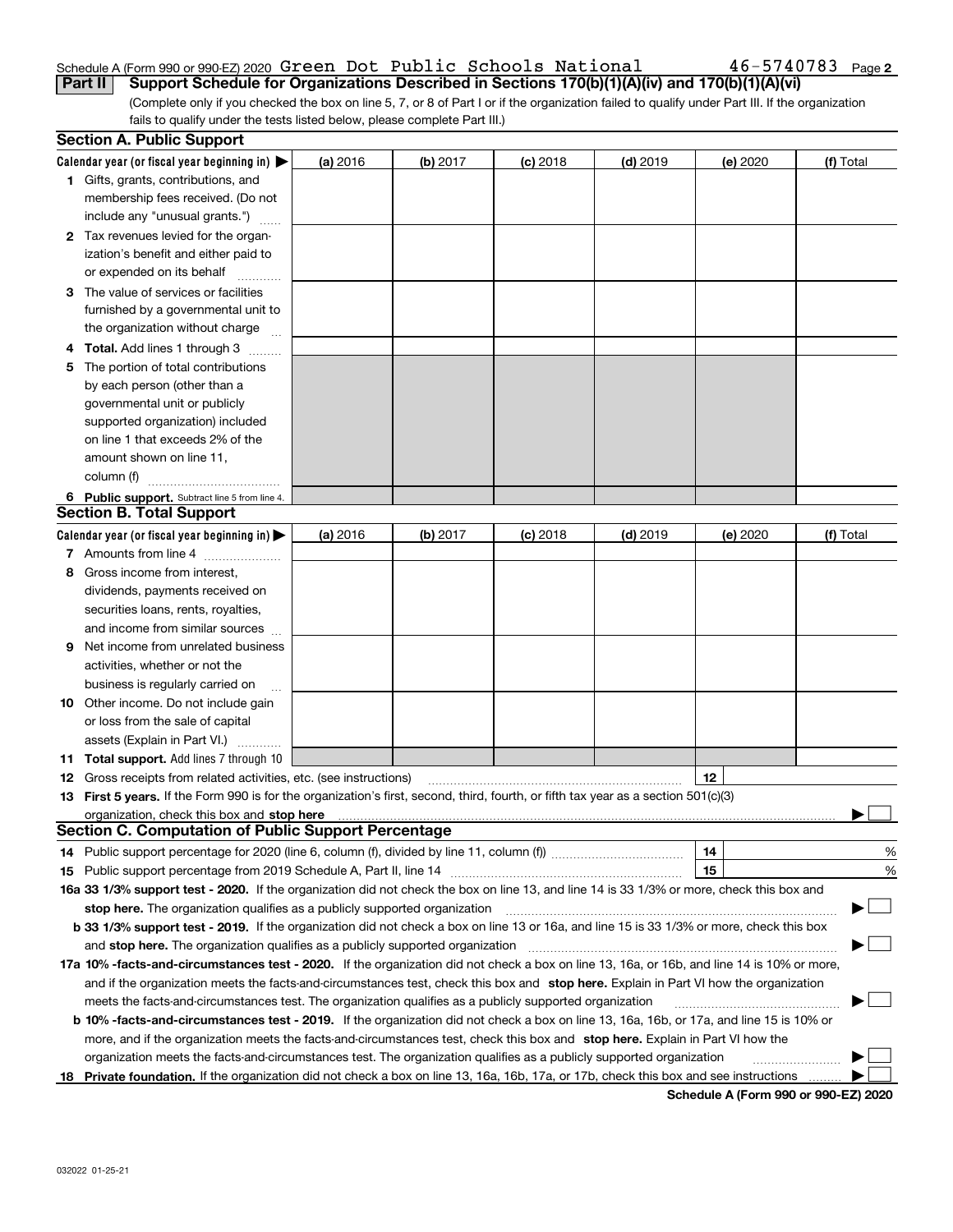#### Schedule A (Form 990 or 990-EZ) 2020 Page Green Dot Public Schools National 46-5740783**Part III | Support Schedule for Organizations Described in Section 509(a)(2)**

(Complete only if you checked the box on line 10 of Part I or if the organization failed to qualify under Part II. If the organization fails to qualify under the tests listed below, please complete Part II.)

|    | <b>Section A. Public Support</b>                                                                                                                                                                                               |          |          |                 |            |          |             |
|----|--------------------------------------------------------------------------------------------------------------------------------------------------------------------------------------------------------------------------------|----------|----------|-----------------|------------|----------|-------------|
|    | Calendar year (or fiscal year beginning in) $\blacktriangleright$                                                                                                                                                              | (a) 2016 | (b) 2017 | <b>(c)</b> 2018 | $(d)$ 2019 | (e) 2020 | (f) Total   |
|    | 1 Gifts, grants, contributions, and                                                                                                                                                                                            |          |          |                 |            |          |             |
|    | membership fees received. (Do not                                                                                                                                                                                              |          |          |                 |            |          |             |
|    | include any "unusual grants.")                                                                                                                                                                                                 |          |          |                 |            |          |             |
|    | 2 Gross receipts from admissions,                                                                                                                                                                                              |          |          |                 |            |          |             |
|    | merchandise sold or services per-                                                                                                                                                                                              |          |          |                 |            |          |             |
|    | formed, or facilities furnished in                                                                                                                                                                                             |          |          |                 |            |          |             |
|    | any activity that is related to the<br>organization's tax-exempt purpose                                                                                                                                                       |          |          |                 |            |          |             |
|    | 3 Gross receipts from activities that                                                                                                                                                                                          |          |          |                 |            |          |             |
|    | are not an unrelated trade or bus-                                                                                                                                                                                             |          |          |                 |            |          |             |
|    | iness under section 513                                                                                                                                                                                                        |          |          |                 |            |          |             |
|    | 4 Tax revenues levied for the organ-                                                                                                                                                                                           |          |          |                 |            |          |             |
|    | ization's benefit and either paid to                                                                                                                                                                                           |          |          |                 |            |          |             |
|    | or expended on its behalf                                                                                                                                                                                                      |          |          |                 |            |          |             |
|    |                                                                                                                                                                                                                                |          |          |                 |            |          |             |
|    | 5 The value of services or facilities                                                                                                                                                                                          |          |          |                 |            |          |             |
|    | furnished by a governmental unit to                                                                                                                                                                                            |          |          |                 |            |          |             |
|    | the organization without charge                                                                                                                                                                                                |          |          |                 |            |          |             |
|    | <b>6 Total.</b> Add lines 1 through 5                                                                                                                                                                                          |          |          |                 |            |          |             |
|    | 7a Amounts included on lines 1, 2, and                                                                                                                                                                                         |          |          |                 |            |          |             |
|    | 3 received from disqualified persons                                                                                                                                                                                           |          |          |                 |            |          |             |
|    | <b>b</b> Amounts included on lines 2 and 3 received<br>from other than disqualified persons that                                                                                                                               |          |          |                 |            |          |             |
|    | exceed the greater of \$5,000 or 1% of the                                                                                                                                                                                     |          |          |                 |            |          |             |
|    | amount on line 13 for the year                                                                                                                                                                                                 |          |          |                 |            |          |             |
|    | c Add lines 7a and 7b                                                                                                                                                                                                          |          |          |                 |            |          |             |
|    | 8 Public support. (Subtract line 7c from line 6.)                                                                                                                                                                              |          |          |                 |            |          |             |
|    | <b>Section B. Total Support</b>                                                                                                                                                                                                |          |          |                 |            |          |             |
|    | Calendar year (or fiscal year beginning in) $\blacktriangleright$                                                                                                                                                              | (a) 2016 | (b) 2017 | $(c)$ 2018      | $(d)$ 2019 | (e) 2020 | (f) Total   |
|    | 9 Amounts from line 6                                                                                                                                                                                                          |          |          |                 |            |          |             |
|    | <b>10a</b> Gross income from interest,                                                                                                                                                                                         |          |          |                 |            |          |             |
|    | dividends, payments received on<br>securities loans, rents, royalties,                                                                                                                                                         |          |          |                 |            |          |             |
|    | and income from similar sources                                                                                                                                                                                                |          |          |                 |            |          |             |
|    | <b>b</b> Unrelated business taxable income                                                                                                                                                                                     |          |          |                 |            |          |             |
|    | (less section 511 taxes) from businesses                                                                                                                                                                                       |          |          |                 |            |          |             |
|    | acquired after June 30, 1975                                                                                                                                                                                                   |          |          |                 |            |          |             |
|    | c Add lines 10a and 10b                                                                                                                                                                                                        |          |          |                 |            |          |             |
|    | 11 Net income from unrelated business                                                                                                                                                                                          |          |          |                 |            |          |             |
|    | activities not included in line 10b.                                                                                                                                                                                           |          |          |                 |            |          |             |
|    | whether or not the business is<br>regularly carried on                                                                                                                                                                         |          |          |                 |            |          |             |
|    | <b>12</b> Other income. Do not include gain                                                                                                                                                                                    |          |          |                 |            |          |             |
|    | or loss from the sale of capital                                                                                                                                                                                               |          |          |                 |            |          |             |
|    | assets (Explain in Part VI.)                                                                                                                                                                                                   |          |          |                 |            |          |             |
|    | <b>13</b> Total support. (Add lines 9, 10c, 11, and 12.)                                                                                                                                                                       |          |          |                 |            |          |             |
|    | 14 First 5 years. If the Form 990 is for the organization's first, second, third, fourth, or fifth tax year as a section 501(c)(3) organization,                                                                               |          |          |                 |            |          |             |
|    | check this box and stop here measurements and stop here contained and stop here measurement and stop here measurements and stop here measurements and stop here measurements and stop here are all the state of the state of t |          |          |                 |            |          |             |
|    | <b>Section C. Computation of Public Support Percentage</b>                                                                                                                                                                     |          |          |                 |            |          |             |
|    | 15 Public support percentage for 2020 (line 8, column (f), divided by line 13, column (f))                                                                                                                                     |          |          |                 |            | 15       | %           |
|    | 16 Public support percentage from 2019 Schedule A, Part III, line 15                                                                                                                                                           |          |          |                 |            | 16       | %           |
|    | <b>Section D. Computation of Investment Income Percentage</b>                                                                                                                                                                  |          |          |                 |            |          |             |
|    | 17 Investment income percentage for 2020 (line 10c, column (f), divided by line 13, column (f))                                                                                                                                |          |          |                 |            | 17       | %           |
|    | 18 Investment income percentage from 2019 Schedule A, Part III, line 17                                                                                                                                                        |          |          |                 |            | 18       | %           |
|    | 19a 33 1/3% support tests - 2020. If the organization did not check the box on line 14, and line 15 is more than 33 1/3%, and line 17 is not                                                                                   |          |          |                 |            |          |             |
|    | more than 33 1/3%, check this box and stop here. The organization qualifies as a publicly supported organization                                                                                                               |          |          |                 |            |          | $\sim$<br>▶ |
|    | b 33 1/3% support tests - 2019. If the organization did not check a box on line 14 or line 19a, and line 16 is more than 33 1/3%, and                                                                                          |          |          |                 |            |          |             |
|    | line 18 is not more than 33 1/3%, check this box and stop here. The organization qualifies as a publicly supported organization                                                                                                |          |          |                 |            |          |             |
| 20 |                                                                                                                                                                                                                                |          |          |                 |            |          |             |

**Schedule A (Form 990 or 990-EZ) 2020**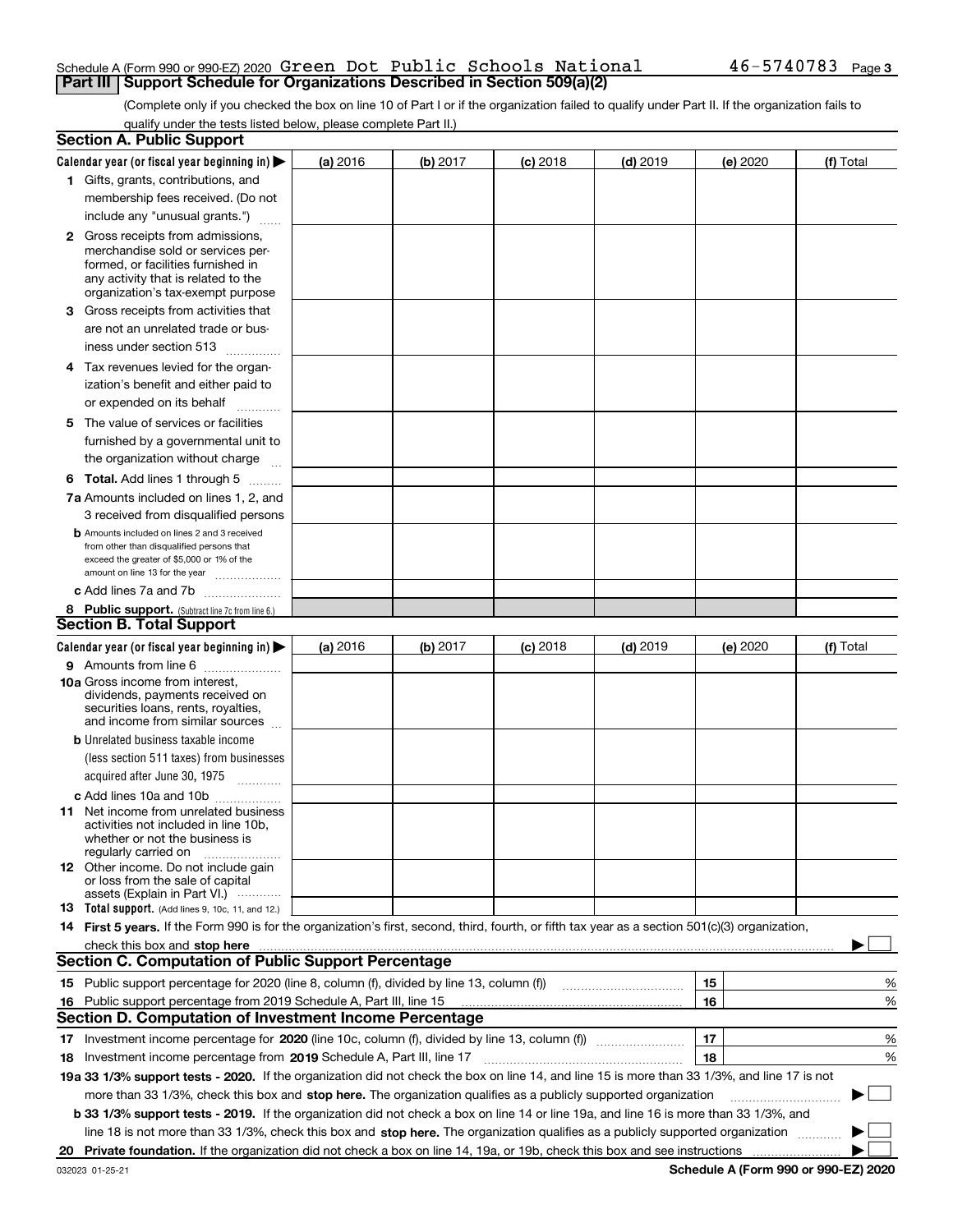## Schedule A (Form 990 or 990-EZ) 2020 Page Green Dot Public Schools National 46-5740783

**YesNo**

## **Part IV Supporting Organizations**

(Complete only if you checked a box in line 12 on Part I. If you checked box 12a, Part I, complete Sections A and B. If you checked box 12b, Part I, complete Sections A and C. If you checked box 12c, Part I, complete Sections A, D, and E. If you checked box 12d, Part I, complete Sections A and D, and complete Part V.)

## **Section A. All Supporting Organizations**

- **1** Are all of the organization's supported organizations listed by name in the organization's governing documents? If "No," describe in **Part VI** how the supported organizations are designated. If designated by *class or purpose, describe the designation. If historic and continuing relationship, explain.*
- **2** Did the organization have any supported organization that does not have an IRS determination of status under section 509(a)(1) or (2)? If "Yes," explain in Part VI how the organization determined that the supported *organization was described in section 509(a)(1) or (2).*
- **3a** Did the organization have a supported organization described in section 501(c)(4), (5), or (6)? If "Yes," answer *lines 3b and 3c below.*
- **b** Did the organization confirm that each supported organization qualified under section 501(c)(4), (5), or (6) and satisfied the public support tests under section 509(a)(2)? If "Yes," describe in **Part VI** when and how the *organization made the determination.*
- **c**Did the organization ensure that all support to such organizations was used exclusively for section 170(c)(2)(B) purposes? If "Yes," explain in **Part VI** what controls the organization put in place to ensure such use.
- **4a***If* Was any supported organization not organized in the United States ("foreign supported organization")? *"Yes," and if you checked box 12a or 12b in Part I, answer lines 4b and 4c below.*
- **b** Did the organization have ultimate control and discretion in deciding whether to make grants to the foreign supported organization? If "Yes," describe in **Part VI** how the organization had such control and discretion *despite being controlled or supervised by or in connection with its supported organizations.*
- **c** Did the organization support any foreign supported organization that does not have an IRS determination under sections 501(c)(3) and 509(a)(1) or (2)? If "Yes," explain in **Part VI** what controls the organization used *to ensure that all support to the foreign supported organization was used exclusively for section 170(c)(2)(B) purposes.*
- **5a***If "Yes,"* Did the organization add, substitute, or remove any supported organizations during the tax year? answer lines 5b and 5c below (if applicable). Also, provide detail in **Part VI,** including (i) the names and EIN *numbers of the supported organizations added, substituted, or removed; (ii) the reasons for each such action; (iii) the authority under the organization's organizing document authorizing such action; and (iv) how the action was accomplished (such as by amendment to the organizing document).*
- **b** Type I or Type II only. Was any added or substituted supported organization part of a class already designated in the organization's organizing document?
- **cSubstitutions only.**  Was the substitution the result of an event beyond the organization's control?
- **6** Did the organization provide support (whether in the form of grants or the provision of services or facilities) to **Part VI.** *If "Yes," provide detail in* support or benefit one or more of the filing organization's supported organizations? anyone other than (i) its supported organizations, (ii) individuals that are part of the charitable class benefited by one or more of its supported organizations, or (iii) other supporting organizations that also
- **7**Did the organization provide a grant, loan, compensation, or other similar payment to a substantial contributor *If "Yes," complete Part I of Schedule L (Form 990 or 990-EZ).* regard to a substantial contributor? (as defined in section 4958(c)(3)(C)), a family member of a substantial contributor, or a 35% controlled entity with
- **8** Did the organization make a loan to a disqualified person (as defined in section 4958) not described in line 7? *If "Yes," complete Part I of Schedule L (Form 990 or 990-EZ).*
- **9a** Was the organization controlled directly or indirectly at any time during the tax year by one or more in section 509(a)(1) or (2))? If "Yes," *provide detail in* <code>Part VI.</code> disqualified persons, as defined in section 4946 (other than foundation managers and organizations described
- **b**the supporting organization had an interest? If "Yes," provide detail in P**art VI**. Did one or more disqualified persons (as defined in line 9a) hold a controlling interest in any entity in which
- **c**Did a disqualified person (as defined in line 9a) have an ownership interest in, or derive any personal benefit from, assets in which the supporting organization also had an interest? If "Yes," provide detail in P**art VI.**
- **10a** Was the organization subject to the excess business holdings rules of section 4943 because of section supporting organizations)? If "Yes," answer line 10b below. 4943(f) (regarding certain Type II supporting organizations, and all Type III non-functionally integrated
- **b** Did the organization have any excess business holdings in the tax year? (Use Schedule C, Form 4720, to *determine whether the organization had excess business holdings.)*

| $\mathbf{1}$    |   | X |
|-----------------|---|---|
|                 |   |   |
|                 |   |   |
|                 |   | X |
| $\overline{2}$  |   |   |
|                 |   |   |
| <u>3a</u>       |   | X |
|                 |   |   |
|                 |   |   |
| 3 <sub>b</sub>  |   |   |
|                 |   |   |
| $\frac{3c}{2}$  |   |   |
|                 |   |   |
|                 |   | X |
| <u>4a</u>       |   |   |
|                 |   |   |
|                 |   |   |
| <u>4b</u>       |   |   |
|                 |   |   |
|                 |   |   |
|                 |   |   |
| 4c              |   |   |
|                 |   |   |
|                 |   |   |
|                 |   |   |
|                 |   |   |
|                 |   |   |
| <u>5a</u>       | X |   |
|                 |   |   |
| 5 <sub>b</sub>  |   |   |
|                 |   |   |
|                 |   |   |
| $rac{5c}{2}$    |   |   |
|                 |   |   |
|                 |   |   |
|                 |   |   |
|                 |   |   |
| $\overline{6}$  |   | X |
|                 |   |   |
|                 |   |   |
|                 |   | X |
| $\overline{1}$  |   |   |
|                 |   |   |
| 8               |   | X |
|                 |   |   |
|                 |   |   |
| <u>9a</u>       |   | X |
|                 |   |   |
| <u>9b</u>       |   | X |
|                 |   |   |
| $\frac{9c}{2}$  |   | X |
|                 |   |   |
|                 |   |   |
|                 |   |   |
| <u>10a</u>      |   | X |
| 10 <sub>b</sub> |   |   |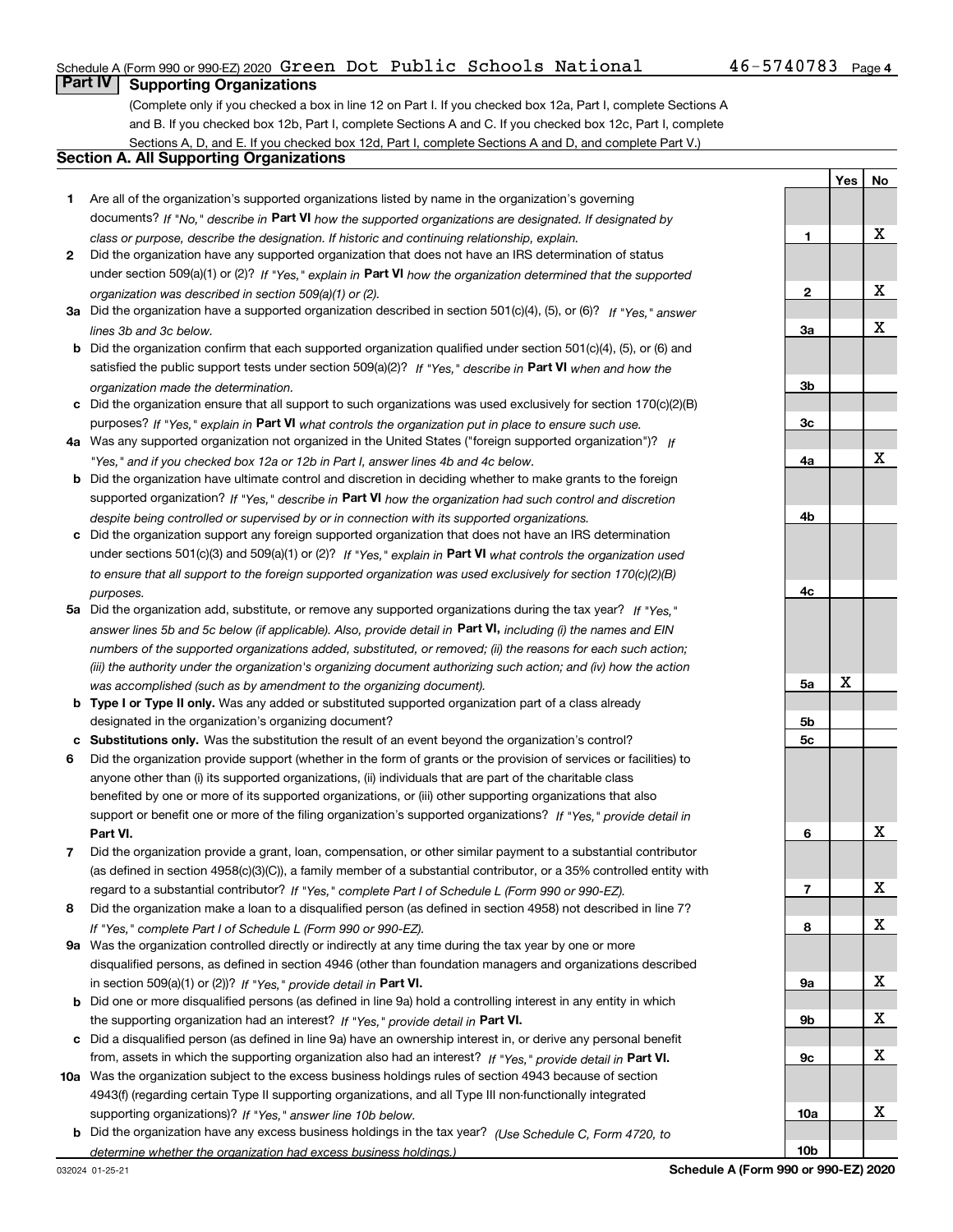## Schedule A (Form 990 or 990-EZ) 2020 Page Green Dot Public Schools National 46-5740783

|              | Part IV<br><b>Supporting Organizations (continued)</b>                                                                                                                                                                                                      |              |     |                         |
|--------------|-------------------------------------------------------------------------------------------------------------------------------------------------------------------------------------------------------------------------------------------------------------|--------------|-----|-------------------------|
|              |                                                                                                                                                                                                                                                             |              | Yes | No                      |
| 11           | Has the organization accepted a gift or contribution from any of the following persons?                                                                                                                                                                     |              |     |                         |
|              | a A person who directly or indirectly controls, either alone or together with persons described in lines 11b and                                                                                                                                            |              |     |                         |
|              | 11c below, the governing body of a supported organization?                                                                                                                                                                                                  | 11a          |     | x                       |
|              | <b>b</b> A family member of a person described in line 11a above?                                                                                                                                                                                           | 11b          |     | $\overline{\mathtt{x}}$ |
|              | c A 35% controlled entity of a person described in line 11a or 11b above? If "Yes" to line 11a, 11b, or 11c, provide                                                                                                                                        |              |     |                         |
|              | detail in Part VI.                                                                                                                                                                                                                                          | 11c          |     | X                       |
|              | <b>Section B. Type I Supporting Organizations</b>                                                                                                                                                                                                           |              |     |                         |
|              |                                                                                                                                                                                                                                                             |              | Yes | No                      |
| 1            | Did the governing body, members of the governing body, officers acting in their official capacity, or membership of one or<br>more supported organizations have the power to regularly appoint or elect at least a majority of the organization's officers, |              |     |                         |
|              | directors, or trustees at all times during the tax year? If "No," describe in Part VI how the supported organization(s)                                                                                                                                     |              |     |                         |
|              | effectively operated, supervised, or controlled the organization's activities. If the organization had more than one supported<br>organization, describe how the powers to appoint and/or remove officers, directors, or trustees were allocated among the  |              |     |                         |
|              | supported organizations and what conditions or restrictions, if any, applied to such powers during the tax year.                                                                                                                                            | 1            |     |                         |
| $\mathbf{2}$ | Did the organization operate for the benefit of any supported organization other than the supported                                                                                                                                                         |              |     |                         |
|              | organization(s) that operated, supervised, or controlled the supporting organization? If "Yes," explain in                                                                                                                                                  |              |     |                         |
|              | Part VI how providing such benefit carried out the purposes of the supported organization(s) that operated,                                                                                                                                                 |              |     |                         |
|              | supervised, or controlled the supporting organization.                                                                                                                                                                                                      | $\mathbf{2}$ |     |                         |
|              | <b>Section C. Type II Supporting Organizations</b>                                                                                                                                                                                                          |              |     |                         |
|              |                                                                                                                                                                                                                                                             |              | Yes | No                      |
| 1.           | Were a majority of the organization's directors or trustees during the tax year also a majority of the directors                                                                                                                                            |              |     |                         |
|              | or trustees of each of the organization's supported organization(s)? If "No," describe in Part VI how control                                                                                                                                               |              |     |                         |
|              | or management of the supporting organization was vested in the same persons that controlled or managed                                                                                                                                                      |              |     |                         |
|              | the supported organization(s).                                                                                                                                                                                                                              | 1            |     |                         |
|              | Section D. All Type III Supporting Organizations                                                                                                                                                                                                            |              |     |                         |
|              |                                                                                                                                                                                                                                                             |              | Yes | No                      |
| 1            | Did the organization provide to each of its supported organizations, by the last day of the fifth month of the                                                                                                                                              |              |     |                         |
|              | organization's tax year, (i) a written notice describing the type and amount of support provided during the prior tax                                                                                                                                       |              |     |                         |
|              | year, (ii) a copy of the Form 990 that was most recently filed as of the date of notification, and (iii) copies of the                                                                                                                                      |              |     |                         |
|              | organization's governing documents in effect on the date of notification, to the extent not previously provided?                                                                                                                                            | 1            | X   |                         |
| 2            | Were any of the organization's officers, directors, or trustees either (i) appointed or elected by the supported                                                                                                                                            |              |     |                         |
|              | organization(s) or (ii) serving on the governing body of a supported organization? If "No," explain in Part VI how                                                                                                                                          |              |     |                         |
|              | the organization maintained a close and continuous working relationship with the supported organization(s).                                                                                                                                                 | $\mathbf{2}$ | X   |                         |
| 3            | By reason of the relationship described in line 2, above, did the organization's supported organizations have a                                                                                                                                             |              |     |                         |
|              | significant voice in the organization's investment policies and in directing the use of the organization's                                                                                                                                                  |              |     |                         |
|              | income or assets at all times during the tax year? If "Yes," describe in Part VI the role the organization's                                                                                                                                                |              |     |                         |
|              | supported organizations played in this regard.                                                                                                                                                                                                              | з            | X   |                         |
|              | Section E. Type III Functionally Integrated Supporting Organizations                                                                                                                                                                                        |              |     |                         |
| 1            | Check the box next to the method that the organization used to satisfy the Integral Part Test during the year (see instructions).                                                                                                                           |              |     |                         |
| a            | $X$ The organization satisfied the Activities Test. Complete line 2 below.                                                                                                                                                                                  |              |     |                         |
| b            | The organization is the parent of each of its supported organizations. Complete line 3 below.                                                                                                                                                               |              |     |                         |
| c            | The organization supported a governmental entity. Describe in Part VI how you supported a governmental entity (see instructions)                                                                                                                            |              |     |                         |
| 2            | Activities Test. Answer lines 2a and 2b below.                                                                                                                                                                                                              |              | Yes | No.                     |
|              |                                                                                                                                                                                                                                                             |              |     |                         |

- **a** Did substantially all of the organization's activities during the tax year directly further the exempt purposes of **b** Did the activities described in line 2a, above, constitute activities that, but for the organization's involvement, the supported organization(s) to which the organization was responsive? If "Yes," then in **Part VI identify those supported organizations and explain**  *how these activities directly furthered their exempt purposes, how the organization was responsive to those supported organizations, and how the organization determined that these activities constituted substantially all of its activities.* one or more of the organization's supported organization(s) would have been engaged in? If "Yes," e*xplain in* 
	- **Part VI**  *the reasons for the organization's position that its supported organization(s) would have engaged in these activities but for the organization's involvement.*
- **3** Parent of Supported Organizations. Answer lines 3a and 3b below.
- **a** Did the organization have the power to regularly appoint or elect a majority of the officers, directors, or trustees of each of the supported organizations? If "Yes" or "No" provide details in **Part VI.**
- **b** Did the organization exercise a substantial degree of direction over the policies, programs, and activities of each of its supported organizations? If "Yes," describe in Part VI the role played by the organization in this regard.

**2a**

X

X

**2b**

**3a**

**3b**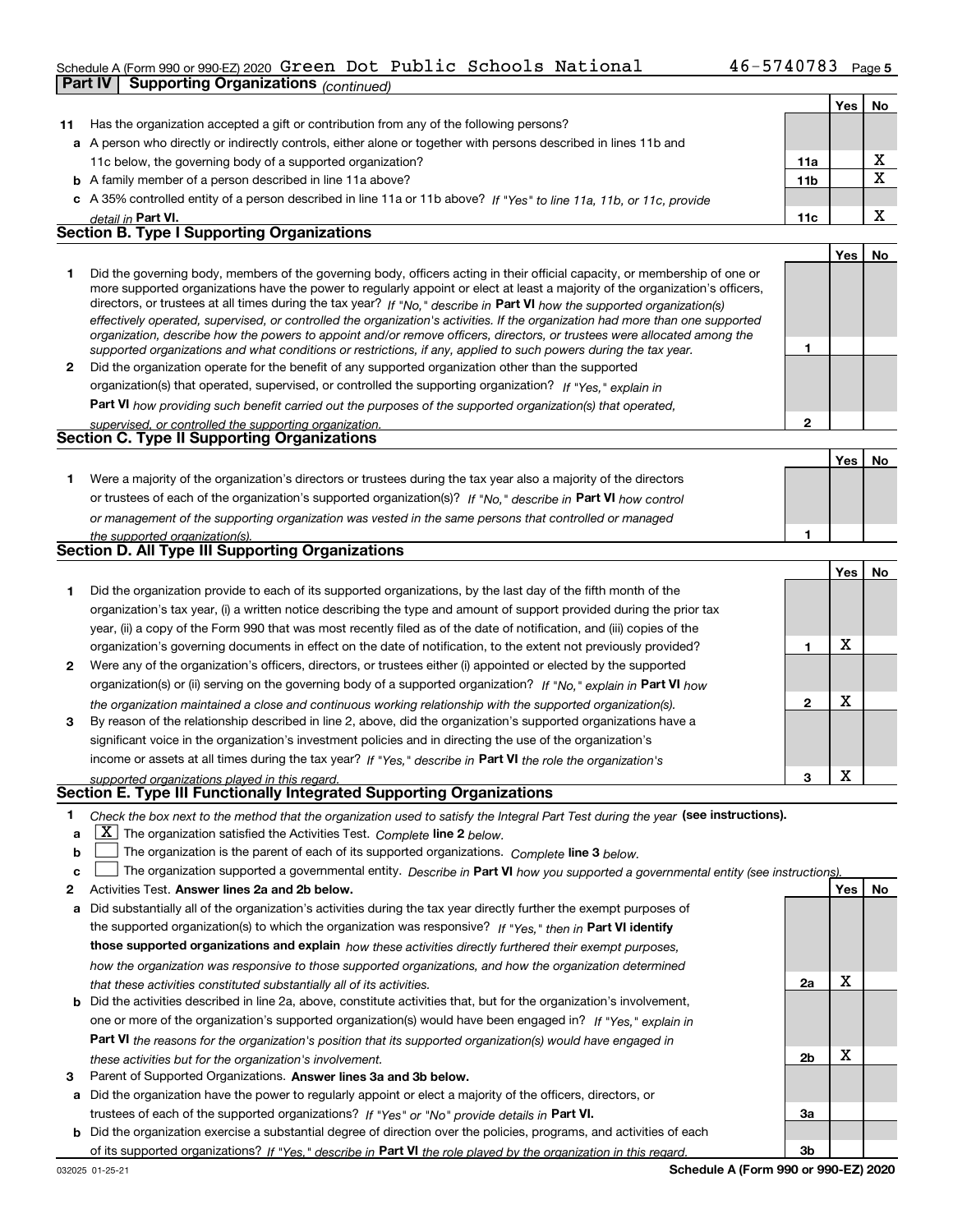| Schedule A (Form 990 or 990 EZ) 2020 Green Dot Public Schools National                |  |  | $46 - 5740783$ Page 6 |  |
|---------------------------------------------------------------------------------------|--|--|-----------------------|--|
| <b>Part V</b> Type III Non-Functionally Integrated 509(a)(3) Supporting Organizations |  |  |                       |  |

1 Check here if the organization satisfied the Integral Part Test as a qualifying trust on Nov. 20, 1970 (explain in Part VI). See instructions. All other Type III non-functionally integrated supporting organizations must complete Sections A through E.

| Section A - Adjusted Net Income         |                                                                             | (A) Prior Year | (B) Current Year<br>(optional) |                                |
|-----------------------------------------|-----------------------------------------------------------------------------|----------------|--------------------------------|--------------------------------|
| 1                                       | Net short-term capital gain                                                 | 1              |                                |                                |
| $\mathbf{2}$                            | Recoveries of prior-year distributions                                      | $\overline{2}$ |                                |                                |
| 3                                       | Other gross income (see instructions)                                       | 3              |                                |                                |
| 4                                       | Add lines 1 through 3.                                                      | 4              |                                |                                |
| 5                                       | Depreciation and depletion                                                  | 5              |                                |                                |
| 6                                       | Portion of operating expenses paid or incurred for production or            |                |                                |                                |
|                                         | collection of gross income or for management, conservation, or              |                |                                |                                |
|                                         | maintenance of property held for production of income (see instructions)    | 6              |                                |                                |
| 7                                       | Other expenses (see instructions)                                           | $\overline{7}$ |                                |                                |
| 8                                       | <b>Adjusted Net Income</b> (subtract lines 5, 6, and 7 from line 4)         | 8              |                                |                                |
| <b>Section B - Minimum Asset Amount</b> |                                                                             |                | (A) Prior Year                 | (B) Current Year<br>(optional) |
| 1                                       | Aggregate fair market value of all non-exempt-use assets (see               |                |                                |                                |
|                                         | instructions for short tax year or assets held for part of year):           |                |                                |                                |
|                                         | a Average monthly value of securities                                       | 1a             |                                |                                |
|                                         | <b>b</b> Average monthly cash balances                                      | 1 <sub>b</sub> |                                |                                |
|                                         | c Fair market value of other non-exempt-use assets                          | 1c             |                                |                                |
|                                         | <b>d</b> Total (add lines 1a, 1b, and 1c)                                   | 1d             |                                |                                |
|                                         | e Discount claimed for blockage or other factors                            |                |                                |                                |
|                                         | (explain in detail in Part VI):                                             |                |                                |                                |
| 2                                       | Acquisition indebtedness applicable to non-exempt-use assets                | $\mathbf{2}$   |                                |                                |
| 3                                       | Subtract line 2 from line 1d.                                               | 3              |                                |                                |
| 4                                       | Cash deemed held for exempt use. Enter 0.015 of line 3 (for greater amount, |                |                                |                                |
|                                         | see instructions).                                                          | 4              |                                |                                |
| 5                                       | Net value of non-exempt-use assets (subtract line 4 from line 3)            | 5              |                                |                                |
| 6                                       | Multiply line 5 by 0.035.                                                   | 6              |                                |                                |
| 7                                       | Recoveries of prior-year distributions                                      | $\overline{7}$ |                                |                                |
| 8                                       | Minimum Asset Amount (add line 7 to line 6)                                 | 8              |                                |                                |
|                                         | <b>Section C - Distributable Amount</b>                                     |                |                                | <b>Current Year</b>            |
| 1                                       | Adjusted net income for prior year (from Section A, line 8, column A)       | 1              |                                |                                |
| $\mathbf{2}$                            | Enter 0.85 of line 1.                                                       | $\overline{2}$ |                                |                                |
| 3                                       | Minimum asset amount for prior year (from Section B, line 8, column A)      | 3              |                                |                                |
| 4                                       | Enter greater of line 2 or line 3.                                          | 4              |                                |                                |
| 5                                       | Income tax imposed in prior year                                            | 5              |                                |                                |
| 6                                       | <b>Distributable Amount.</b> Subtract line 5 from line 4, unless subject to |                |                                |                                |
|                                         | emergency temporary reduction (see instructions).                           | 6              |                                |                                |

**7**Check here if the current year is the organization's first as a non-functionally integrated Type III supporting organization (see instructions).

**Schedule A (Form 990 or 990-EZ) 2020**

**1**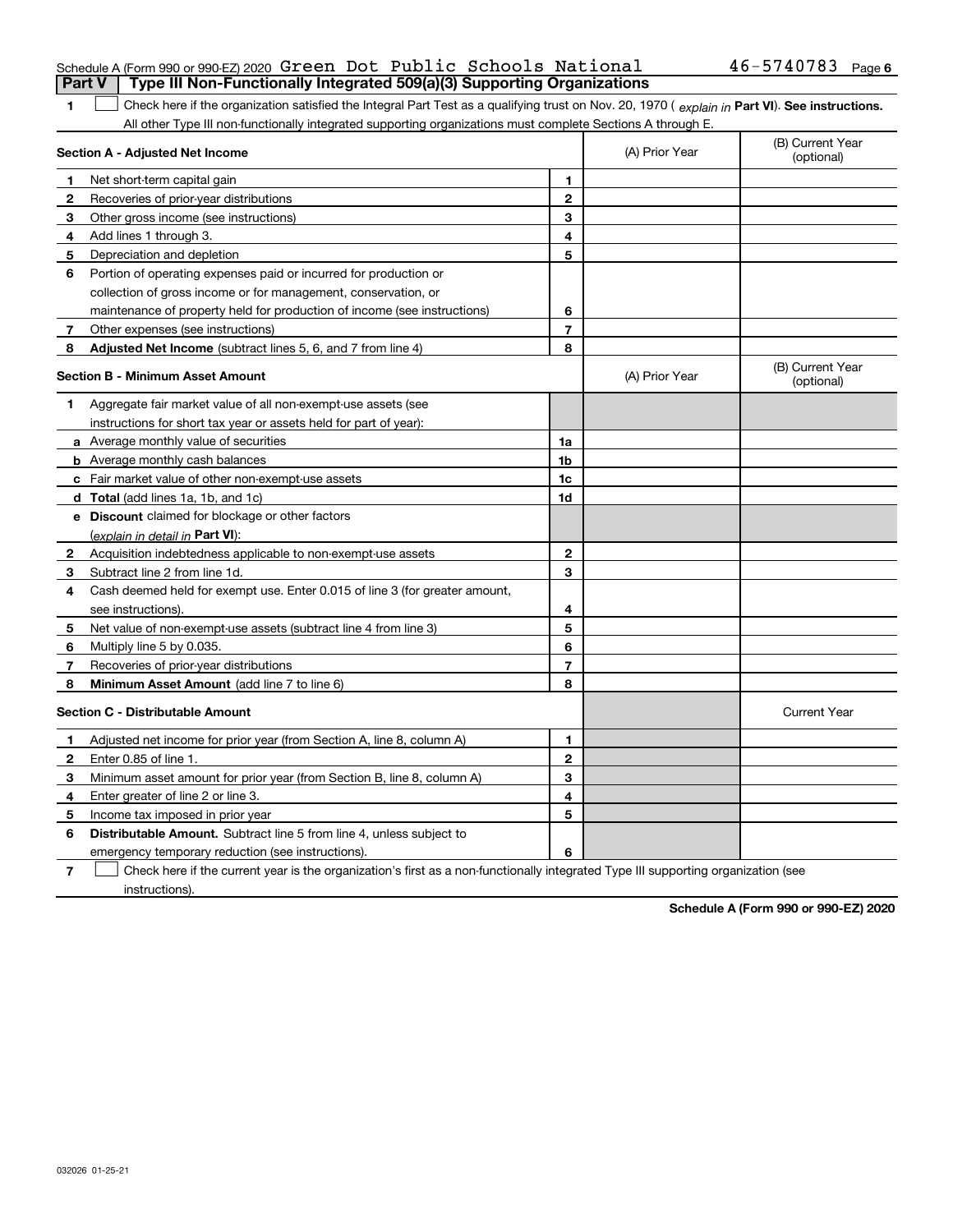#### Schedule A (Form 990 or 990-EZ) 2020 <code>Green Dot Public</code> <code>Schools National</code>  $46-5740783$  Page Green Dot Public Schools National 46-5740783

| <b>Part V</b> | Type III Non-Functionally Integrated 509(a)(3) Supporting Organizations                    |                             | (continued)                           |    |                                         |  |  |  |  |
|---------------|--------------------------------------------------------------------------------------------|-----------------------------|---------------------------------------|----|-----------------------------------------|--|--|--|--|
|               | <b>Section D - Distributions</b><br><b>Current Year</b>                                    |                             |                                       |    |                                         |  |  |  |  |
| 1             | Amounts paid to supported organizations to accomplish exempt purposes                      |                             | 1                                     |    |                                         |  |  |  |  |
| 2             | Amounts paid to perform activity that directly furthers exempt purposes of supported       |                             |                                       |    |                                         |  |  |  |  |
|               | organizations, in excess of income from activity                                           |                             | $\mathbf{2}$                          |    |                                         |  |  |  |  |
| 3             | Administrative expenses paid to accomplish exempt purposes of supported organizations      |                             |                                       | 3  |                                         |  |  |  |  |
| 4             | Amounts paid to acquire exempt-use assets                                                  |                             |                                       | 4  |                                         |  |  |  |  |
| 5             | Qualified set-aside amounts (prior IRS approval required - provide details in Part VI)     |                             |                                       | 5  |                                         |  |  |  |  |
| 6             | Other distributions ( <i>describe in</i> Part VI). See instructions.                       |                             |                                       | 6  |                                         |  |  |  |  |
| 7             | Total annual distributions. Add lines 1 through 6.                                         |                             |                                       | 7  |                                         |  |  |  |  |
| 8             | Distributions to attentive supported organizations to which the organization is responsive |                             |                                       |    |                                         |  |  |  |  |
|               | (provide details in Part VI). See instructions.                                            |                             |                                       | 8  |                                         |  |  |  |  |
| 9             | Distributable amount for 2020 from Section C, line 6                                       |                             |                                       | 9  |                                         |  |  |  |  |
| 10            | Line 8 amount divided by line 9 amount                                                     |                             |                                       | 10 |                                         |  |  |  |  |
|               |                                                                                            | (i)                         | (ii)                                  |    | (iii)                                   |  |  |  |  |
|               | Section E - Distribution Allocations (see instructions)                                    | <b>Excess Distributions</b> | <b>Underdistributions</b><br>Pre-2020 |    | <b>Distributable</b><br>Amount for 2020 |  |  |  |  |
| 1             | Distributable amount for 2020 from Section C, line 6                                       |                             |                                       |    |                                         |  |  |  |  |
| 2             | Underdistributions, if any, for years prior to 2020 (reason-                               |                             |                                       |    |                                         |  |  |  |  |
|               | able cause required - explain in Part VI). See instructions.                               |                             |                                       |    |                                         |  |  |  |  |
| 3             | Excess distributions carryover, if any, to 2020                                            |                             |                                       |    |                                         |  |  |  |  |
|               | <b>a</b> From 2015                                                                         |                             |                                       |    |                                         |  |  |  |  |
|               | <b>b</b> From 2016                                                                         |                             |                                       |    |                                         |  |  |  |  |
|               | c From 2017                                                                                |                             |                                       |    |                                         |  |  |  |  |
|               | <b>d</b> From 2018                                                                         |                             |                                       |    |                                         |  |  |  |  |
|               | e From 2019                                                                                |                             |                                       |    |                                         |  |  |  |  |
|               | f Total of lines 3a through 3e                                                             |                             |                                       |    |                                         |  |  |  |  |
|               | g Applied to underdistributions of prior years                                             |                             |                                       |    |                                         |  |  |  |  |
|               | <b>h</b> Applied to 2020 distributable amount                                              |                             |                                       |    |                                         |  |  |  |  |
|               | Carryover from 2015 not applied (see instructions)                                         |                             |                                       |    |                                         |  |  |  |  |
|               | Remainder. Subtract lines 3g, 3h, and 3i from line 3f.                                     |                             |                                       |    |                                         |  |  |  |  |
| 4             | Distributions for 2020 from Section D,                                                     |                             |                                       |    |                                         |  |  |  |  |
|               | line $7:$                                                                                  |                             |                                       |    |                                         |  |  |  |  |
|               | a Applied to underdistributions of prior years                                             |                             |                                       |    |                                         |  |  |  |  |
|               | <b>b</b> Applied to 2020 distributable amount                                              |                             |                                       |    |                                         |  |  |  |  |
|               | c Remainder. Subtract lines 4a and 4b from line 4.                                         |                             |                                       |    |                                         |  |  |  |  |
| 5             | Remaining underdistributions for years prior to 2020, if                                   |                             |                                       |    |                                         |  |  |  |  |
|               | any. Subtract lines 3g and 4a from line 2. For result greater                              |                             |                                       |    |                                         |  |  |  |  |
|               | than zero, explain in Part VI. See instructions.                                           |                             |                                       |    |                                         |  |  |  |  |
| 6             | Remaining underdistributions for 2020. Subtract lines 3h                                   |                             |                                       |    |                                         |  |  |  |  |
|               | and 4b from line 1. For result greater than zero, explain in                               |                             |                                       |    |                                         |  |  |  |  |
|               | Part VI. See instructions.                                                                 |                             |                                       |    |                                         |  |  |  |  |
| 7             | Excess distributions carryover to 2021. Add lines 3j                                       |                             |                                       |    |                                         |  |  |  |  |
|               | and 4c.                                                                                    |                             |                                       |    |                                         |  |  |  |  |
| 8             | Breakdown of line 7:                                                                       |                             |                                       |    |                                         |  |  |  |  |
|               | a Excess from 2016                                                                         |                             |                                       |    |                                         |  |  |  |  |
|               | <b>b</b> Excess from 2017                                                                  |                             |                                       |    |                                         |  |  |  |  |
|               | c Excess from 2018                                                                         |                             |                                       |    |                                         |  |  |  |  |
|               | d Excess from 2019                                                                         |                             |                                       |    |                                         |  |  |  |  |
|               | e Excess from 2020                                                                         |                             |                                       |    |                                         |  |  |  |  |

**Schedule A (Form 990 or 990-EZ) 2020**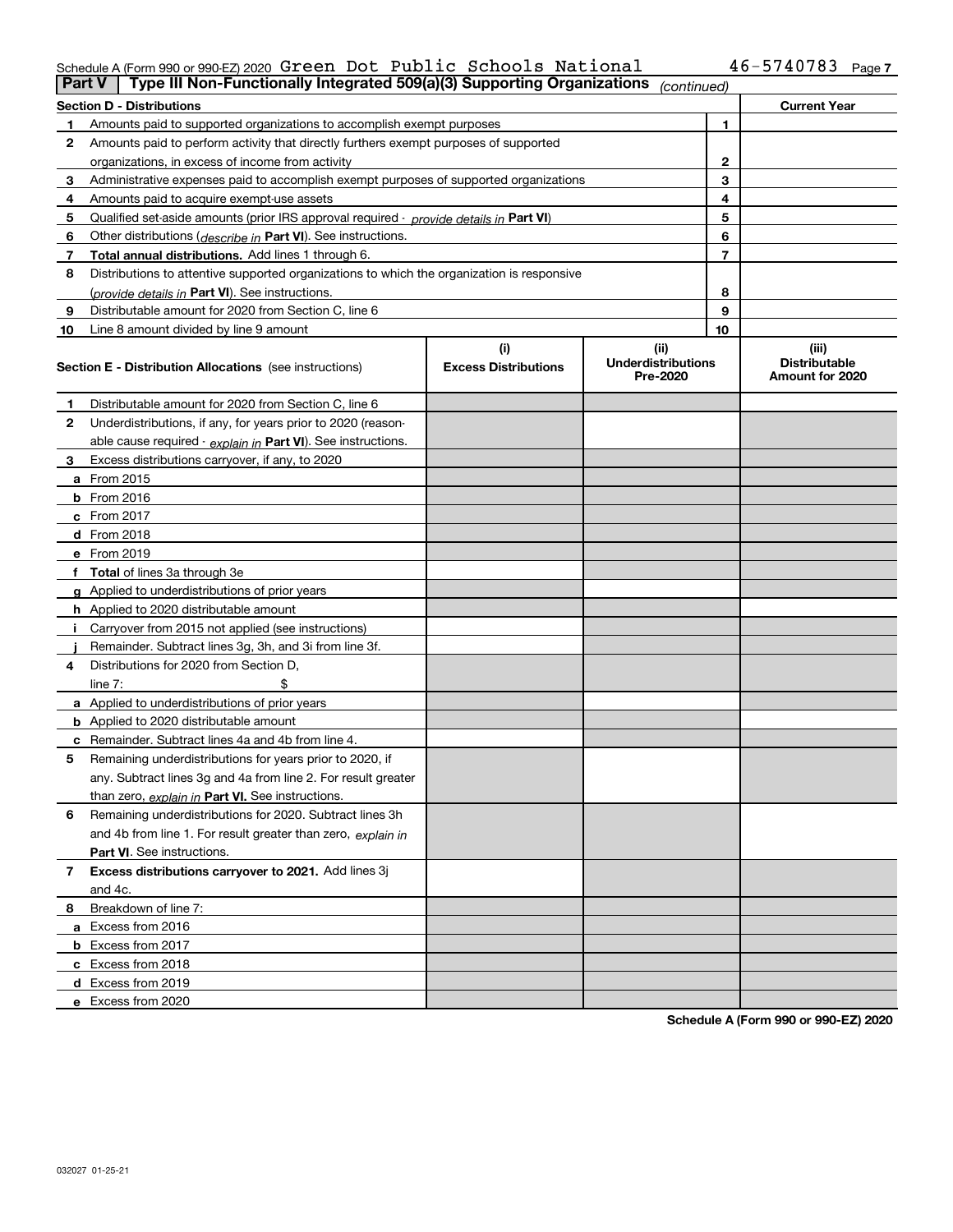Part VI | Supplemental Information. Provide the explanations required by Part II, line 10; Part II, line 17a or 17b; Part III, line 12; Part IV, Section A, lines 1, 2, 3b, 3c, 4b, 4c, 5a, 6, 9a, 9b, 9c, 11a, 11b, and 11c; Part IV, Section B, lines 1 and 2; Part IV, Section C, line 1; Part IV, Section D, lines 2 and 3; Part IV, Section E, lines 1c, 2a, 2b, 3a, and 3b; Part V, line 1; Part V, Section B, line 1e; Part V, Section D, lines 5, 6, and 8; and Part V, Section E, lines 2, 5, and 6. Also complete this part for any additional information. (See instructions.)

Part I, Line 12g, Column (vi)

GDPS National provides centralized management, oversight, and other

support services for the supported organizations. Amounts reported here

are for the following services: human resources, legal, finance &

accounting, information technology, knowledge management, development,

communication, strategic planning, and national expansion.

Part IV, Section A, Line 1:

GDPS National's governing documents specify one of the supported

organizations by name - GDPS CA. The governing documents provide that

GDPS National will operate for the benefit of other similar

organizations, as specified in its charter, and requires the other

supported organizations to be either controlled by or be an integral

part of GDPS National. These other supported organizations include GDPS

STX, GDPS TN, UPAS, and Delta Properties, Inc. As such, there is a

historic and continuing relationship which has created a substantial

identity between the organizations, and GDPS National is organized

exclusively for the benefit of its supported organizations.

Part IV, Section D, Line 2:

GDPS National maintains a close and continuous working relationship with its supported organizations by providing centralized management, oversight, and other support services for the supported organizations. In order to accomplish its express purpose of managing the development and operation of its supported organizations (charter schools), there must be a close and continuous working relationship.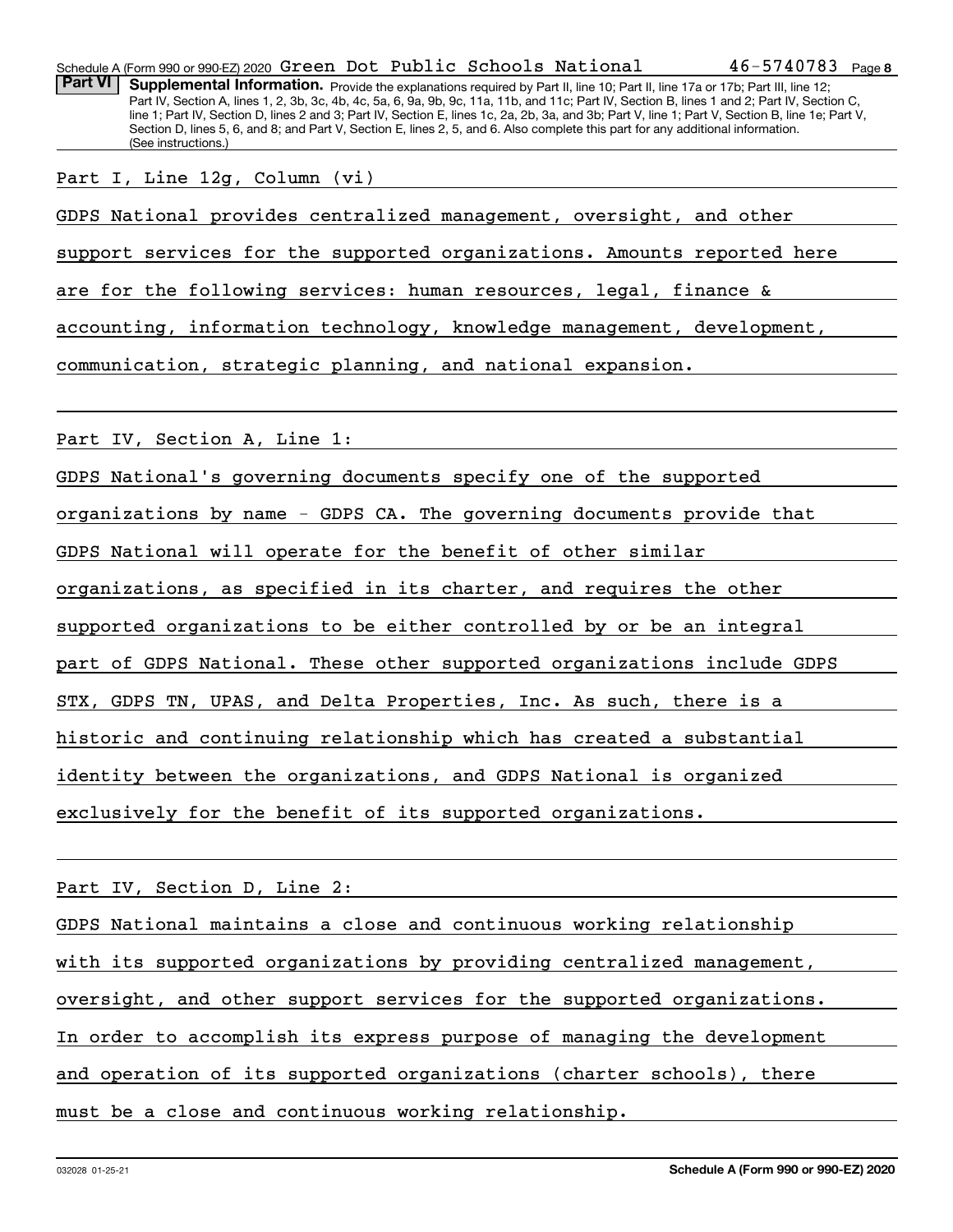Part VI | Supplemental Information. Provide the explanations required by Part II, line 10; Part II, line 17a or 17b; Part III, line 12; Part IV, Section A, lines 1, 2, 3b, 3c, 4b, 4c, 5a, 6, 9a, 9b, 9c, 11a, 11b, and 11c; Part IV, Section B, lines 1 and 2; Part IV, Section C, line 1; Part IV, Section D, lines 2 and 3; Part IV, Section E, lines 1c, 2a, 2b, 3a, and 3b; Part V, line 1; Part V, Section B, line 1e; Part V, Section D, lines 5, 6, and 8; and Part V, Section E, lines 2, 5, and 6. Also complete this part for any additional information. (See instructions.)

Part IV, Section D, Line 3:

GDPS National is responsive to the needs and demands of its supported

organizations through its close and continuous working relationship.

The officers and directors of the supported organizations have the

ability to recommend to GDPS National's officers and directors how to

employ its income and assets.

Part IV, Section E, Line 2a:

By providing centralized management, oversight and other support

services to its supported organizations (GDPS CA, GDPS TN, GDPS STX,

UPAS, and Delta Properties, Inc.), the supported organizations can

carryout their purpose of operating charter schools. By virtue of

having a close and continuous working relationship between GDPS

National and the supported organizations, the supported organizations

can encourage GDPS National to be responsive to their needs and to

recommend to GDPS National's officers and directors how to employ its

income and assets. With GDPS National's express purpose to manage the

development and operation of its supported organization's charter

schools, substantially all of its activities directly further the

purposes of its supported organizations.

Part IV, Section E, Line 2b:

If it were not for GDPS National, each of the supported organizations

would have to provide their own management services and support

services. By relying on GDPS National, there is an economy of scale

achieved.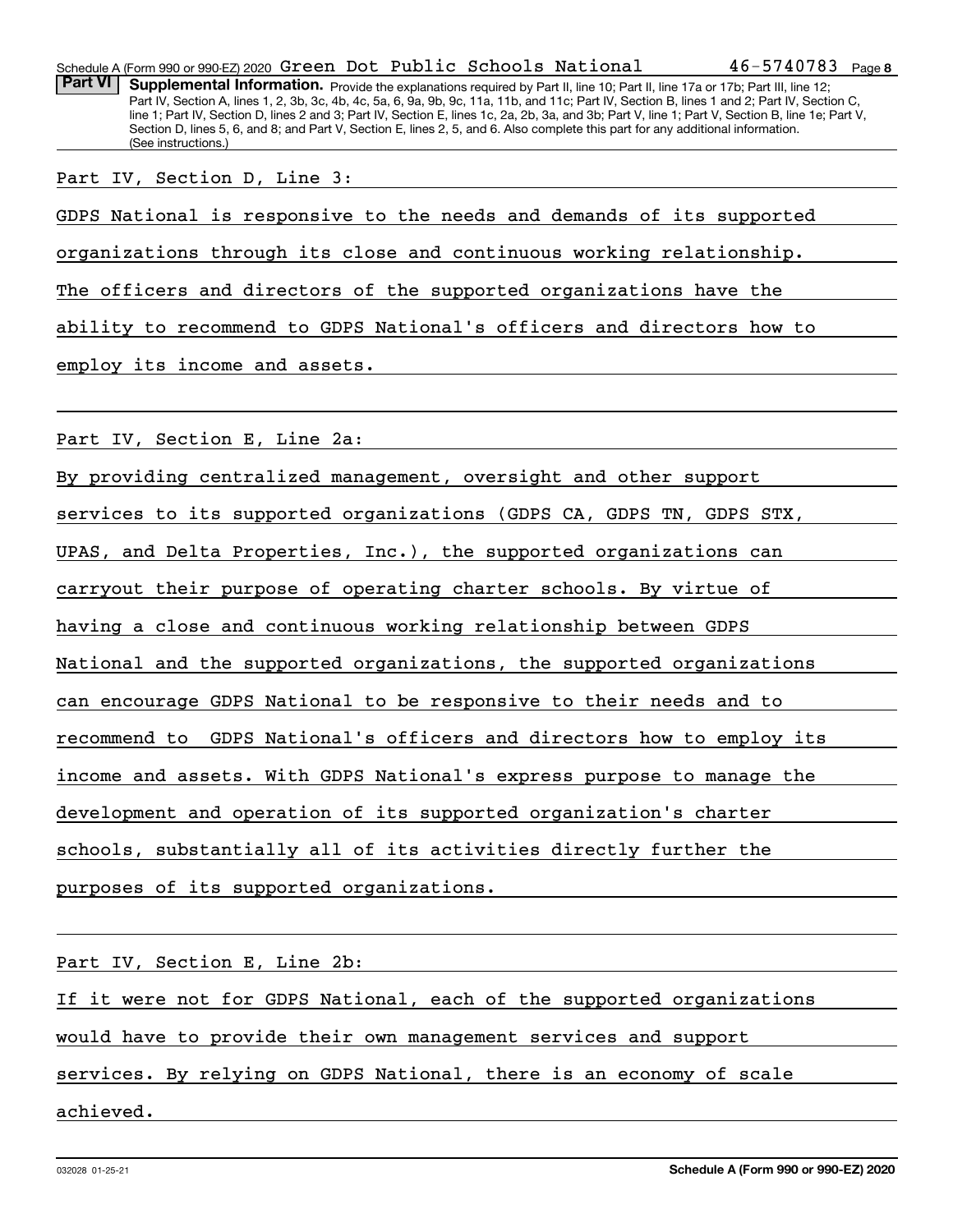| Schedule A (Form 990 or 990-EZ) 2020 Green Dot Public Schools National                                                                                                                                                                                                                                                                                                                                                                                                                                                                                                                 | $46 - 5740783$ Page 8 |
|----------------------------------------------------------------------------------------------------------------------------------------------------------------------------------------------------------------------------------------------------------------------------------------------------------------------------------------------------------------------------------------------------------------------------------------------------------------------------------------------------------------------------------------------------------------------------------------|-----------------------|
| <b>Part VI</b><br>Supplemental Information. Provide the explanations required by Part II, line 10; Part II, line 17a or 17b; Part III, line 12;<br>Part IV, Section A, lines 1, 2, 3b, 3c, 4b, 4c, 5a, 6, 9a, 9b, 9c, 11a, 11b, and 11c; Part IV, Section B, lines 1 and 2; Part IV, Section C,<br>line 1; Part IV, Section D, lines 2 and 3; Part IV, Section E, lines 1c, 2a, 2b, 3a, and 3b; Part V, line 1; Part V, Section B, line 1e; Part V,<br>Section D, lines 5, 6, and 8; and Part V, Section E, lines 2, 5, and 6. Also complete this part for any additional information. |                       |
| (See instructions.)                                                                                                                                                                                                                                                                                                                                                                                                                                                                                                                                                                    |                       |
| Part IV, Section A, Line 5a:                                                                                                                                                                                                                                                                                                                                                                                                                                                                                                                                                           |                       |
| Supported organization GDPS STX, EIN 85-3396360, was added during the                                                                                                                                                                                                                                                                                                                                                                                                                                                                                                                  |                       |
| year to provide high quality public charter schools in the Southeast                                                                                                                                                                                                                                                                                                                                                                                                                                                                                                                   |                       |
| Texas Region. GDPS National is the sole member of GDPS STX per the                                                                                                                                                                                                                                                                                                                                                                                                                                                                                                                     |                       |
| Bylaws and will provide contributions and support services to GDPS STX.                                                                                                                                                                                                                                                                                                                                                                                                                                                                                                                |                       |
| The previously supported organization, Green Dot Public Schools                                                                                                                                                                                                                                                                                                                                                                                                                                                                                                                        |                       |
| Washington, EIN 46-4128856, was removed during the year as GDPS                                                                                                                                                                                                                                                                                                                                                                                                                                                                                                                        |                       |
| National no longer has control of the organization nor provides support                                                                                                                                                                                                                                                                                                                                                                                                                                                                                                                |                       |
| services.                                                                                                                                                                                                                                                                                                                                                                                                                                                                                                                                                                              |                       |
|                                                                                                                                                                                                                                                                                                                                                                                                                                                                                                                                                                                        |                       |
|                                                                                                                                                                                                                                                                                                                                                                                                                                                                                                                                                                                        |                       |
|                                                                                                                                                                                                                                                                                                                                                                                                                                                                                                                                                                                        |                       |
|                                                                                                                                                                                                                                                                                                                                                                                                                                                                                                                                                                                        |                       |
|                                                                                                                                                                                                                                                                                                                                                                                                                                                                                                                                                                                        |                       |
|                                                                                                                                                                                                                                                                                                                                                                                                                                                                                                                                                                                        |                       |
|                                                                                                                                                                                                                                                                                                                                                                                                                                                                                                                                                                                        |                       |
|                                                                                                                                                                                                                                                                                                                                                                                                                                                                                                                                                                                        |                       |
|                                                                                                                                                                                                                                                                                                                                                                                                                                                                                                                                                                                        |                       |
|                                                                                                                                                                                                                                                                                                                                                                                                                                                                                                                                                                                        |                       |
|                                                                                                                                                                                                                                                                                                                                                                                                                                                                                                                                                                                        |                       |
|                                                                                                                                                                                                                                                                                                                                                                                                                                                                                                                                                                                        |                       |
|                                                                                                                                                                                                                                                                                                                                                                                                                                                                                                                                                                                        |                       |
|                                                                                                                                                                                                                                                                                                                                                                                                                                                                                                                                                                                        |                       |
|                                                                                                                                                                                                                                                                                                                                                                                                                                                                                                                                                                                        |                       |
|                                                                                                                                                                                                                                                                                                                                                                                                                                                                                                                                                                                        |                       |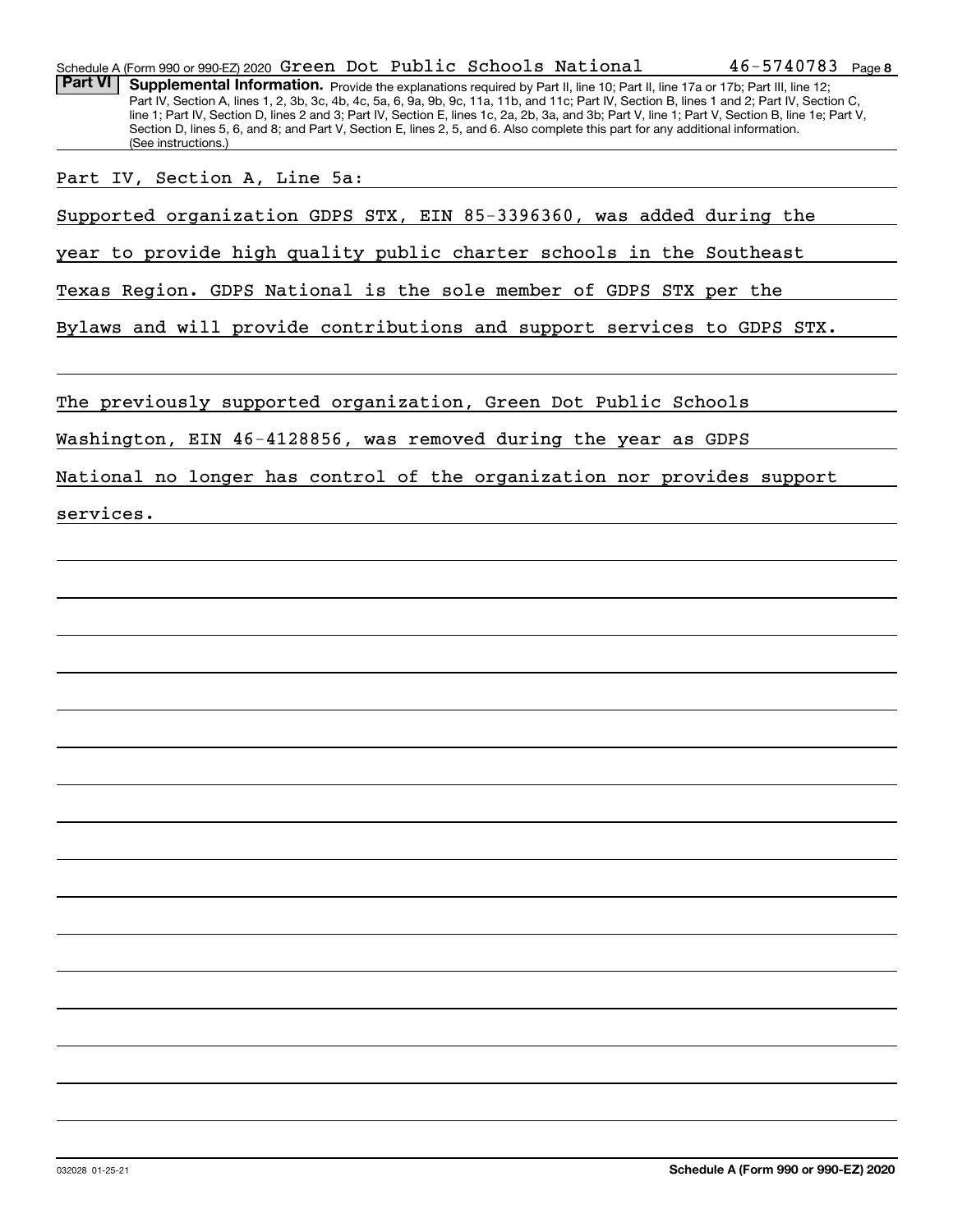Department of the Treasury Internal Revenue Service **(Form 990, 990-EZ, or 990-PF)**

Name of the organization

## \*\* PUBLIC DISCLOSURE COPY \*\*

## **Schedule B Schedule of Contributors**

**| Attach to Form 990, Form 990-EZ, or Form 990-PF. | Go to www.irs.gov/Form990 for the latest information.** OMB No. 1545-0047

**2020**

**Employer identification number**

|                                       | Green Dot Public Schools National                                         | 46-5740783 |
|---------------------------------------|---------------------------------------------------------------------------|------------|
| <b>Organization type (check one):</b> |                                                                           |            |
| Filers of:                            | Section:                                                                  |            |
| Form 990 or 990-EZ                    | $\lfloor x \rfloor$ 501(c)( 3) (enter number) organization                |            |
|                                       | 4947(a)(1) nonexempt charitable trust not treated as a private foundation |            |
|                                       | 527 political organization                                                |            |
| Form 990-PF                           | 501(c)(3) exempt private foundation                                       |            |

4947(a)(1) nonexempt charitable trust treated as a private foundation  $\mathcal{L}^{\text{max}}$ 

501(c)(3) taxable private foundation  $\mathcal{L}^{\text{max}}$ 

Check if your organization is covered by the **General Rule** or a **Special Rule. Note:**  Only a section 501(c)(7), (8), or (10) organization can check boxes for both the General Rule and a Special Rule. See instructions.

## **General Rule**

 $\boxed{\textbf{X}}$  For an organization filing Form 990, 990-EZ, or 990-PF that received, during the year, contributions totaling \$5,000 or more (in money or property) from any one contributor. Complete Parts I and II. See instructions for determining a contributor's total contributions.

#### **Special Rules**

| For an organization described in section 501(c)(3) filing Form 990 or 990-EZ that met the 33 1/3% support test of the regulations under               |
|-------------------------------------------------------------------------------------------------------------------------------------------------------|
| sections 509(a)(1) and 170(b)(1)(A)(vi), that checked Schedule A (Form 990 or 990-EZ), Part II, line 13, 16a, or 16b, and that received from          |
| any one contributor, during the year, total contributions of the greater of (1) \$5,000; or (2) 2% of the amount on (i) Form 990, Part VIII, line 1h; |
| or (ii) Form 990-EZ, line 1. Complete Parts I and II.                                                                                                 |

For an organization described in section 501(c)(7), (8), or (10) filing Form 990 or 990-EZ that received from any one contributor, during the year, total contributions of more than \$1,000 exclusively for religious, charitable, scientific, literary, or educational purposes, or for the prevention of cruelty to children or animals. Complete Parts I (entering "N/A" in column (b) instead of the contributor name and address), II, and III.  $\mathcal{L}^{\text{max}}$ 

purpose. Don't complete any of the parts unless the **General Rule** applies to this organization because it received *nonexclusively* year, contributions <sub>exclusively</sub> for religious, charitable, etc., purposes, but no such contributions totaled more than \$1,000. If this box is checked, enter here the total contributions that were received during the year for an  $\;$ exclusively religious, charitable, etc., For an organization described in section 501(c)(7), (8), or (10) filing Form 990 or 990-EZ that received from any one contributor, during the religious, charitable, etc., contributions totaling \$5,000 or more during the year  $\Box$ — $\Box$   $\Box$  $\mathcal{L}^{\text{max}}$ 

**Caution:**  An organization that isn't covered by the General Rule and/or the Special Rules doesn't file Schedule B (Form 990, 990-EZ, or 990-PF),  **must** but it answer "No" on Part IV, line 2, of its Form 990; or check the box on line H of its Form 990-EZ or on its Form 990-PF, Part I, line 2, to certify that it doesn't meet the filing requirements of Schedule B (Form 990, 990-EZ, or 990-PF).

**For Paperwork Reduction Act Notice, see the instructions for Form 990, 990-EZ, or 990-PF. Schedule B (Form 990, 990-EZ, or 990-PF) (2020)** LHA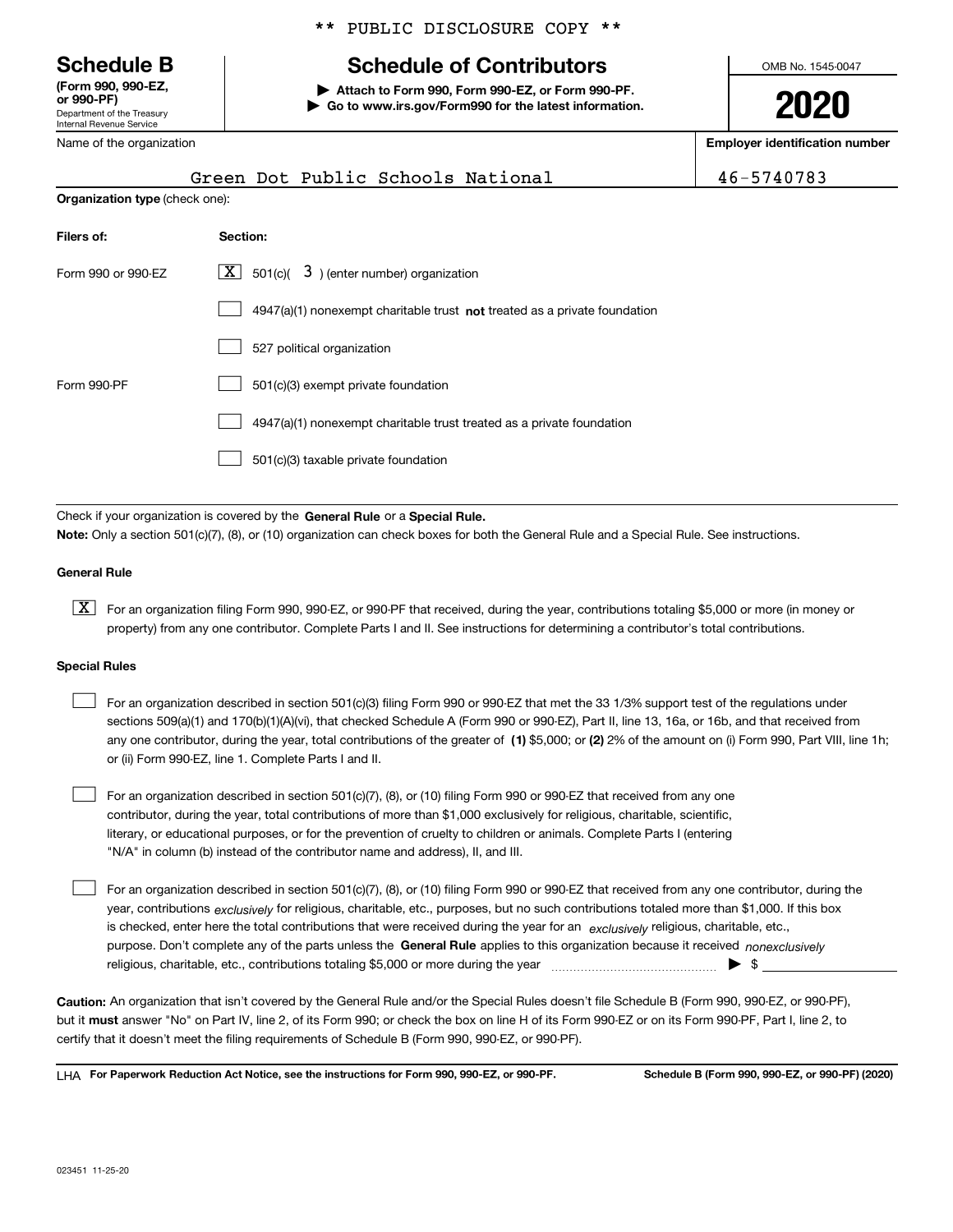$|X|$  $\mathcal{L}^{\text{max}}$  $\mathcal{L}^{\text{max}}$ 

 $\boxed{\text{X}}$  $\mathcal{L}^{\text{max}}$  $\mathcal{L}^{\text{max}}$ 

 $|X|$  $\mathcal{L}^{\text{max}}$  $\mathcal{L}^{\text{max}}$ 

 $|X|$  $\mathcal{L}^{\text{max}}$  $\mathcal{L}^{\text{max}}$ 

 $|X|$  $\mathcal{L}^{\text{max}}$  $\mathcal{L}^{\text{max}}$ 

**Employer identification number**

**(a)No.(b)Name, address, and ZIP + 4 (c)Total contributions (d)Type of contribution PersonPayrollNoncash (a)No.(b)Name, address, and ZIP + 4 (c)Total contributions (d)Type of contribution PersonPayrollNoncash (a)No.(b)Name, address, and ZIP + 4 (c)Total contributions (d)Type of contribution PersonPayrollNoncash (a) No.(b) Name, address, and ZIP + 4 (c) Total contributions (d) Type of contribution Person Payroll Noncash (a) No.(b) Name, address, and ZIP + 4 (c) Total contributions (d) Type of contribution PersonPayrollNoncash (a) No.(b)Name, address, and ZIP + 4 (c) Total contributions (d) Type of contribution** Schedule B (Form 990, 990-EZ, or 990-PF) (2020) **Page 2** Page 2 and the state of the state of the state of the state of the state of the state of the state of the state of the state of the state of the state of the state o Name of organization Contributors (see instructions). Use duplicate copies of Part I if additional space is needed. \$(Complete Part II for noncash contributions.) \$(Complete Part II for noncash contributions.) \$(Complete Part II for noncash contributions.) \$(Complete Part II for noncash contributions.) \$(Complete Part II for noncash contributions.) Chedule B (Form 990, 990-EZ, or 990-PF) (2020)<br>
alame of organization<br> **2Part I 2Part I Contributors** (see instructions). Use duplicate copies of Part I if additional space is needed.  $\begin{array}{c|c|c|c|c|c} 1 & \hspace{1.5cm} & \hspace{1.5cm} & \hspace{1.5cm} & \hspace{1.5cm} & \hspace{1.5cm} & \hspace{1.5cm} & \hspace{1.5cm} & \hspace{1.5cm} & \hspace{1.5cm} & \hspace{1.5cm} & \hspace{1.5cm} & \hspace{1.5cm} & \hspace{1.5cm} & \hspace{1.5cm} & \hspace{1.5cm} & \hspace{1.5cm} & \hspace{1.5cm} & \hspace{1.5cm} & \hspace{1.5cm} & \hspace{1.5cm} &$ 10,000.  $2$  | Person  $\overline{\text{X}}$ 25,000.  $\overline{3}$  | Person  $\overline{X}$ 5,000.  $4$  | Person  $\overline{\text{X}}$ 5,000.  $\sim$  5 | Person X 25,000. Green Dot Public Schools National 46-5740783

**PersonPayrollNoncash** (Complete Part II for noncash contributions.)  $\boxed{\text{X}}$  $\mathcal{L}^{\text{max}}$  $\mathcal{L}^{\text{max}}$  $\sim$  6 | Person X 5,000.

\$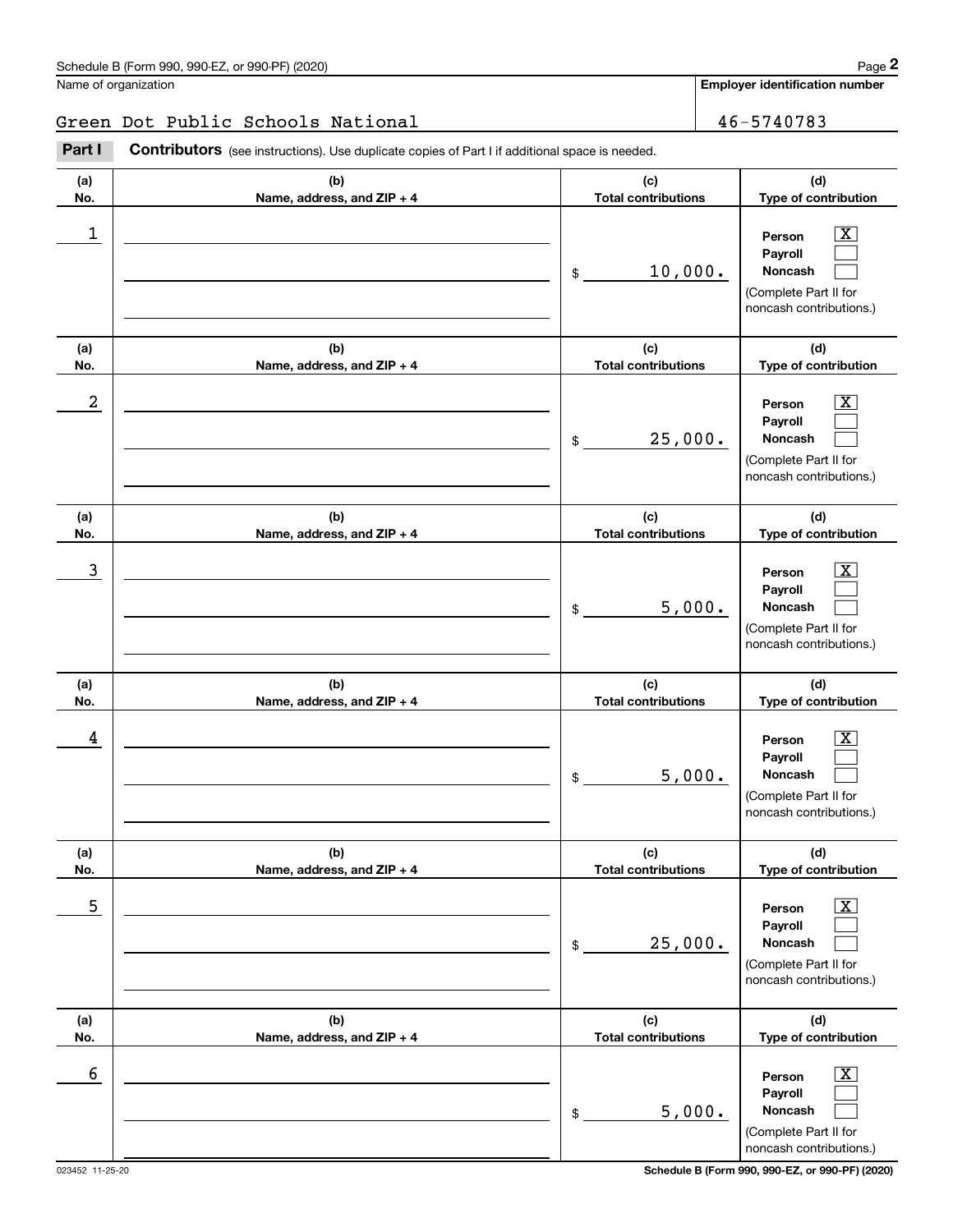$|X|$  $\mathcal{L}^{\text{max}}$  $\mathcal{L}^{\text{max}}$ 

 $\boxed{\text{X}}$  $\mathcal{L}^{\text{max}}$  $\mathcal{L}^{\text{max}}$ 

 $|X|$  $\mathcal{L}^{\text{max}}$  $\mathcal{L}^{\text{max}}$ 

 $|X|$  $\mathcal{L}^{\text{max}}$  $\mathcal{L}^{\text{max}}$ 

 $|X|$  $\mathcal{L}^{\text{max}}$  $\mathcal{L}^{\text{max}}$ 

**Employer identification number**

**(a)No.(b)Name, address, and ZIP + 4 (c)Total contributions (d)Type of contribution PersonPayrollNoncash (a)No.(b)Name, address, and ZIP + 4 (c)Total contributions (d)Type of contribution PersonPayrollNoncash (a)No.(b)Name, address, and ZIP + 4 (c)Total contributions (d)Type of contribution PersonPayrollNoncash (a) No.(b) Name, address, and ZIP + 4 (c) Total contributions (d) Type of contribution PersonPayrollNoncash (a) No.(b) Name, address, and ZIP + 4 (c) Total contributions (d) Type of contribution PersonPayrollNoncash (a) (b)**Schedule B (Form 990, 990-EZ, or 990-PF) (2020) **Page 2** Page 2 and the state of the state of the state of the state of the state of the state of the state of the state of the state of the state of the state of the state o Name of organization Contributors (see instructions). Use duplicate copies of Part I if additional space is needed. \$(Complete Part II for noncash contributions.) \$(Complete Part II for noncash contributions.) \$(Complete Part II for noncash contributions.) \$(Complete Part II for noncash contributions.) \$(Complete Part II for noncash contributions.) Chedule B (Form 990, 990-EZ, or 990-PF) (2020)<br>
alame of organization<br> **2Part I 2Part I Contributors** (see instructions). Use duplicate copies of Part I if additional space is needed. 7 X 7,500. 8 X 20,000. example and the set of the set of the set of the set of the set of the set of the set of the set of the set of 5,000.  $10$  Person  $\overline{\text{X}}$ 5,000.  $11$  Person X 11,000. Green Dot Public Schools National 46-5740783

**Name, address, and ZIP + 4 (c) Total contributions (d) Type of contribution PersonPayrollNoncash** \$(Complete Part II for noncash contributions.)  $\boxed{\text{X}}$  $\mathcal{L}^{\text{max}}$  $\mathcal{L}^{\text{max}}$  $12$  Person X 10,000.

**No.**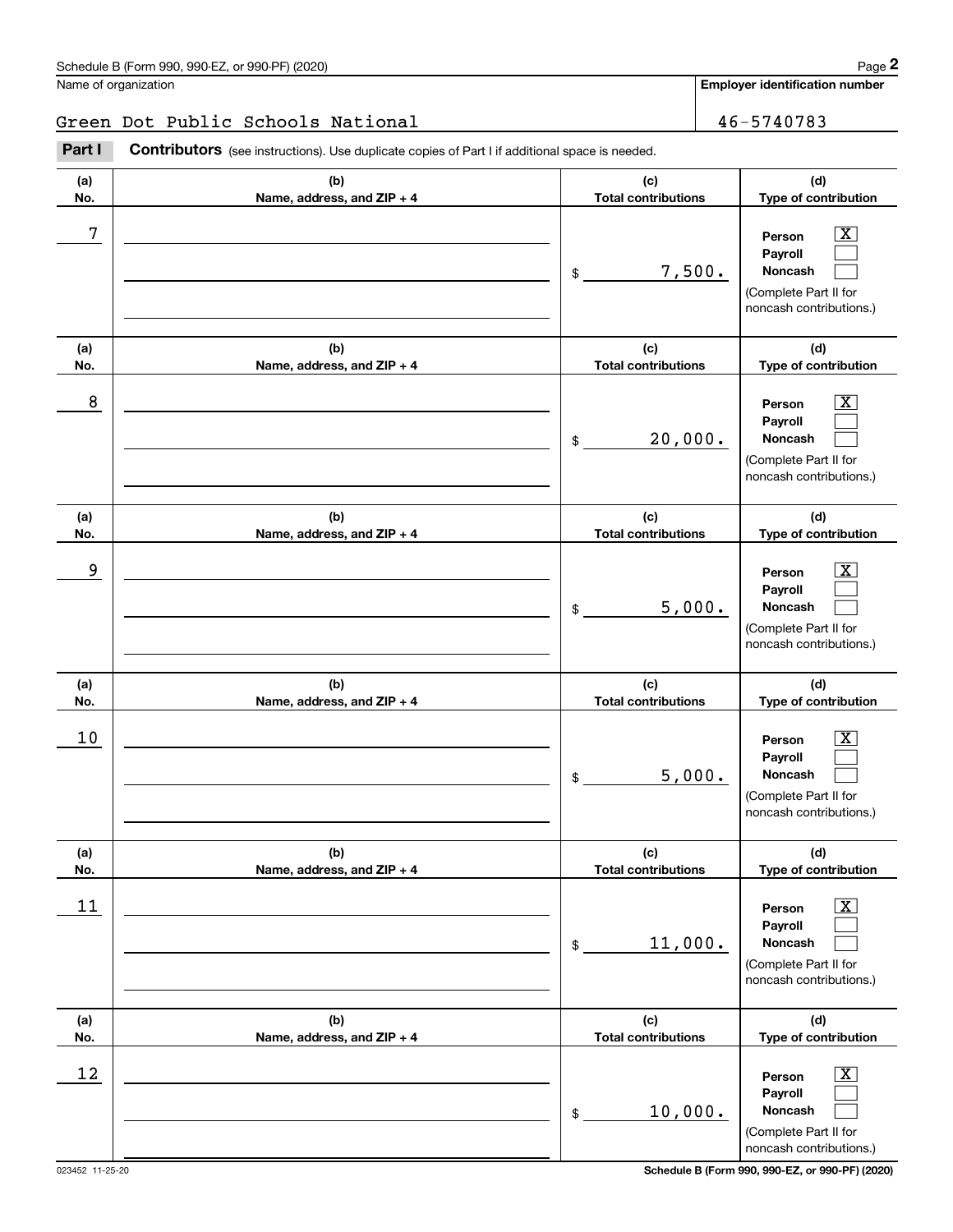**Employer identification number**

## Green Dot Public Schools National 46-5740783

**(a)No.(b)Name, address, and ZIP + 4 (c)Total contributions (d)Type of contribution PersonPayrollNoncash (a)No.(b)Name, address, and ZIP + 4 (c)Total contributions (d)Type of contribution PersonPayrollNoncash (a)No.(b)Name, address, and ZIP + 4 (c)Total contributions (d)Type of contribution PersonPayrollNoncash (a) No.(b) Name, address, and ZIP + 4 (c) Total contributions (d) Type of contribution PersonPayrollNoncash(a) No.(b) Name, address, and ZIP + 4 (c) Total contributions (d) Type of contribution PersonPayrollNoncash (a) No.(b)Name, address, and ZIP + 4 (c) Total contributions (d) Type of contribution PersonPayrollNoncash** Contributors (see instructions). Use duplicate copies of Part I if additional space is needed. \$(Complete Part II for noncash contributions.) \$(Complete Part II for noncash contributions.) \$(Complete Part II for noncash contributions.) \$(Complete Part II for noncash contributions.) \$(Complete Part II for noncash contributions.) \$(Complete Part II for noncash contributions.) Chedule B (Form 990, 990-EZ, or 990-PF) (2020)<br>
alame of organization<br> **2Part I 2Part I Contributors** (see instructions). Use duplicate copies of Part I if additional space is needed.  $\lceil \text{X} \rceil$  $\mathcal{L}^{\text{max}}$  $\mathcal{L}^{\text{max}}$  $\mathcal{L}^{\text{max}}$  $\mathcal{L}^{\text{max}}$  $\mathcal{L}^{\text{max}}$  $\mathcal{L}^{\text{max}}$  $\mathcal{L}^{\text{max}}$  $\mathcal{L}^{\text{max}}$  $\mathcal{L}^{\text{max}}$  $\mathcal{L}^{\text{max}}$  $\mathcal{L}^{\text{max}}$  $\mathcal{L}^{\text{max}}$  $\mathcal{L}^{\text{max}}$  $\mathcal{L}^{\text{max}}$  $\mathcal{L}^{\text{max}}$  $\mathcal{L}^{\text{max}}$  $\mathcal{L}^{\text{max}}$  $13$  Person X 1,447,638.

023452 11-25-20 **Schedule B (Form 990, 990-EZ, or 990-PF) (2020)**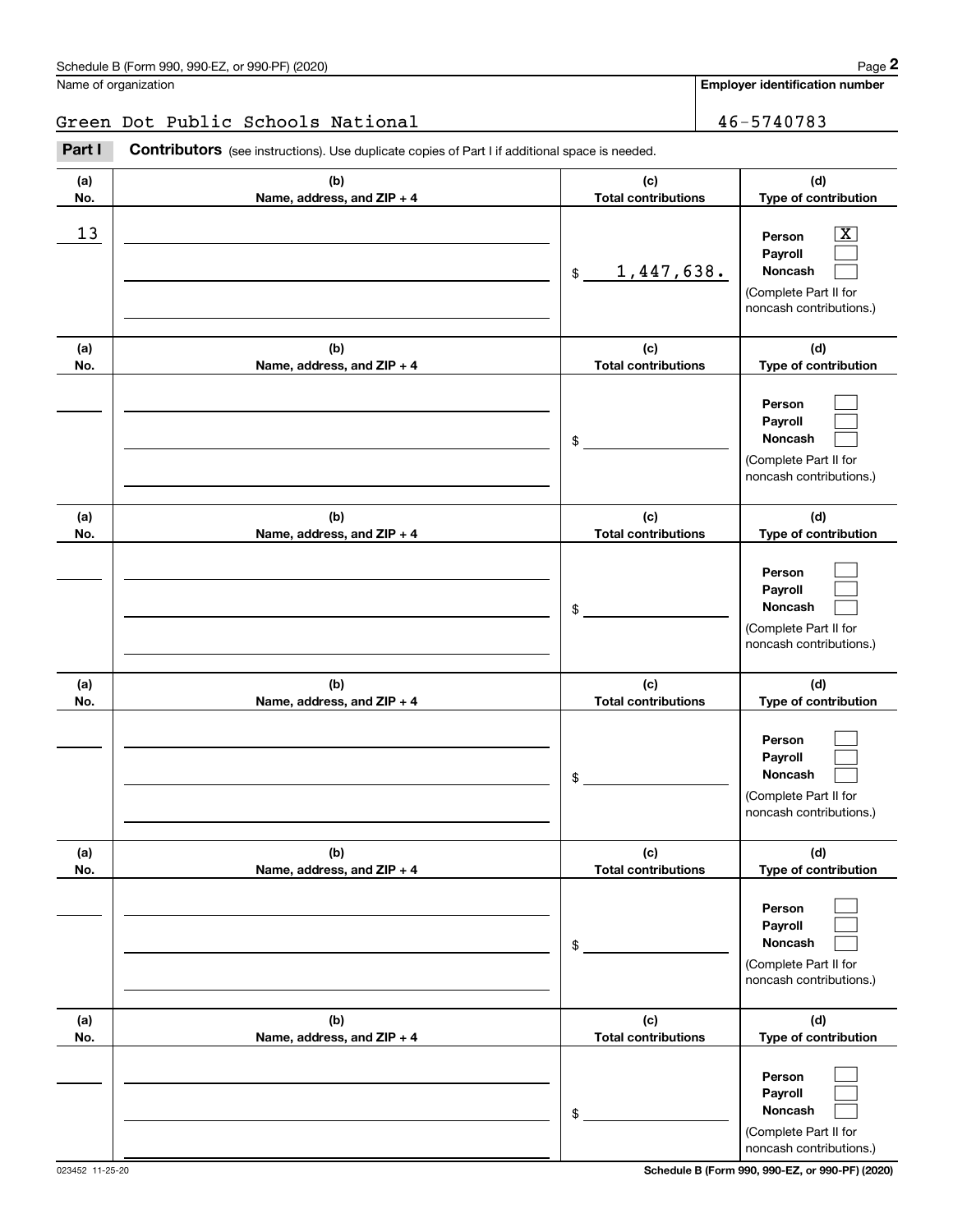**Employer identification number**

Green Dot Public Schools National 16-5740783

Fage 3 (schedule B (Form 990, 990-EZ, or 990-PF) (2020)<br>
Jame of organization<br> **3Part II if additional space is needed.**<br> **3Part II if additional space is needed.** 

| (a)<br>No.<br>from<br>Part I | (b)<br>Description of noncash property given | (c)<br>FMV (or estimate)<br>(See instructions.) | (d)<br>Date received |
|------------------------------|----------------------------------------------|-------------------------------------------------|----------------------|
|                              |                                              |                                                 |                      |
|                              |                                              | $\$$                                            |                      |
| (a)<br>No.<br>from<br>Part I | (b)<br>Description of noncash property given | (c)<br>FMV (or estimate)<br>(See instructions.) | (d)<br>Date received |
|                              |                                              |                                                 |                      |
|                              |                                              |                                                 |                      |
|                              |                                              | $\,$                                            |                      |
| (a)<br>No.<br>from<br>Part I | (b)<br>Description of noncash property given | (c)<br>FMV (or estimate)<br>(See instructions.) | (d)<br>Date received |
|                              |                                              |                                                 |                      |
|                              |                                              |                                                 |                      |
|                              |                                              | $\,$                                            |                      |
| (a)<br>No.<br>from<br>Part I | (b)<br>Description of noncash property given | (c)<br>FMV (or estimate)<br>(See instructions.) | (d)<br>Date received |
|                              |                                              |                                                 |                      |
|                              |                                              |                                                 |                      |
|                              |                                              | $\,$                                            |                      |
| (a)<br>No.<br>from<br>Part I | (b)<br>Description of noncash property given | (c)<br>FMV (or estimate)<br>(See instructions.) | (d)<br>Date received |
|                              |                                              |                                                 |                      |
|                              |                                              |                                                 |                      |
|                              |                                              | $\$$                                            |                      |
| (a)<br>No.<br>from<br>Part I | (b)<br>Description of noncash property given | (c)<br>FMV (or estimate)<br>(See instructions.) | (d)<br>Date received |
|                              |                                              |                                                 |                      |
|                              |                                              |                                                 |                      |
|                              |                                              | \$                                              |                      |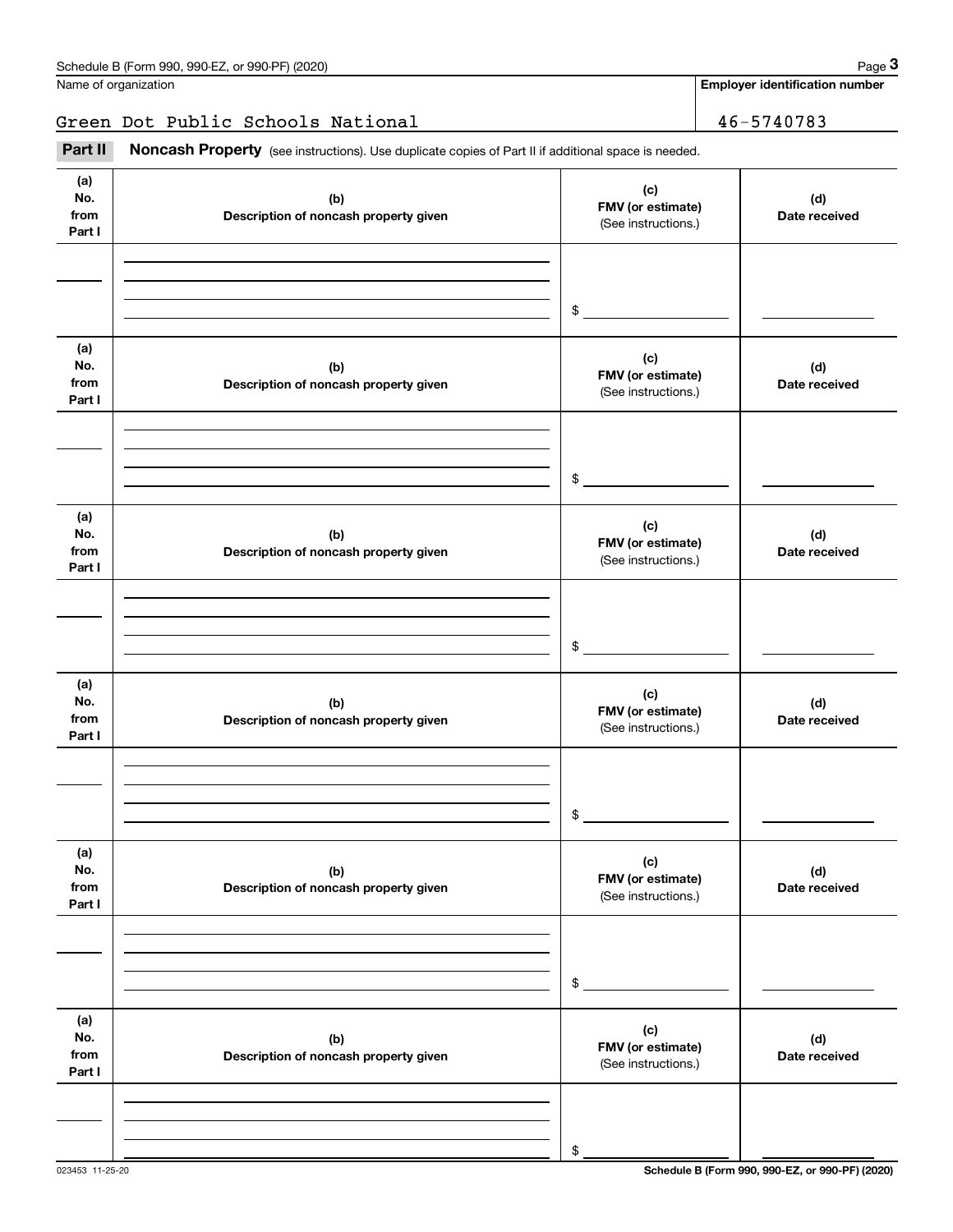|                           | Schedule B (Form 990, 990-EZ, or 990-PF) (2020)                                                                                                              |                      | Page 4                                                                                                                                                         |  |  |  |  |  |  |
|---------------------------|--------------------------------------------------------------------------------------------------------------------------------------------------------------|----------------------|----------------------------------------------------------------------------------------------------------------------------------------------------------------|--|--|--|--|--|--|
|                           | Name of organization                                                                                                                                         |                      | <b>Employer identification number</b>                                                                                                                          |  |  |  |  |  |  |
|                           | Green Dot Public Schools National                                                                                                                            |                      | 46-5740783                                                                                                                                                     |  |  |  |  |  |  |
| Part III                  | from any one contributor. Complete columns (a) through (e) and the following line entry. For organizations                                                   |                      | Exclusively religious, charitable, etc., contributions to organizations described in section 501(c)(7), (8), or (10) that total more than \$1,000 for the year |  |  |  |  |  |  |
|                           | completing Part III, enter the total of exclusively religious, charitable, etc., contributions of \$1,000 or less for the year. (Enter this info. once.) \\$ |                      |                                                                                                                                                                |  |  |  |  |  |  |
| (a) No.                   | Use duplicate copies of Part III if additional space is needed.                                                                                              |                      |                                                                                                                                                                |  |  |  |  |  |  |
| from<br>Part I            | (b) Purpose of gift                                                                                                                                          | (c) Use of gift      | (d) Description of how gift is held                                                                                                                            |  |  |  |  |  |  |
|                           |                                                                                                                                                              |                      |                                                                                                                                                                |  |  |  |  |  |  |
|                           |                                                                                                                                                              |                      |                                                                                                                                                                |  |  |  |  |  |  |
|                           |                                                                                                                                                              |                      |                                                                                                                                                                |  |  |  |  |  |  |
|                           |                                                                                                                                                              | (e) Transfer of gift |                                                                                                                                                                |  |  |  |  |  |  |
|                           | Transferee's name, address, and $ZIP + 4$                                                                                                                    |                      | Relationship of transferor to transferee                                                                                                                       |  |  |  |  |  |  |
|                           |                                                                                                                                                              |                      |                                                                                                                                                                |  |  |  |  |  |  |
|                           |                                                                                                                                                              |                      |                                                                                                                                                                |  |  |  |  |  |  |
|                           |                                                                                                                                                              |                      |                                                                                                                                                                |  |  |  |  |  |  |
| (a) No.<br>from<br>Part I | (b) Purpose of gift                                                                                                                                          | (c) Use of gift      | (d) Description of how gift is held                                                                                                                            |  |  |  |  |  |  |
|                           |                                                                                                                                                              |                      |                                                                                                                                                                |  |  |  |  |  |  |
|                           |                                                                                                                                                              |                      |                                                                                                                                                                |  |  |  |  |  |  |
|                           |                                                                                                                                                              |                      |                                                                                                                                                                |  |  |  |  |  |  |
|                           | (e) Transfer of gift                                                                                                                                         |                      |                                                                                                                                                                |  |  |  |  |  |  |
|                           |                                                                                                                                                              |                      |                                                                                                                                                                |  |  |  |  |  |  |
|                           | Transferee's name, address, and ZIP + 4                                                                                                                      |                      | Relationship of transferor to transferee                                                                                                                       |  |  |  |  |  |  |
|                           |                                                                                                                                                              |                      |                                                                                                                                                                |  |  |  |  |  |  |
|                           |                                                                                                                                                              |                      |                                                                                                                                                                |  |  |  |  |  |  |
| (a) No.                   |                                                                                                                                                              |                      |                                                                                                                                                                |  |  |  |  |  |  |
| from<br>Part I            | (b) Purpose of gift                                                                                                                                          | (c) Use of gift      | (d) Description of how gift is held                                                                                                                            |  |  |  |  |  |  |
|                           |                                                                                                                                                              |                      |                                                                                                                                                                |  |  |  |  |  |  |
|                           |                                                                                                                                                              |                      |                                                                                                                                                                |  |  |  |  |  |  |
|                           |                                                                                                                                                              |                      |                                                                                                                                                                |  |  |  |  |  |  |
|                           | (e) Transfer of gift                                                                                                                                         |                      |                                                                                                                                                                |  |  |  |  |  |  |
|                           |                                                                                                                                                              |                      |                                                                                                                                                                |  |  |  |  |  |  |
|                           | Transferee's name, address, and ZIP + 4                                                                                                                      |                      | Relationship of transferor to transferee                                                                                                                       |  |  |  |  |  |  |
|                           |                                                                                                                                                              |                      |                                                                                                                                                                |  |  |  |  |  |  |
|                           |                                                                                                                                                              |                      |                                                                                                                                                                |  |  |  |  |  |  |
|                           |                                                                                                                                                              |                      |                                                                                                                                                                |  |  |  |  |  |  |
| (a) No.<br>from           | (b) Purpose of gift                                                                                                                                          | (c) Use of gift      | (d) Description of how gift is held                                                                                                                            |  |  |  |  |  |  |
| Part I                    |                                                                                                                                                              |                      |                                                                                                                                                                |  |  |  |  |  |  |
|                           |                                                                                                                                                              |                      |                                                                                                                                                                |  |  |  |  |  |  |
|                           |                                                                                                                                                              |                      |                                                                                                                                                                |  |  |  |  |  |  |
|                           | (e) Transfer of gift                                                                                                                                         |                      |                                                                                                                                                                |  |  |  |  |  |  |
|                           |                                                                                                                                                              |                      |                                                                                                                                                                |  |  |  |  |  |  |
|                           | Transferee's name, address, and ZIP + 4                                                                                                                      |                      | Relationship of transferor to transferee                                                                                                                       |  |  |  |  |  |  |
|                           |                                                                                                                                                              |                      |                                                                                                                                                                |  |  |  |  |  |  |
|                           |                                                                                                                                                              |                      |                                                                                                                                                                |  |  |  |  |  |  |
|                           |                                                                                                                                                              |                      |                                                                                                                                                                |  |  |  |  |  |  |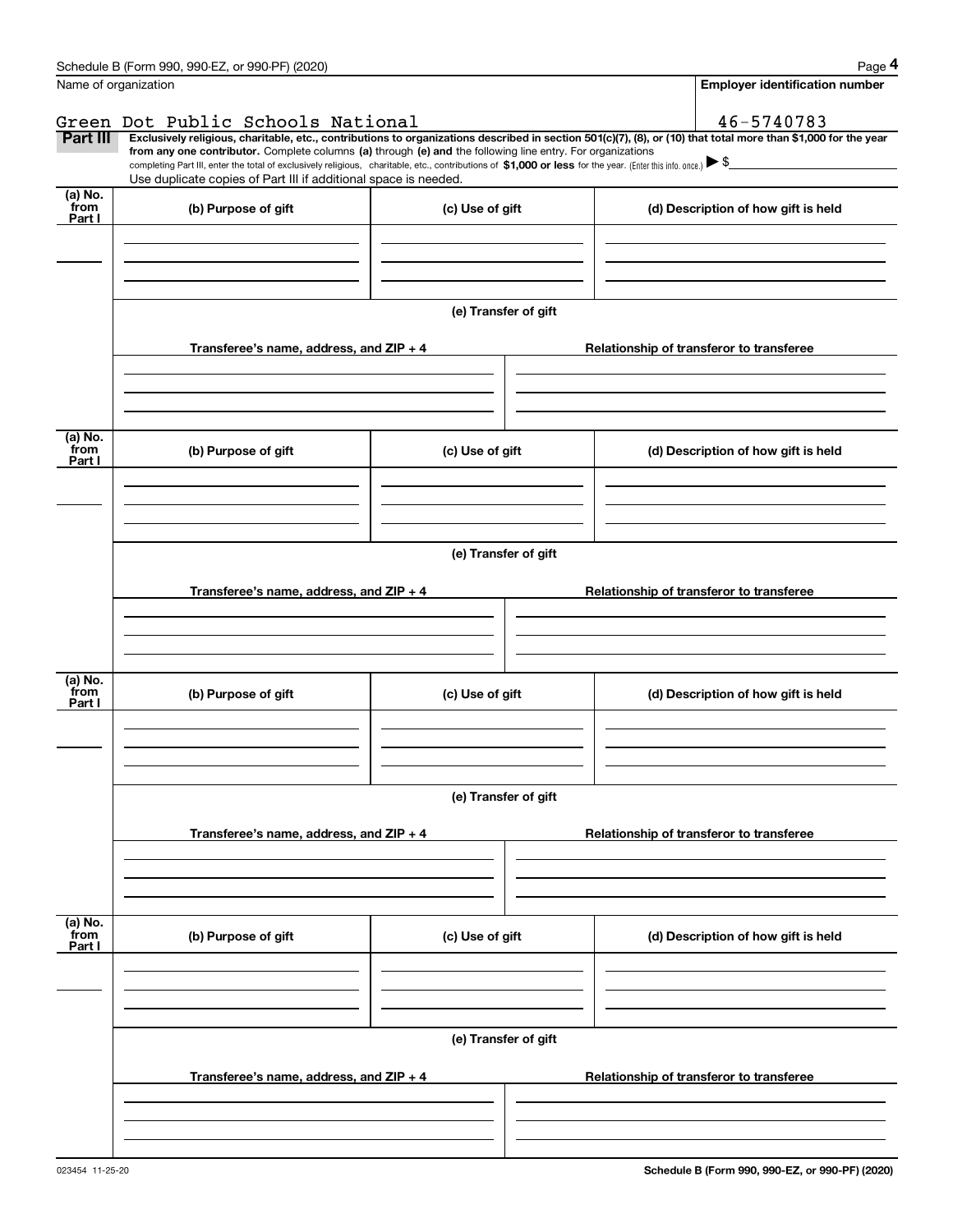| <b>SCHEDULE D</b> |  |
|-------------------|--|
|-------------------|--|

Department of the Treasury Internal Revenue Service

## **SCHEDULE D Supplemental Financial Statements**

(Form 990)<br>
Pepartment of the Treasury<br>
Department of the Treasury<br>
Department of the Treasury<br>
Department of the Treasury<br> **Co to www.irs.gov/Form990 for instructions and the latest information.**<br> **Co to www.irs.gov/Form9** 

|  |  |  | Go to www.irs.gov/Form990 for instructions and the latest informati |  |  |  |
|--|--|--|---------------------------------------------------------------------|--|--|--|
|  |  |  |                                                                     |  |  |  |



|        | Name of the organization<br>Green Dot Public Schools National                                                                                  |                         | <b>Employer identification number</b><br>46-5740783 |
|--------|------------------------------------------------------------------------------------------------------------------------------------------------|-------------------------|-----------------------------------------------------|
| Part I | Organizations Maintaining Donor Advised Funds or Other Similar Funds or Accounts. Complete if the                                              |                         |                                                     |
|        | organization answered "Yes" on Form 990, Part IV, line 6.                                                                                      |                         |                                                     |
|        |                                                                                                                                                | (a) Donor advised funds | (b) Funds and other accounts                        |
| 1.     |                                                                                                                                                |                         |                                                     |
| 2      | Aggregate value of contributions to (during year)                                                                                              |                         |                                                     |
| з      | Aggregate value of grants from (during year)                                                                                                   |                         |                                                     |
| 4      |                                                                                                                                                |                         |                                                     |
| 5      | Did the organization inform all donors and donor advisors in writing that the assets held in donor advised funds                               |                         |                                                     |
|        |                                                                                                                                                |                         | Yes<br>No                                           |
| 6      | Did the organization inform all grantees, donors, and donor advisors in writing that grant funds can be used only                              |                         |                                                     |
|        | for charitable purposes and not for the benefit of the donor or donor advisor, or for any other purpose conferring                             |                         |                                                     |
|        |                                                                                                                                                |                         | Yes<br>No                                           |
|        | Part II<br>Conservation Easements. Complete if the organization answered "Yes" on Form 990, Part IV, line 7.                                   |                         |                                                     |
| 1.     | Purpose(s) of conservation easements held by the organization (check all that apply).                                                          |                         |                                                     |
|        | Preservation of land for public use (for example, recreation or education)                                                                     |                         | Preservation of a historically important land area  |
|        | Protection of natural habitat                                                                                                                  |                         | Preservation of a certified historic structure      |
|        | Preservation of open space                                                                                                                     |                         |                                                     |
| 2      | Complete lines 2a through 2d if the organization held a qualified conservation contribution in the form of a conservation easement on the last |                         |                                                     |
|        | day of the tax year.                                                                                                                           |                         | Held at the End of the Tax Year                     |
| a      | Total number of conservation easements                                                                                                         |                         | 2a                                                  |
| b      | Total acreage restricted by conservation easements                                                                                             |                         | 2b                                                  |
| с      |                                                                                                                                                |                         | 2c                                                  |
|        | d Number of conservation easements included in (c) acquired after 7/25/06, and not on a historic structure                                     |                         |                                                     |
|        |                                                                                                                                                |                         | 2d                                                  |
| 3      | Number of conservation easements modified, transferred, released, extinguished, or terminated by the organization during the tax               |                         |                                                     |
|        | $\mathsf{year}$                                                                                                                                |                         |                                                     |
| 4      | Number of states where property subject to conservation easement is located $\blacktriangleright$                                              |                         |                                                     |
| 5      | Does the organization have a written policy regarding the periodic monitoring, inspection, handling of                                         |                         |                                                     |
|        | violations, and enforcement of the conservation easements it holds?                                                                            |                         | Yes<br><b>No</b>                                    |
| 6      | Staff and volunteer hours devoted to monitoring, inspecting, handling of violations, and enforcing conservation easements during the year      |                         |                                                     |
|        |                                                                                                                                                |                         |                                                     |
| 7      | Amount of expenses incurred in monitoring, inspecting, handling of violations, and enforcing conservation easements during the year            |                         |                                                     |
|        | $\blacktriangleright$ \$                                                                                                                       |                         |                                                     |
| 8      | Does each conservation easement reported on line $2(d)$ above satisfy the requirements of section $170(h)(4)(B)(i)$                            |                         |                                                     |
|        |                                                                                                                                                |                         | Yes<br>No                                           |
| 9      | In Part XIII, describe how the organization reports conservation easements in its revenue and expense statement and                            |                         |                                                     |
|        | balance sheet, and include, if applicable, the text of the footnote to the organization's financial statements that describes the              |                         |                                                     |
|        | organization's accounting for conservation easements.                                                                                          |                         |                                                     |
|        | Organizations Maintaining Collections of Art, Historical Treasures, or Other Similar Assets.<br>Part III                                       |                         |                                                     |
|        | Complete if the organization answered "Yes" on Form 990, Part IV, line 8.                                                                      |                         |                                                     |
|        | 1a If the organization elected, as permitted under FASB ASC 958, not to report in its revenue statement and balance sheet works                |                         |                                                     |
|        | of art, historical treasures, or other similar assets held for public exhibition, education, or research in furtherance of public              |                         |                                                     |
|        | service, provide in Part XIII the text of the footnote to its financial statements that describes these items.                                 |                         |                                                     |
|        | <b>b</b> If the organization elected, as permitted under FASB ASC 958, to report in its revenue statement and balance sheet works of           |                         |                                                     |
|        | art, historical treasures, or other similar assets held for public exhibition, education, or research in furtherance of public service,        |                         |                                                     |
|        | provide the following amounts relating to these items:                                                                                         |                         |                                                     |
|        | $\left( 1\right)$                                                                                                                              |                         | $\blacktriangleright$ \$                            |
|        | (ii) Assets included in Form 990, Part X                                                                                                       |                         | $\blacktriangleright$ \$                            |
| 2      | If the organization received or held works of art, historical treasures, or other similar assets for financial gain, provide                   |                         |                                                     |
|        | the following amounts required to be reported under FASB ASC 958 relating to these items:                                                      |                         |                                                     |
|        |                                                                                                                                                |                         | $\blacktriangleright$ \$                            |
|        |                                                                                                                                                |                         | $\blacktriangleright$ \$                            |

032051 12-01-20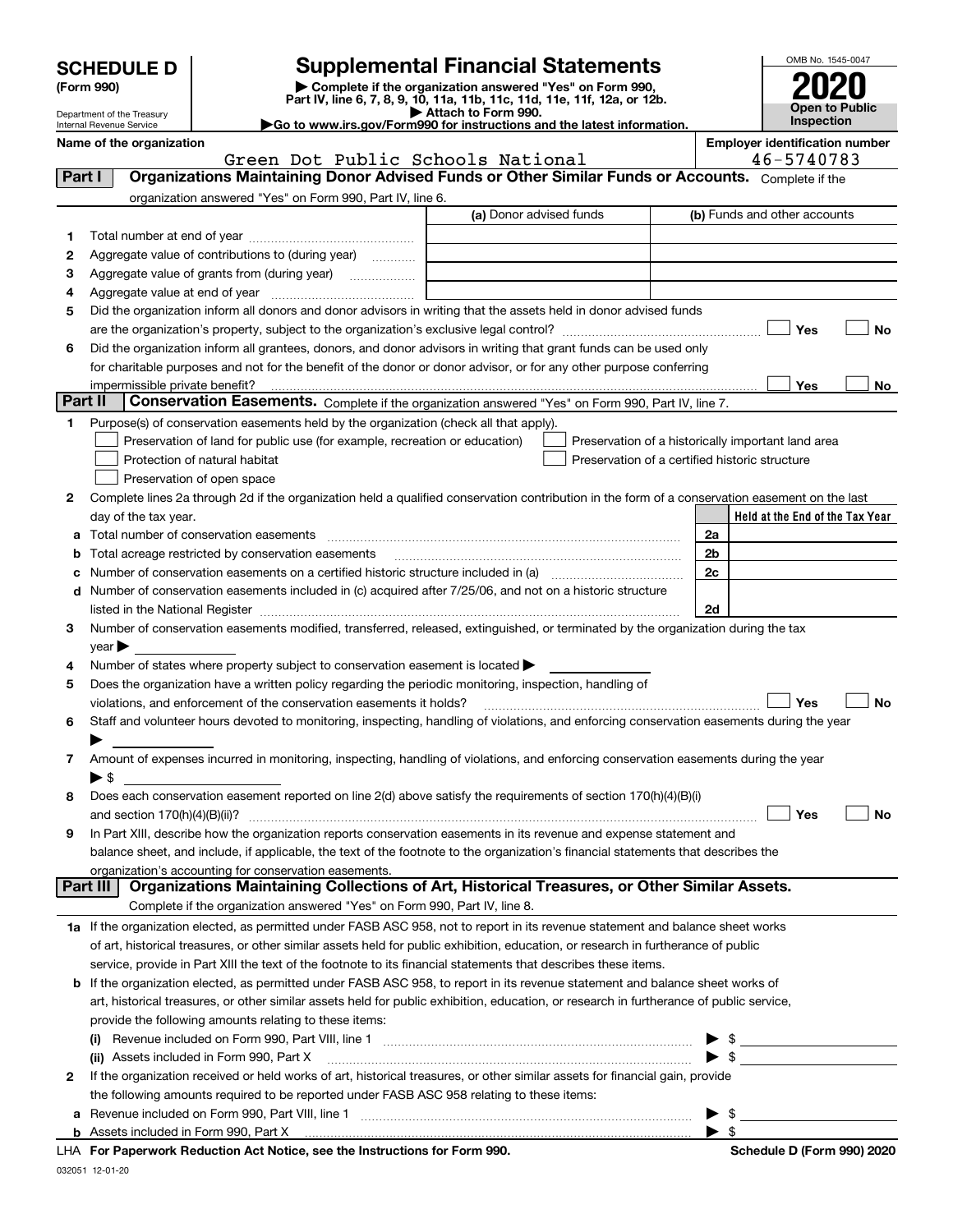|               | Schedule D (Form 990) 2020                                                                                                                                                                                                     | Green Dot Public Schools National |   |                |                                                                                                                                                                                                                                |                          | 46-5740783           |                     | Page 2   |    |
|---------------|--------------------------------------------------------------------------------------------------------------------------------------------------------------------------------------------------------------------------------|-----------------------------------|---|----------------|--------------------------------------------------------------------------------------------------------------------------------------------------------------------------------------------------------------------------------|--------------------------|----------------------|---------------------|----------|----|
|               | Organizations Maintaining Collections of Art, Historical Treasures, or Other Similar Assets (continued)<br>Part III                                                                                                            |                                   |   |                |                                                                                                                                                                                                                                |                          |                      |                     |          |    |
| 3             | Using the organization's acquisition, accession, and other records, check any of the following that make significant use of its                                                                                                |                                   |   |                |                                                                                                                                                                                                                                |                          |                      |                     |          |    |
|               | collection items (check all that apply):                                                                                                                                                                                       |                                   |   |                |                                                                                                                                                                                                                                |                          |                      |                     |          |    |
| a             | Public exhibition                                                                                                                                                                                                              |                                   |   |                | Loan or exchange program                                                                                                                                                                                                       |                          |                      |                     |          |    |
| b             | Scholarly research                                                                                                                                                                                                             | е                                 |   |                | Other experiences and the state of the state of the state of the state of the state of the state of the state of the state of the state of the state of the state of the state of the state of the state of the state of the s |                          |                      |                     |          |    |
| c             | Preservation for future generations                                                                                                                                                                                            |                                   |   |                |                                                                                                                                                                                                                                |                          |                      |                     |          |    |
| 4             | Provide a description of the organization's collections and explain how they further the organization's exempt purpose in Part XIII.                                                                                           |                                   |   |                |                                                                                                                                                                                                                                |                          |                      |                     |          |    |
| 5             | During the year, did the organization solicit or receive donations of art, historical treasures, or other similar assets                                                                                                       |                                   |   |                |                                                                                                                                                                                                                                |                          |                      |                     |          |    |
|               | to be sold to raise funds rather than to be maintained as part of the organization's collection?                                                                                                                               |                                   |   |                |                                                                                                                                                                                                                                |                          |                      | Yes                 |          | No |
|               | <b>Part IV</b><br>Escrow and Custodial Arrangements. Complete if the organization answered "Yes" on Form 990, Part IV, line 9, or                                                                                              |                                   |   |                |                                                                                                                                                                                                                                |                          |                      |                     |          |    |
|               | reported an amount on Form 990, Part X, line 21.                                                                                                                                                                               |                                   |   |                |                                                                                                                                                                                                                                |                          |                      |                     |          |    |
|               | 1a Is the organization an agent, trustee, custodian or other intermediary for contributions or other assets not included                                                                                                       |                                   |   |                |                                                                                                                                                                                                                                |                          |                      |                     |          |    |
|               | on Form 990, Part X? [11] matter contracts and contracts and contracts are contracted as a function of the set of the set of the set of the set of the set of the set of the set of the set of the set of the set of the set o |                                   |   |                |                                                                                                                                                                                                                                |                          |                      | Yes                 |          | No |
|               | b If "Yes," explain the arrangement in Part XIII and complete the following table:                                                                                                                                             |                                   |   |                |                                                                                                                                                                                                                                |                          |                      |                     |          |    |
|               |                                                                                                                                                                                                                                |                                   |   |                |                                                                                                                                                                                                                                |                          |                      | Amount              |          |    |
| c             | Beginning balance                                                                                                                                                                                                              |                                   |   |                |                                                                                                                                                                                                                                | 1c                       |                      |                     |          |    |
|               | Additions during the year manufactured and an annual contract of the year manufactured and a set of the year manufactured and a set of the year manufactured and a set of the year manufactured and a set of the set of the se |                                   |   |                |                                                                                                                                                                                                                                | 1d                       |                      |                     |          |    |
| е             | Distributions during the year measurement contains and all the state of the state of the state of the state of                                                                                                                 |                                   |   |                |                                                                                                                                                                                                                                | 1e                       |                      |                     |          |    |
|               |                                                                                                                                                                                                                                |                                   |   |                |                                                                                                                                                                                                                                | 1f                       |                      |                     |          |    |
|               | 2a Did the organization include an amount on Form 990, Part X, line 21, for escrow or custodial account liability?                                                                                                             |                                   |   |                |                                                                                                                                                                                                                                |                          |                      | Yes                 |          | No |
| <b>Part V</b> | <b>b</b> If "Yes," explain the arrangement in Part XIII. Check here if the explanation has been provided on Part XIII                                                                                                          |                                   |   |                |                                                                                                                                                                                                                                |                          |                      |                     |          |    |
|               | Endowment Funds. Complete if the organization answered "Yes" on Form 990, Part IV, line 10.                                                                                                                                    |                                   |   |                |                                                                                                                                                                                                                                |                          |                      |                     |          |    |
|               |                                                                                                                                                                                                                                | (a) Current year                  |   | (b) Prior year | (c) Two years back                                                                                                                                                                                                             |                          | (d) Three years back | (e) Four years back |          |    |
| 1a            | Beginning of year balance                                                                                                                                                                                                      |                                   |   |                |                                                                                                                                                                                                                                |                          |                      |                     |          |    |
|               |                                                                                                                                                                                                                                |                                   |   |                |                                                                                                                                                                                                                                |                          |                      |                     |          |    |
|               | Net investment earnings, gains, and losses                                                                                                                                                                                     |                                   |   |                |                                                                                                                                                                                                                                |                          |                      |                     |          |    |
|               |                                                                                                                                                                                                                                |                                   |   |                |                                                                                                                                                                                                                                |                          |                      |                     |          |    |
|               | e Other expenditures for facilities                                                                                                                                                                                            |                                   |   |                |                                                                                                                                                                                                                                |                          |                      |                     |          |    |
|               | and programs                                                                                                                                                                                                                   |                                   |   |                |                                                                                                                                                                                                                                |                          |                      |                     |          |    |
|               |                                                                                                                                                                                                                                |                                   |   |                |                                                                                                                                                                                                                                |                          |                      |                     |          |    |
| g             | End of year balance<br>Provide the estimated percentage of the current year end balance (line 1g, column (a)) held as:                                                                                                         |                                   |   |                |                                                                                                                                                                                                                                |                          |                      |                     |          |    |
| 2             | Board designated or quasi-endowment > ____                                                                                                                                                                                     |                                   | % |                |                                                                                                                                                                                                                                |                          |                      |                     |          |    |
| b             |                                                                                                                                                                                                                                | %                                 |   |                |                                                                                                                                                                                                                                |                          |                      |                     |          |    |
| c             | Term endowment $\blacktriangleright$                                                                                                                                                                                           | %                                 |   |                |                                                                                                                                                                                                                                |                          |                      |                     |          |    |
|               | The percentages on lines 2a, 2b, and 2c should equal 100%.                                                                                                                                                                     |                                   |   |                |                                                                                                                                                                                                                                |                          |                      |                     |          |    |
|               | 3a Are there endowment funds not in the possession of the organization that are held and administered for the organization                                                                                                     |                                   |   |                |                                                                                                                                                                                                                                |                          |                      |                     |          |    |
|               | by:                                                                                                                                                                                                                            |                                   |   |                |                                                                                                                                                                                                                                |                          |                      |                     | Yes      | No |
|               | (i)                                                                                                                                                                                                                            |                                   |   |                |                                                                                                                                                                                                                                |                          |                      | 3a(i)               |          |    |
|               |                                                                                                                                                                                                                                |                                   |   |                |                                                                                                                                                                                                                                |                          |                      | 3a(ii)              |          |    |
|               |                                                                                                                                                                                                                                |                                   |   |                |                                                                                                                                                                                                                                |                          |                      | 3b                  |          |    |
| 4             | Describe in Part XIII the intended uses of the organization's endowment funds.                                                                                                                                                 |                                   |   |                |                                                                                                                                                                                                                                |                          |                      |                     |          |    |
|               | Land, Buildings, and Equipment.<br><b>Part VI</b>                                                                                                                                                                              |                                   |   |                |                                                                                                                                                                                                                                |                          |                      |                     |          |    |
|               | Complete if the organization answered "Yes" on Form 990, Part IV, line 11a. See Form 990, Part X, line 10.                                                                                                                     |                                   |   |                |                                                                                                                                                                                                                                |                          |                      |                     |          |    |
|               | Description of property                                                                                                                                                                                                        | (a) Cost or other                 |   |                | (b) Cost or other                                                                                                                                                                                                              | (c) Accumulated          |                      | (d) Book value      |          |    |
|               |                                                                                                                                                                                                                                | basis (investment)                |   |                | basis (other)                                                                                                                                                                                                                  | depreciation             |                      |                     |          |    |
|               |                                                                                                                                                                                                                                |                                   |   |                |                                                                                                                                                                                                                                |                          |                      |                     |          |    |
| b             |                                                                                                                                                                                                                                |                                   |   |                |                                                                                                                                                                                                                                |                          |                      |                     |          |    |
|               |                                                                                                                                                                                                                                |                                   |   |                | 882,880.                                                                                                                                                                                                                       | 605,239.                 |                      |                     | 277,641. |    |
|               |                                                                                                                                                                                                                                |                                   |   |                | 3, 513, 110.                                                                                                                                                                                                                   | $\overline{1,514,022}$ . |                      | 1,999,088.          |          |    |
|               | e Other                                                                                                                                                                                                                        |                                   |   |                | 45,431.                                                                                                                                                                                                                        |                          |                      |                     | 45,431.  |    |
|               | Total. Add lines 1a through 1e. (Column (d) must equal Form 990. Part X, column (B), line 10c.)                                                                                                                                |                                   |   |                |                                                                                                                                                                                                                                |                          |                      | 2,322,160.          |          |    |

**Schedule D (Form 990) 2020**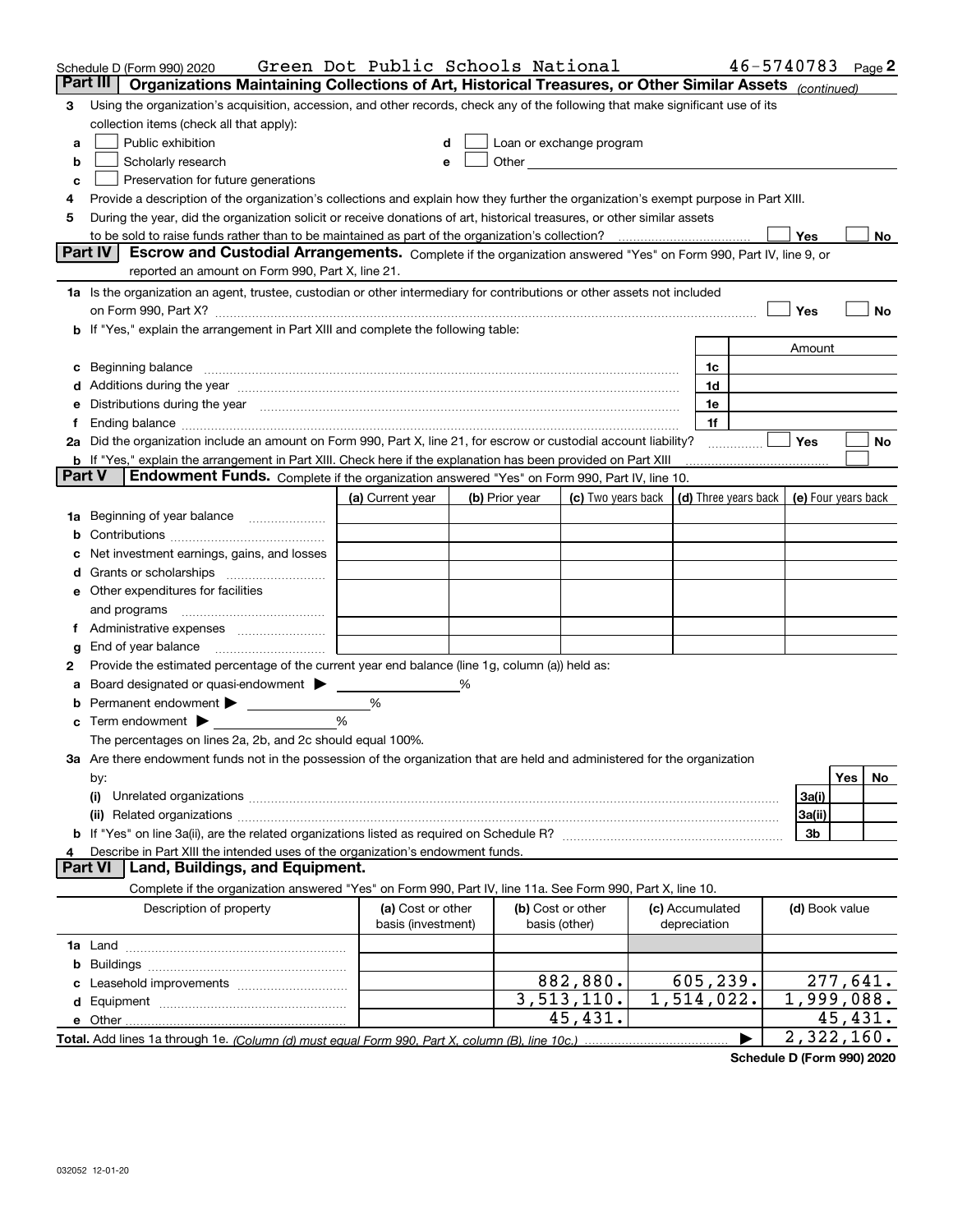|             | Schedule D (Form 990) 2020                                                                                        |                              |                 |                | Green Dot Public Schools National | 46-5740783                                                | Page $3$ |
|-------------|-------------------------------------------------------------------------------------------------------------------|------------------------------|-----------------|----------------|-----------------------------------|-----------------------------------------------------------|----------|
|             | Part VII Investments - Other Securities.                                                                          |                              |                 |                |                                   |                                                           |          |
|             | Complete if the organization answered "Yes" on Form 990, Part IV, line 11b. See Form 990, Part X, line 12.        |                              |                 |                |                                   |                                                           |          |
|             | (a) Description of security or category (including name of security)                                              |                              |                 | (b) Book value |                                   | (c) Method of valuation: Cost or end-of-year market value |          |
|             |                                                                                                                   |                              |                 |                |                                   |                                                           |          |
|             |                                                                                                                   |                              |                 |                |                                   |                                                           |          |
| $(3)$ Other |                                                                                                                   |                              |                 |                |                                   |                                                           |          |
| (A)         |                                                                                                                   |                              |                 |                |                                   |                                                           |          |
| (B)         |                                                                                                                   |                              |                 |                |                                   |                                                           |          |
| (C)         |                                                                                                                   |                              |                 |                |                                   |                                                           |          |
| (D)         |                                                                                                                   |                              |                 |                |                                   |                                                           |          |
| (E)         |                                                                                                                   |                              |                 |                |                                   |                                                           |          |
| (F)         |                                                                                                                   |                              |                 |                |                                   |                                                           |          |
| (G)         |                                                                                                                   |                              |                 |                |                                   |                                                           |          |
| (H)         |                                                                                                                   |                              |                 |                |                                   |                                                           |          |
|             | Total. (Col. (b) must equal Form 990, Part X, col. (B) line 12.) $\blacktriangleright$                            |                              |                 |                |                                   |                                                           |          |
|             | Part VIII Investments - Program Related.                                                                          |                              |                 |                |                                   |                                                           |          |
|             | Complete if the organization answered "Yes" on Form 990, Part IV, line 11c. See Form 990, Part X, line 13.        |                              |                 |                |                                   |                                                           |          |
|             | (a) Description of investment                                                                                     |                              |                 | (b) Book value |                                   | (c) Method of valuation: Cost or end-of-year market value |          |
| (1)         |                                                                                                                   |                              |                 |                |                                   |                                                           |          |
| (2)         |                                                                                                                   |                              |                 |                |                                   |                                                           |          |
| (3)         |                                                                                                                   |                              |                 |                |                                   |                                                           |          |
| (4)         |                                                                                                                   |                              |                 |                |                                   |                                                           |          |
| (5)         |                                                                                                                   |                              |                 |                |                                   |                                                           |          |
| (6)         |                                                                                                                   |                              |                 |                |                                   |                                                           |          |
| (7)         |                                                                                                                   |                              |                 |                |                                   |                                                           |          |
|             |                                                                                                                   |                              |                 |                |                                   |                                                           |          |
| (8)<br>(9)  |                                                                                                                   |                              |                 |                |                                   |                                                           |          |
|             | Total. (Col. (b) must equal Form 990, Part X, col. (B) line 13.)                                                  |                              |                 |                |                                   |                                                           |          |
| Part IX     | <b>Other Assets.</b>                                                                                              |                              |                 |                |                                   |                                                           |          |
|             | Complete if the organization answered "Yes" on Form 990, Part IV, line 11d. See Form 990, Part X, line 15.        |                              |                 |                |                                   |                                                           |          |
|             |                                                                                                                   |                              | (a) Description |                |                                   | (b) Book value                                            |          |
|             | (1) Accounts Receivable - Related Party                                                                           |                              |                 |                |                                   |                                                           | 692,885. |
|             | (2) Security Deposit                                                                                              |                              |                 |                |                                   |                                                           | 36,034.  |
|             | (3) Operating Lease, Right of Use Asset, Net                                                                      |                              |                 |                |                                   | 1,364,222.                                                |          |
|             |                                                                                                                   |                              |                 |                |                                   |                                                           |          |
| (4)         |                                                                                                                   |                              |                 |                |                                   |                                                           |          |
| (5)         |                                                                                                                   |                              |                 |                |                                   |                                                           |          |
| (6)         |                                                                                                                   |                              |                 |                |                                   |                                                           |          |
| (7)         |                                                                                                                   |                              |                 |                |                                   |                                                           |          |
| (8)         |                                                                                                                   |                              |                 |                |                                   |                                                           |          |
| (9)         |                                                                                                                   |                              |                 |                |                                   | 2,093,141.                                                |          |
| Part X      | Total. (Column (b) must equal Form 990. Part X, col. (B) line 15.)<br><b>Other Liabilities.</b>                   |                              |                 |                |                                   |                                                           |          |
|             | Complete if the organization answered "Yes" on Form 990, Part IV, line 11e or 11f. See Form 990, Part X, line 25. |                              |                 |                |                                   |                                                           |          |
|             |                                                                                                                   | (a) Description of liability |                 |                |                                   | (b) Book value                                            |          |
| 1.          |                                                                                                                   |                              |                 |                |                                   |                                                           |          |
| (1)         | Federal income taxes<br>Operating Lease Liability                                                                 |                              |                 |                |                                   | 1,417,908.                                                |          |
| (2)         |                                                                                                                   |                              |                 |                |                                   |                                                           |          |
| (3)         | Accounts Payable - Related Party                                                                                  |                              |                 |                |                                   |                                                           | 529,857. |
| (4)         |                                                                                                                   |                              |                 |                |                                   |                                                           |          |
| (5)         |                                                                                                                   |                              |                 |                |                                   |                                                           |          |
| (6)         |                                                                                                                   |                              |                 |                |                                   |                                                           |          |
| (7)         |                                                                                                                   |                              |                 |                |                                   |                                                           |          |
| (8)         |                                                                                                                   |                              |                 |                |                                   |                                                           |          |
| (9)         |                                                                                                                   |                              |                 |                |                                   |                                                           |          |
|             | Total. (Column (b) must equal Form 990, Part X, col. (B) line 25.)                                                |                              |                 |                |                                   | 1,947,765.                                                |          |

**2.** Liability for uncertain tax positions. In Part XIII, provide the text of the footnote to the organization's financial statements that reports the

organization's liability for uncertain tax positions under FASB ASC 740. Check here if the text of the footnote has been provided in Part XIII

 $\vert$  X  $\vert$ 

## 46-5740783 Page 3

| (a) Description of security or category (including name of security) | (b) Book value | (c) Method of valuation: Cost or end-of-year market value |
|----------------------------------------------------------------------|----------------|-----------------------------------------------------------|
| (1) Financial derivatives<br>.                                       |                |                                                           |
| (2) Closely held equity interests                                    |                |                                                           |
| (3) Other                                                            |                |                                                           |
| (A)                                                                  |                |                                                           |
| (B)                                                                  |                |                                                           |
| (C)                                                                  |                |                                                           |
| (D)                                                                  |                |                                                           |
| (E)                                                                  |                |                                                           |
| (F)                                                                  |                |                                                           |
| (G)                                                                  |                |                                                           |
| (H)                                                                  |                |                                                           |
|                                                                      |                |                                                           |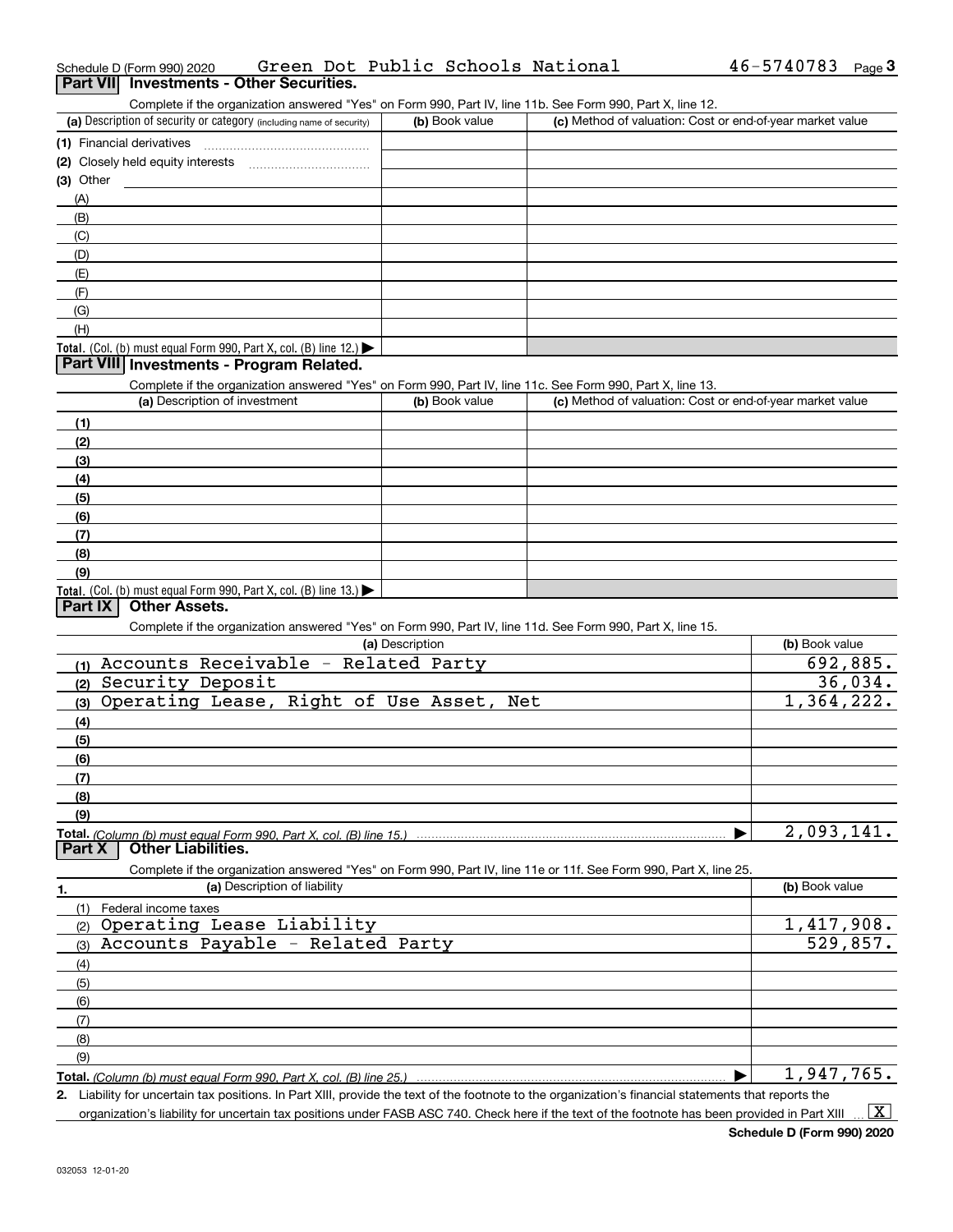|    | Green Dot Public Schools National<br>Schedule D (Form 990) 2020                                                                                                                                                                     |                |                         | 46-5740783<br>Page 4 |
|----|-------------------------------------------------------------------------------------------------------------------------------------------------------------------------------------------------------------------------------------|----------------|-------------------------|----------------------|
|    | <b>Part XI</b><br>Reconciliation of Revenue per Audited Financial Statements With Revenue per Return.                                                                                                                               |                |                         |                      |
|    | Complete if the organization answered "Yes" on Form 990, Part IV, line 12a.                                                                                                                                                         |                |                         |                      |
| 1  | Total revenue, gains, and other support per audited financial statements                                                                                                                                                            |                | $\blacksquare$          | 15,630,320.          |
| 2  | Amounts included on line 1 but not on Form 990, Part VIII, line 12:                                                                                                                                                                 |                |                         |                      |
| a  | Net unrealized gains (losses) on investments [11] matter contracts and the unrealized gains (losses) on investments                                                                                                                 | 2a             |                         |                      |
|    |                                                                                                                                                                                                                                     | 2 <sub>b</sub> |                         |                      |
| C  |                                                                                                                                                                                                                                     | 2c             |                         |                      |
| d  | Other (Describe in Part XIII.) <b>2006</b> 2007 2010 2010 2010 2010 2011 2012 2013 2014 2015 2016 2017 2018 2019 2016 2016 2017 2018 2019 2016 2017 2018 2019 2016 2017 2018 2019 2018 2019 2019 2016 2017 2018 2019 2019 2018 2019 | 2d             |                         |                      |
| е  | Add lines 2a through 2d <b>continuum continuum contract and continuum contract a</b> through 2d continuum contract and continuum contract a term of the contract and contract a term of the contract and contract a term of the con |                | 2e                      | 0.                   |
| З. |                                                                                                                                                                                                                                     |                | $\overline{\mathbf{3}}$ | 15,630,320.          |
| 4  | Amounts included on Form 990, Part VIII, line 12, but not on line 1:                                                                                                                                                                |                |                         |                      |
|    |                                                                                                                                                                                                                                     | 4a             |                         |                      |
| b  |                                                                                                                                                                                                                                     | 4 <sub>b</sub> |                         |                      |
|    | Add lines 4a and 4b                                                                                                                                                                                                                 |                | 4с                      |                      |
|    |                                                                                                                                                                                                                                     |                | $\overline{5}$          | 15,630,320.          |
|    |                                                                                                                                                                                                                                     |                |                         |                      |
|    | Part XII   Reconciliation of Expenses per Audited Financial Statements With Expenses per Return.                                                                                                                                    |                |                         |                      |
|    | Complete if the organization answered "Yes" on Form 990, Part IV, line 12a.                                                                                                                                                         |                |                         |                      |
| 1  | Total expenses and losses per audited financial statements [11] [11] Total expenses and losses per audited financial statements [11] [11] Total expenses and losses per audited financial statements                                |                | $\mathbf{1}$            | 15,480,102.          |
| 2  | Amounts included on line 1 but not on Form 990, Part IX, line 25:                                                                                                                                                                   |                |                         |                      |
| a  |                                                                                                                                                                                                                                     | 2a             |                         |                      |
|    | Prior year adjustments <i>communically contained and all examples</i> and the prior year adjustments and the set of the                                                                                                             | 2 <sub>b</sub> |                         |                      |
| c  |                                                                                                                                                                                                                                     | 2c             |                         |                      |
| d  |                                                                                                                                                                                                                                     | 2d             |                         |                      |
| е  | Add lines 2a through 2d <b>contained a contained a contained a contained a</b> contained a contact the set of the set of the set of the set of the set of the set of the set of the set of the set of the set of the set of the set |                | 2e                      | $0$ .                |
| 3  |                                                                                                                                                                                                                                     |                | 3                       | 15,480,102.          |
| 4  | Amounts included on Form 990, Part IX, line 25, but not on line 1:                                                                                                                                                                  |                |                         |                      |
| a  | Investment expenses not included on Form 990, Part VIII, line 7b [1000000000000000000000000000000000                                                                                                                                | 4a             |                         |                      |
| b  |                                                                                                                                                                                                                                     | 4b             |                         |                      |
|    | Add lines 4a and 4b                                                                                                                                                                                                                 |                | 4c                      |                      |
|    | Part XIII Supplemental Information.                                                                                                                                                                                                 |                | 5                       | 15,480,102.          |

Provide the descriptions required for Part II, lines 3, 5, and 9; Part III, lines 1a and 4; Part IV, lines 1b and 2b; Part V, line 4; Part X, line 2; Part XI, lines 2d and 4b; and Part XII, lines 2d and 4b. Also complete this part to provide any additional information.

## Part X, Line 2:

032054 12-01-20

| Management believes that GDPS National has appropriate support for any tax |
|----------------------------------------------------------------------------|
| positions taken affecting its annual filing requirements, and as such,     |
| does not have any uncertain tax positions that are material to the         |
| financial statements. GDPS National would recognize future accrued         |
| interest and penalties related to unrecognized tax benefits and            |
| liabilities in income tax expense if such interest and penalties are       |
| incurred.                                                                  |
|                                                                            |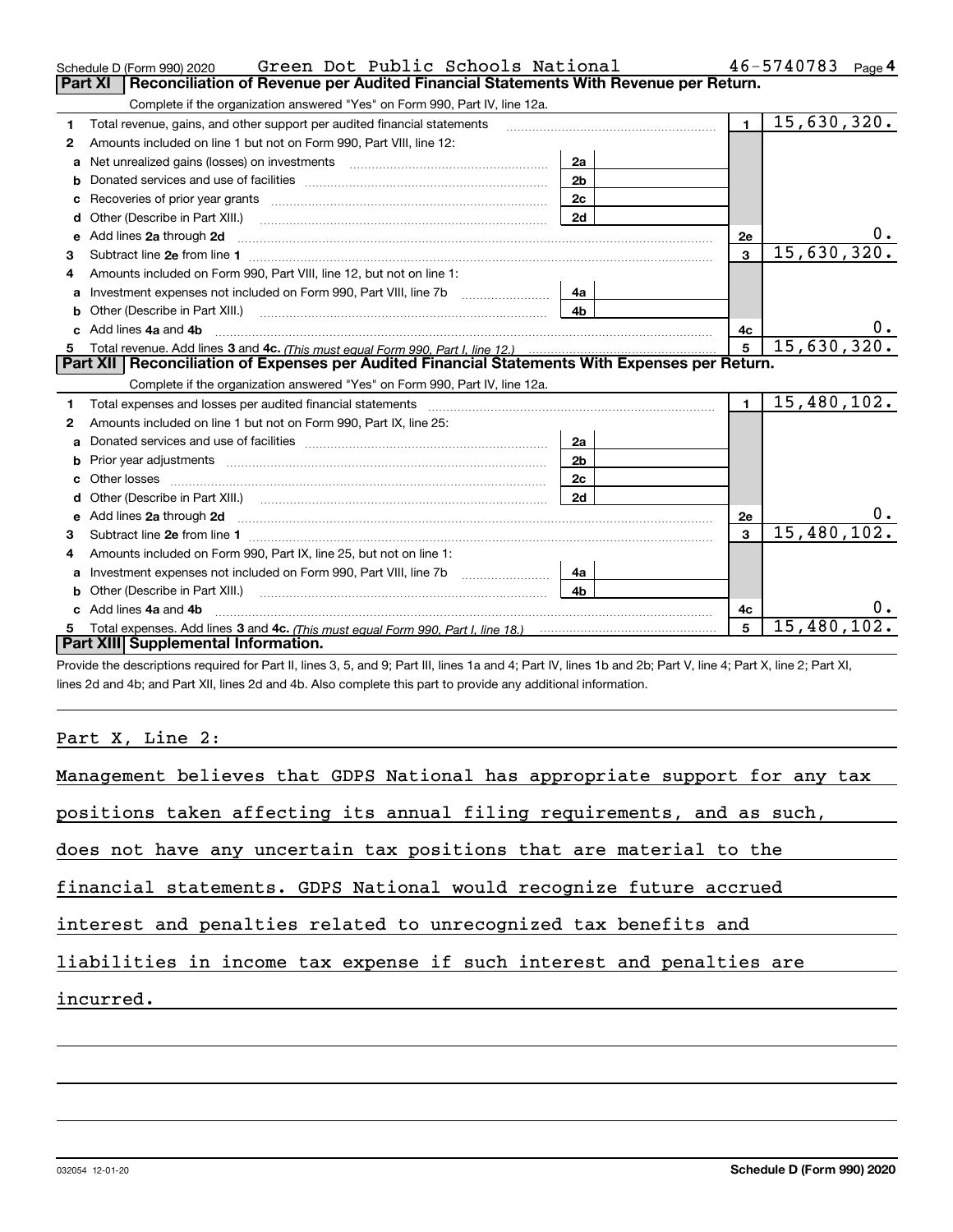|                                                                                                               | <b>SCHEDULE J</b>                                                                                                                                | <b>Compensation Information</b>                                                                                        |  | OMB No. 1545-0047     |     |             |  |  |
|---------------------------------------------------------------------------------------------------------------|--------------------------------------------------------------------------------------------------------------------------------------------------|------------------------------------------------------------------------------------------------------------------------|--|-----------------------|-----|-------------|--|--|
|                                                                                                               | (Form 990)<br>For certain Officers, Directors, Trustees, Key Employees, and Highest                                                              |                                                                                                                        |  |                       |     |             |  |  |
|                                                                                                               |                                                                                                                                                  | <b>Compensated Employees</b>                                                                                           |  | 2020                  |     |             |  |  |
|                                                                                                               |                                                                                                                                                  | Complete if the organization answered "Yes" on Form 990, Part IV, line 23.<br>Attach to Form 990.                      |  | <b>Open to Public</b> |     |             |  |  |
|                                                                                                               | Department of the Treasury<br>Inspection<br>► Go to www.irs.gov/Form990 for instructions and the latest information.<br>Internal Revenue Service |                                                                                                                        |  |                       |     |             |  |  |
|                                                                                                               | <b>Employer identification number</b><br>Name of the organization                                                                                |                                                                                                                        |  |                       |     |             |  |  |
|                                                                                                               |                                                                                                                                                  | Green Dot Public Schools National                                                                                      |  | 46-5740783            |     |             |  |  |
|                                                                                                               | Part I                                                                                                                                           | <b>Questions Regarding Compensation</b>                                                                                |  |                       |     |             |  |  |
|                                                                                                               |                                                                                                                                                  |                                                                                                                        |  |                       | Yes | No          |  |  |
|                                                                                                               |                                                                                                                                                  | Check the appropriate box(es) if the organization provided any of the following to or for a person listed on Form 990, |  |                       |     |             |  |  |
|                                                                                                               |                                                                                                                                                  | Part VII, Section A, line 1a. Complete Part III to provide any relevant information regarding these items.             |  |                       |     |             |  |  |
| First-class or charter travel<br>Housing allowance or residence for personal use                              |                                                                                                                                                  |                                                                                                                        |  |                       |     |             |  |  |
|                                                                                                               | Travel for companions                                                                                                                            | Payments for business use of personal residence                                                                        |  |                       |     |             |  |  |
|                                                                                                               |                                                                                                                                                  | Tax indemnification and gross-up payments<br>Health or social club dues or initiation fees                             |  |                       |     |             |  |  |
|                                                                                                               |                                                                                                                                                  | Discretionary spending account<br>Personal services (such as maid, chauffeur, chef)                                    |  |                       |     |             |  |  |
|                                                                                                               |                                                                                                                                                  |                                                                                                                        |  |                       |     |             |  |  |
| b                                                                                                             |                                                                                                                                                  | If any of the boxes on line 1a are checked, did the organization follow a written policy regarding payment or          |  |                       |     |             |  |  |
|                                                                                                               |                                                                                                                                                  | reimbursement or provision of all of the expenses described above? If "No," complete Part III to explain               |  | 1b                    |     |             |  |  |
| 2                                                                                                             |                                                                                                                                                  | Did the organization require substantiation prior to reimbursing or allowing expenses incurred by all directors,       |  |                       |     |             |  |  |
|                                                                                                               |                                                                                                                                                  |                                                                                                                        |  | $\mathbf{2}$          |     |             |  |  |
|                                                                                                               |                                                                                                                                                  |                                                                                                                        |  |                       |     |             |  |  |
| 3                                                                                                             |                                                                                                                                                  | Indicate which, if any, of the following the organization used to establish the compensation of the organization's     |  |                       |     |             |  |  |
|                                                                                                               |                                                                                                                                                  | CEO/Executive Director. Check all that apply. Do not check any boxes for methods used by a related organization to     |  |                       |     |             |  |  |
|                                                                                                               |                                                                                                                                                  | establish compensation of the CEO/Executive Director, but explain in Part III.                                         |  |                       |     |             |  |  |
|                                                                                                               | $X$ Compensation committee                                                                                                                       | Written employment contract                                                                                            |  |                       |     |             |  |  |
|                                                                                                               | $\mathbf{X}$                                                                                                                                     | Independent compensation consultant<br>Compensation survey or study                                                    |  |                       |     |             |  |  |
|                                                                                                               |                                                                                                                                                  | $\overline{X}$ Approval by the board or compensation committee<br>Form 990 of other organizations                      |  |                       |     |             |  |  |
|                                                                                                               |                                                                                                                                                  |                                                                                                                        |  |                       |     |             |  |  |
| 4                                                                                                             |                                                                                                                                                  | During the year, did any person listed on Form 990, Part VII, Section A, line 1a, with respect to the filing           |  |                       |     |             |  |  |
|                                                                                                               | organization or a related organization:                                                                                                          |                                                                                                                        |  |                       |     |             |  |  |
| а                                                                                                             |                                                                                                                                                  | Receive a severance payment or change-of-control payment?                                                              |  | 4a                    |     | х           |  |  |
| b                                                                                                             |                                                                                                                                                  | Participate in or receive payment from a supplemental nonqualified retirement plan?                                    |  | 4b                    |     | $\mathbf X$ |  |  |
| с                                                                                                             |                                                                                                                                                  | Participate in or receive payment from an equity-based compensation arrangement?                                       |  | 4c                    |     | X           |  |  |
| If "Yes" to any of lines 4a-c, list the persons and provide the applicable amounts for each item in Part III. |                                                                                                                                                  |                                                                                                                        |  |                       |     |             |  |  |
|                                                                                                               |                                                                                                                                                  |                                                                                                                        |  |                       |     |             |  |  |
|                                                                                                               |                                                                                                                                                  | Only section 501(c)(3), 501(c)(4), and 501(c)(29) organizations must complete lines 5-9.                               |  |                       |     |             |  |  |
| 5                                                                                                             |                                                                                                                                                  | For persons listed on Form 990, Part VII, Section A, line 1a, did the organization pay or accrue any compensation      |  |                       |     |             |  |  |
|                                                                                                               | contingent on the revenues of:                                                                                                                   |                                                                                                                        |  |                       |     |             |  |  |
| a                                                                                                             |                                                                                                                                                  |                                                                                                                        |  | 5а                    |     | х<br>X      |  |  |
|                                                                                                               |                                                                                                                                                  |                                                                                                                        |  | 5b                    |     |             |  |  |
|                                                                                                               |                                                                                                                                                  | If "Yes" on line 5a or 5b, describe in Part III.                                                                       |  |                       |     |             |  |  |
|                                                                                                               |                                                                                                                                                  | 6 For persons listed on Form 990, Part VII, Section A, line 1a, did the organization pay or accrue any compensation    |  |                       |     |             |  |  |
|                                                                                                               | contingent on the net earnings of:                                                                                                               |                                                                                                                        |  |                       |     |             |  |  |
| a                                                                                                             |                                                                                                                                                  |                                                                                                                        |  | 6a                    |     | x<br>X      |  |  |
|                                                                                                               |                                                                                                                                                  |                                                                                                                        |  | 6b                    |     |             |  |  |
|                                                                                                               |                                                                                                                                                  | If "Yes" on line 6a or 6b, describe in Part III.                                                                       |  |                       |     |             |  |  |
|                                                                                                               |                                                                                                                                                  | 7 For persons listed on Form 990, Part VII, Section A, line 1a, did the organization provide any nonfixed payments     |  |                       |     | x           |  |  |
|                                                                                                               |                                                                                                                                                  |                                                                                                                        |  | 7                     |     |             |  |  |
| 8                                                                                                             |                                                                                                                                                  | Were any amounts reported on Form 990, Part VII, paid or accrued pursuant to a contract that was subject to the        |  |                       |     | x           |  |  |
|                                                                                                               |                                                                                                                                                  | initial contract exception described in Regulations section 53.4958-4(a)(3)? If "Yes," describe in Part III            |  | 8                     |     |             |  |  |
| 9                                                                                                             |                                                                                                                                                  | If "Yes" on line 8, did the organization also follow the rebuttable presumption procedure described in                 |  |                       |     |             |  |  |
|                                                                                                               |                                                                                                                                                  | usting Ast Notice, and the Instructions for Form 000                                                                   |  | 9<br>Calcadola 17Fa   |     |             |  |  |

LHA For Paperwork Reduction Act Notice, see the Instructions for Form 990. Schedule J (Form 990) 2020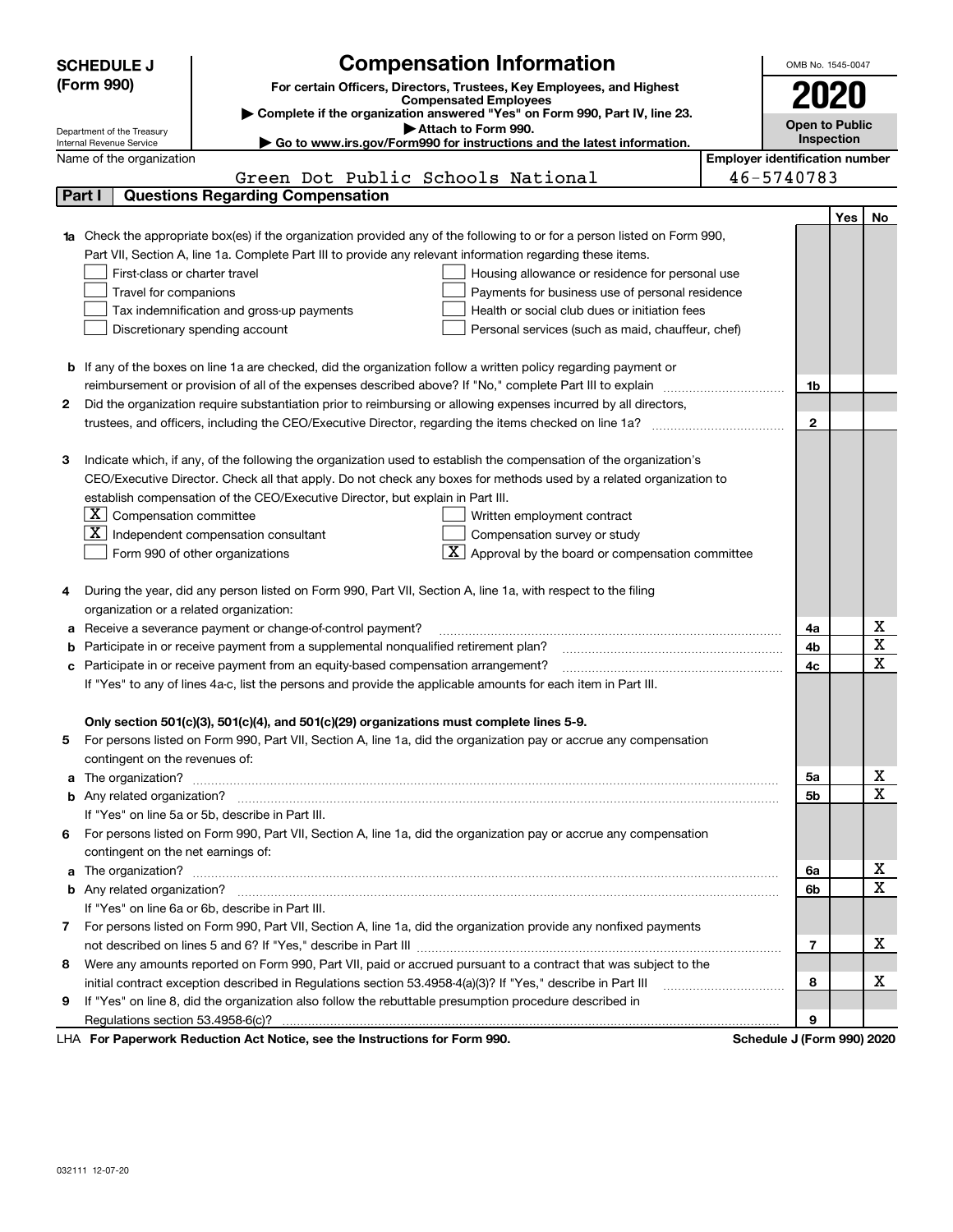# **Part II Officers, Directors, Trustees, Key Employees, and Highest Compensated Employees.**  Schedule J (Form 990) 2020 Page Use duplicate copies if additional space is needed.

For each individual whose compensation must be reported on Schedule J, report compensation from the organization on row (i) and from related organizations, described in the instructions, on row (ii). Do not list any individuals that aren't listed on Form 990, Part VII.

**Note:**  The sum of columns (B)(i)-(iii) for each listed individual must equal the total amount of Form 990, Part VII, Section A, line 1a, applicable column (D) and (E) amounts for that individual.

|                                    |             |                          | (B) Breakdown of W-2 and/or 1099-MISC compensation |                                           | (C) Retirement and<br>other deferred | (D) Nontaxable<br>benefits | (E) Total of columns<br>$(B)(i)-(D)$ | (F) Compensation<br>in column (B)         |  |
|------------------------------------|-------------|--------------------------|----------------------------------------------------|-------------------------------------------|--------------------------------------|----------------------------|--------------------------------------|-------------------------------------------|--|
| (A) Name and Title                 |             | (i) Base<br>compensation | (ii) Bonus &<br>incentive<br>compensation          | (iii) Other<br>reportable<br>compensation | compensation                         |                            |                                      | reported as deferred<br>on prior Form 990 |  |
| Chad Soleo<br>(1)                  |             | 270,225.                 | 0.                                                 | 0.                                        | 9,208.                               | 26, 562.                   | 305,995.                             | 0.                                        |  |
| Chief Executive Officer            | (i)<br>(ii) | $\mathbf 0$ .            | 0.                                                 | 0.                                        | 0.                                   | $\mathbf 0$ .              | 0.                                   | 0.                                        |  |
| Megan Quaile<br>(2)                | (i)         | 214, 101.                | $0$ .                                              | 0.                                        | 8,618.                               | 11,172.                    | 233,891.                             | $\overline{0}$ .                          |  |
| Chief Growth Officer               | (ii)        | $\mathbf 0$ .            | 0.                                                 | 0.                                        | О.                                   | 0.                         | $\Omega$ .                           | $\overline{0}$ .                          |  |
| Ernest Thomas<br>(3)               | (i)         | 170,594.                 | $\overline{0}$ .                                   | $\overline{0}$ .                          | 6,967.                               | 30,957.                    | 208,518                              | $\overline{0}$ .                          |  |
| Treasurer/Controller               | (ii)        | 0.                       | $\overline{0}$ .                                   | $\overline{0}$ .                          | $\mathbf 0$ .                        | $\mathbf{0}$ .             | $\mathbf{0}$ .                       | $\overline{0}$ .                          |  |
| Ellen Lin<br>(4)                   | (i)         | 180,974.                 | $\overline{0}$ .                                   | $\overline{0}$ .                          | 7,328.                               | 7,788.                     | 196,090                              | $\overline{0}$ .                          |  |
| Chief Operating Officer            | (ii)        | 0.                       | $\overline{0}$ .                                   | 0.                                        | $\mathbf 0$ .                        | 0.                         | $\mathbf{0}$ .                       | $\overline{0}$ .                          |  |
| Douglas Weston<br>(5)              | (i)         | 169,601.                 | $\overline{0}$ .                                   | $\overline{0}$ .                          | $\overline{0}$ .                     | 2,697.                     | 172,298.                             | $\overline{0}$ .                          |  |
| VP of Development                  | (ii)        | 0.                       | 0.                                                 | 0.                                        | $\mathbf{0}$ .                       | 0.                         | $\Omega$ .                           | $\overline{0}$ .                          |  |
| Sean Thibault<br>(6)               | (i)         | 137,263.                 | 0.                                                 | 0.                                        | 5,687.                               | 17,626.                    | 160, 576.                            | $\overline{0}$ .                          |  |
| Director of Communications         | (ii)        | 0.                       | 0.                                                 | 0.                                        | 0.                                   | 0.                         | 0.                                   | 0.                                        |  |
| Tae Kim<br>(7)                     | (i)         | 133,096.                 | 0.                                                 | 0.                                        | 5,415.                               | 18,391.                    | 156,902.                             | 0.                                        |  |
| Director of Finance                | (ii)        | $\mathbf 0$ .            | 0.                                                 | 0.                                        | $\mathbf 0$ .                        | $\mathbf 0$ .              | 0.                                   | 0.                                        |  |
| Jose Jaurequi<br>(8)               | (i)         | 138,609.                 | $\overline{0}$ .                                   | $\overline{0}$ .                          | 5,086.                               | 12,909.                    | 156,604.                             | $\overline{0}$ .                          |  |
| Director of Information Technology | (ii)        | 0.                       | $\overline{0}$ .                                   | 0.                                        | 0.                                   | 0.                         | $\mathbf 0$ .                        | $\overline{0}$ .                          |  |
|                                    | (i)         |                          |                                                    |                                           |                                      |                            |                                      |                                           |  |
|                                    | (ii)        |                          |                                                    |                                           |                                      |                            |                                      |                                           |  |
|                                    | (i)         |                          |                                                    |                                           |                                      |                            |                                      |                                           |  |
|                                    | (ii)        |                          |                                                    |                                           |                                      |                            |                                      |                                           |  |
|                                    | (i)         |                          |                                                    |                                           |                                      |                            |                                      |                                           |  |
|                                    | (ii)        |                          |                                                    |                                           |                                      |                            |                                      |                                           |  |
|                                    | (i)         |                          |                                                    |                                           |                                      |                            |                                      |                                           |  |
|                                    | (ii)        |                          |                                                    |                                           |                                      |                            |                                      |                                           |  |
|                                    | (i)         |                          |                                                    |                                           |                                      |                            |                                      |                                           |  |
|                                    | (ii)        |                          |                                                    |                                           |                                      |                            |                                      |                                           |  |
|                                    | (i)         |                          |                                                    |                                           |                                      |                            |                                      |                                           |  |
|                                    | (ii)        |                          |                                                    |                                           |                                      |                            |                                      |                                           |  |
|                                    | (i)         |                          |                                                    |                                           |                                      |                            |                                      |                                           |  |
|                                    | (ii)        |                          |                                                    |                                           |                                      |                            |                                      |                                           |  |
|                                    | (i)         |                          |                                                    |                                           |                                      |                            |                                      |                                           |  |
|                                    | (ii)        |                          |                                                    |                                           |                                      |                            |                                      |                                           |  |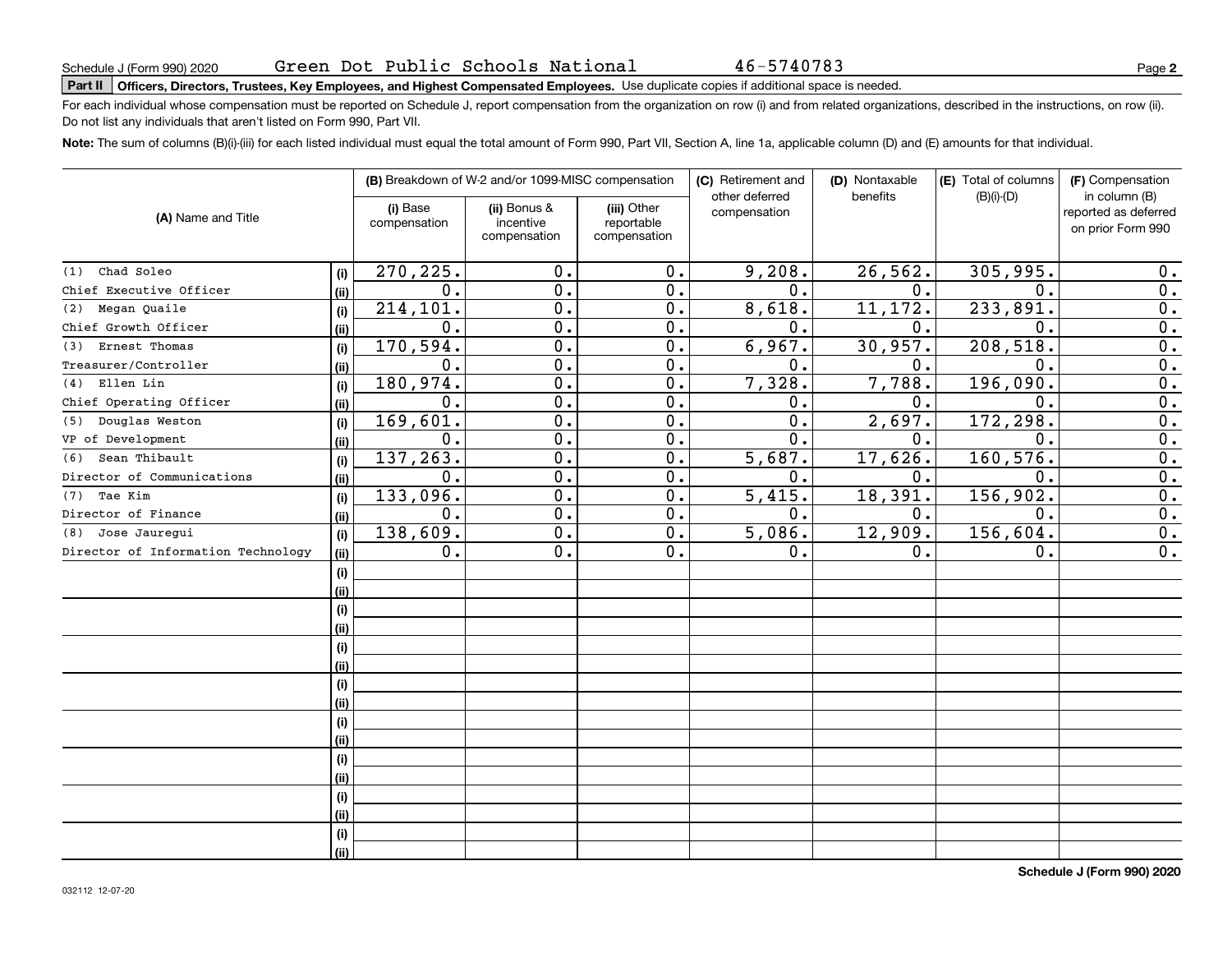## **Part III Supplemental Information**

Schedule J (Form 990) 2020 Green Dot Public Schools National 46-5740783<br>
Part III Supplemental Information<br>
Provide the information, explanation, or descriptions required for Part I, lines 1a, 1b, 3, 4a, 4b, 4c, 5a, 5b, 6a

**Schedule J (Form 990) 2020**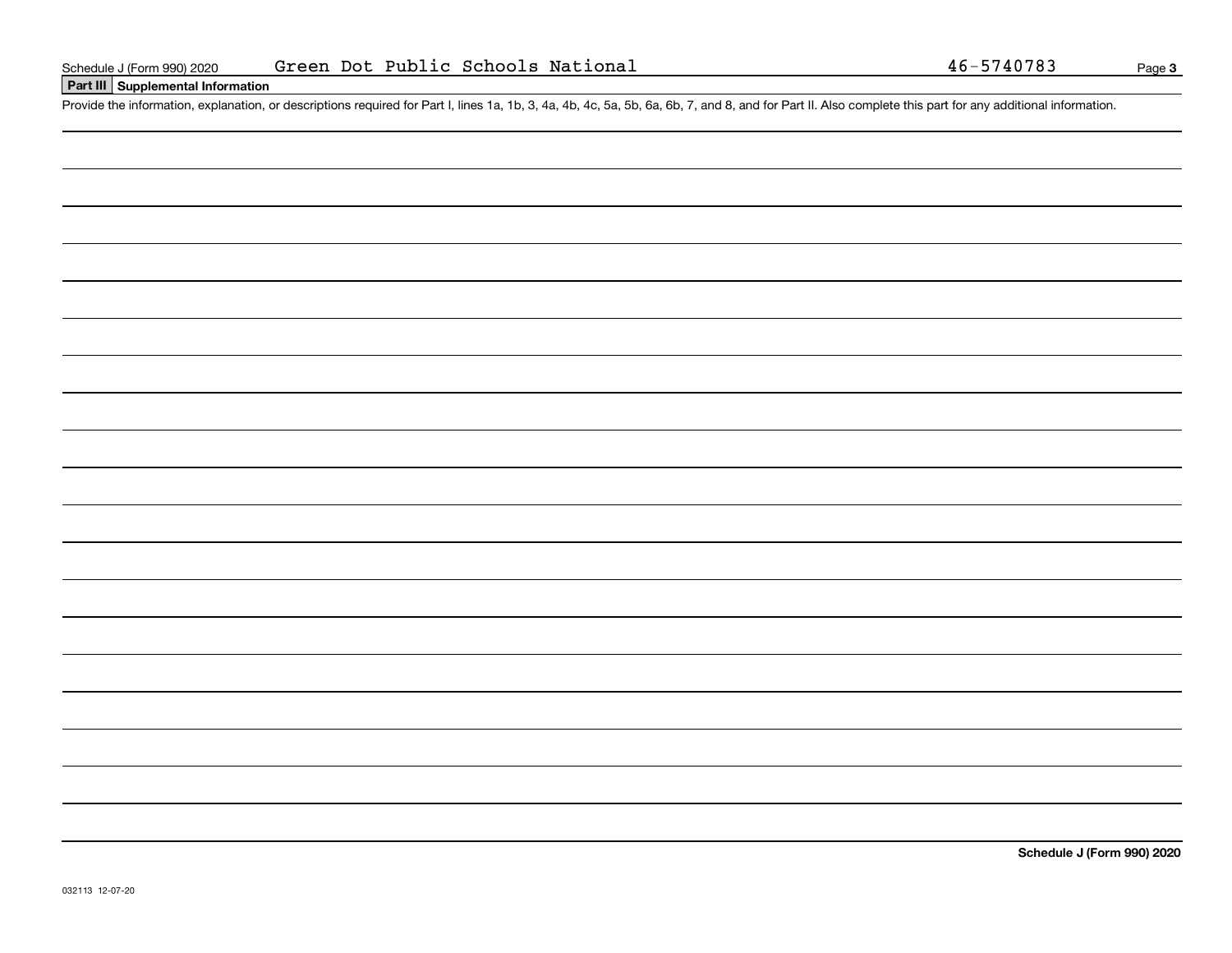| <b>SCHEDULE L</b>                                                                                             |                                       |                                                                            |                            | <b>Transactions With Interested Persons</b>           |                                                                                                                                    |          |                          |                                       | OMB No. 1545-0047            |            |                           |
|---------------------------------------------------------------------------------------------------------------|---------------------------------------|----------------------------------------------------------------------------|----------------------------|-------------------------------------------------------|------------------------------------------------------------------------------------------------------------------------------------|----------|--------------------------|---------------------------------------|------------------------------|------------|---------------------------|
| (Form 990 or 990-EZ)                                                                                          |                                       |                                                                            |                            | 28b, or 28c, or Form 990-EZ, Part V, line 38a or 40b. | Complete if the organization answered "Yes" on Form 990, Part IV, line 25a, 25b, 26, 27, 28a,                                      |          |                          |                                       |                              |            |                           |
| Department of the Treasury                                                                                    |                                       |                                                                            |                            | Attach to Form 990 or Form 990-EZ.                    |                                                                                                                                    |          |                          |                                       | <b>Open To Public</b>        |            |                           |
| Internal Revenue Service<br>Name of the organization                                                          |                                       |                                                                            |                            |                                                       | Go to www.irs.gov/Form990 for instructions and the latest information.                                                             |          |                          | <b>Employer identification number</b> | Inspection                   |            |                           |
|                                                                                                               |                                       |                                                                            |                            | Green Dot Public Schools National                     |                                                                                                                                    |          |                          | 46-5740783                            |                              |            |                           |
| Part I                                                                                                        |                                       |                                                                            |                            |                                                       | Excess Benefit Transactions (section 501(c)(3), section 501(c)(4), and section 501(c)(29) organizations only).                     |          |                          |                                       |                              |            |                           |
|                                                                                                               |                                       |                                                                            |                            |                                                       | Complete if the organization answered "Yes" on Form 990, Part IV, line 25a or 25b, or Form 990-EZ, Part V, line 40b.               |          |                          |                                       |                              |            |                           |
| 1<br>(a) Name of disqualified person                                                                          |                                       | (b) Relationship between disqualified                                      |                            |                                                       | (c) Description of transaction                                                                                                     |          |                          |                                       |                              |            | (d) Corrected?            |
|                                                                                                               |                                       | person and organization                                                    |                            |                                                       |                                                                                                                                    |          |                          |                                       |                              | <b>Yes</b> | No                        |
|                                                                                                               |                                       |                                                                            |                            |                                                       |                                                                                                                                    |          |                          |                                       |                              |            |                           |
|                                                                                                               |                                       |                                                                            |                            |                                                       |                                                                                                                                    |          |                          |                                       |                              |            |                           |
|                                                                                                               |                                       |                                                                            |                            |                                                       |                                                                                                                                    |          |                          |                                       |                              |            |                           |
|                                                                                                               |                                       |                                                                            |                            |                                                       |                                                                                                                                    |          |                          |                                       |                              |            |                           |
|                                                                                                               |                                       |                                                                            |                            |                                                       |                                                                                                                                    |          |                          |                                       |                              |            |                           |
| 2 Enter the amount of tax incurred by the organization managers or disqualified persons during the year under |                                       |                                                                            |                            |                                                       |                                                                                                                                    |          |                          |                                       |                              |            |                           |
| section 4958<br>3 Enter the amount of tax, if any, on line 2, above, reimbursed by the organization           |                                       |                                                                            |                            |                                                       |                                                                                                                                    |          | $\blacktriangleright$ \$ | $\triangleright$ \$                   |                              |            |                           |
|                                                                                                               |                                       |                                                                            |                            |                                                       |                                                                                                                                    |          |                          |                                       |                              |            |                           |
| Part II                                                                                                       |                                       | Loans to and/or From Interested Persons.                                   |                            |                                                       |                                                                                                                                    |          |                          |                                       |                              |            |                           |
|                                                                                                               |                                       |                                                                            |                            |                                                       | Complete if the organization answered "Yes" on Form 990-EZ, Part V, line 38a or Form 990, Part IV, line 26; or if the organization |          |                          |                                       |                              |            |                           |
|                                                                                                               |                                       | reported an amount on Form 990, Part X, line 5, 6, or 22.                  |                            |                                                       |                                                                                                                                    |          |                          |                                       |                              |            |                           |
| (a) Name of<br>interested person                                                                              | (b) Relationship<br>with organization | (c) Purpose<br>of loan                                                     | (d) Loan to or<br>from the | (e) Original<br>principal amount                      | (f) Balance due                                                                                                                    | default? | $(g)$ In                 | (h) Approved<br>by board or           |                              |            | (i) Written<br>agreement? |
|                                                                                                               |                                       |                                                                            | organization?              |                                                       |                                                                                                                                    |          |                          |                                       | committee?                   |            |                           |
|                                                                                                               |                                       |                                                                            | To From                    |                                                       |                                                                                                                                    | Yes      | No                       | Yes                                   | No.                          | Yes l      | No.                       |
|                                                                                                               |                                       |                                                                            |                            |                                                       |                                                                                                                                    |          |                          |                                       |                              |            |                           |
|                                                                                                               |                                       |                                                                            |                            |                                                       |                                                                                                                                    |          |                          |                                       |                              |            |                           |
|                                                                                                               |                                       |                                                                            |                            |                                                       |                                                                                                                                    |          |                          |                                       |                              |            |                           |
|                                                                                                               |                                       |                                                                            |                            |                                                       |                                                                                                                                    |          |                          |                                       |                              |            |                           |
|                                                                                                               |                                       |                                                                            |                            |                                                       |                                                                                                                                    |          |                          |                                       |                              |            |                           |
|                                                                                                               |                                       |                                                                            |                            |                                                       |                                                                                                                                    |          |                          |                                       |                              |            |                           |
|                                                                                                               |                                       |                                                                            |                            |                                                       |                                                                                                                                    |          |                          |                                       |                              |            |                           |
|                                                                                                               |                                       |                                                                            |                            |                                                       |                                                                                                                                    |          |                          |                                       |                              |            |                           |
| Total                                                                                                         |                                       |                                                                            |                            | $\blacktriangleright$ \$                              |                                                                                                                                    |          |                          |                                       |                              |            |                           |
| Part III                                                                                                      |                                       | <b>Grants or Assistance Benefiting Interested Persons.</b>                 |                            |                                                       |                                                                                                                                    |          |                          |                                       |                              |            |                           |
|                                                                                                               |                                       | Complete if the organization answered "Yes" on Form 990, Part IV, line 27. |                            |                                                       |                                                                                                                                    |          |                          |                                       |                              |            |                           |
| (a) Name of interested person                                                                                 |                                       | (b) Relationship between<br>interested person and<br>the organization      |                            | (c) Amount of<br>assistance                           | (d) Type of<br>assistance                                                                                                          |          |                          |                                       | (e) Purpose of<br>assistance |            |                           |
|                                                                                                               |                                       |                                                                            |                            |                                                       |                                                                                                                                    |          |                          |                                       |                              |            |                           |
|                                                                                                               |                                       |                                                                            |                            |                                                       |                                                                                                                                    |          |                          |                                       |                              |            |                           |
|                                                                                                               |                                       |                                                                            |                            |                                                       |                                                                                                                                    |          |                          |                                       |                              |            |                           |
|                                                                                                               |                                       |                                                                            |                            |                                                       |                                                                                                                                    |          |                          |                                       |                              |            |                           |
|                                                                                                               |                                       |                                                                            |                            |                                                       |                                                                                                                                    |          |                          |                                       |                              |            |                           |
|                                                                                                               |                                       |                                                                            |                            |                                                       |                                                                                                                                    |          |                          |                                       |                              |            |                           |
|                                                                                                               |                                       |                                                                            |                            |                                                       |                                                                                                                                    |          |                          |                                       |                              |            |                           |
|                                                                                                               |                                       |                                                                            |                            |                                                       |                                                                                                                                    |          |                          |                                       |                              |            |                           |
|                                                                                                               |                                       |                                                                            |                            |                                                       |                                                                                                                                    |          |                          |                                       |                              |            |                           |

LHA For Paperwork Reduction Act Notice, see the Instructions for Form 990 or 990-EZ. Schedule L (Form 990 or 990-EZ) 2020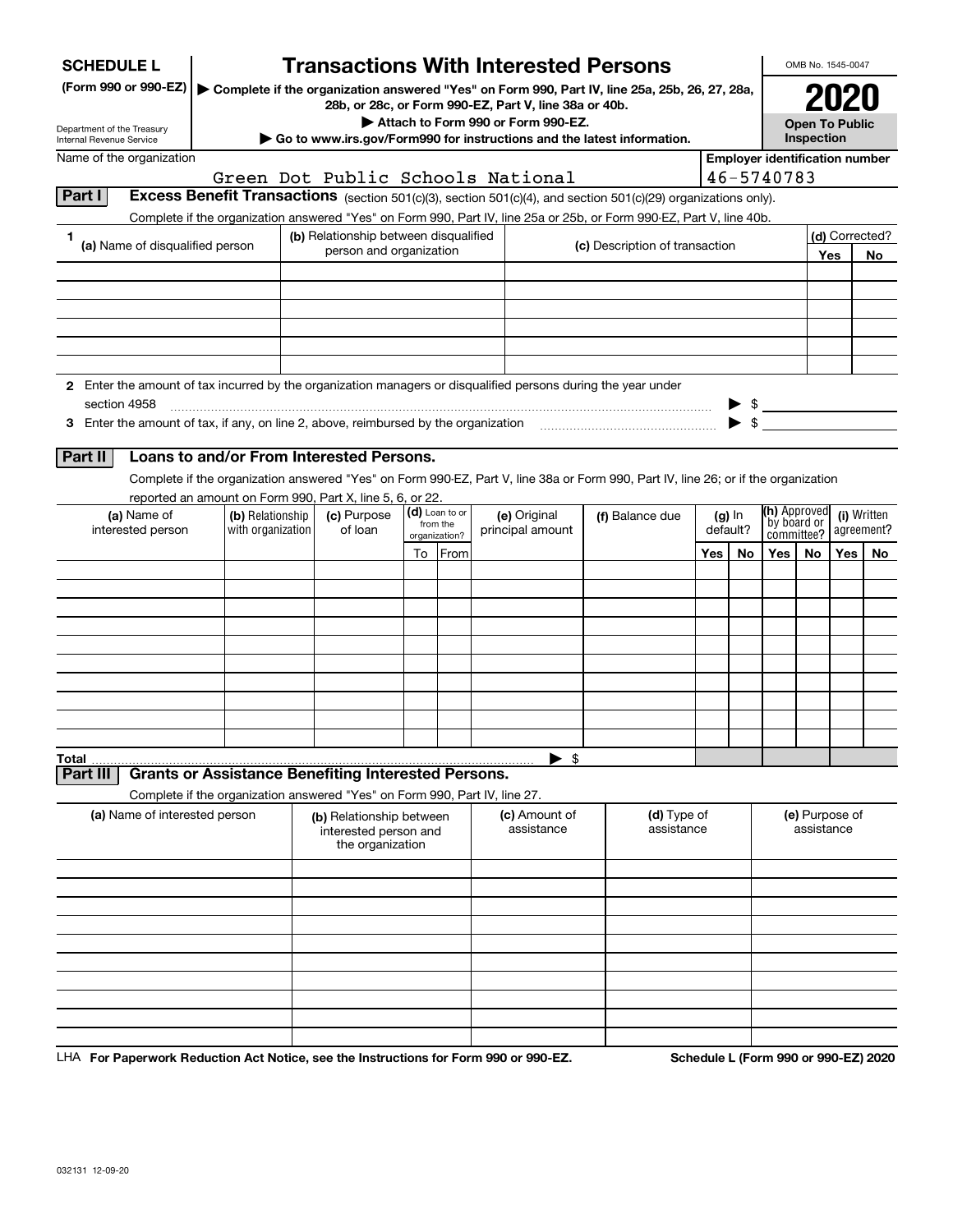#### Schedule L(Form 990 or 990-EZ) 2020 **Green Dot Public Schools National 46-5740783** Page **2 Part IV Business Transactions Involving Interested Persons.**

Complete if the organization answered "Yes" on Form 990, Part IV, line 28a, 28b, or 28c.

| (a) Name of interested person                 | (b) Relationship between interested<br>person and the organization | (c) Amount of<br>transaction | (d) Description of<br>transaction | (e) Sharing of<br>organization's<br>revenues? |    |
|-----------------------------------------------|--------------------------------------------------------------------|------------------------------|-----------------------------------|-----------------------------------------------|----|
|                                               |                                                                    |                              |                                   | Yes                                           | No |
| Law Offices of Keith YanovLaw Office Entity o |                                                                    |                              | 108,878. Legal Servi              |                                               | х  |
|                                               |                                                                    |                              |                                   |                                               |    |
|                                               |                                                                    |                              |                                   |                                               |    |
|                                               |                                                                    |                              |                                   |                                               |    |
|                                               |                                                                    |                              |                                   |                                               |    |
|                                               |                                                                    |                              |                                   |                                               |    |
|                                               |                                                                    |                              |                                   |                                               |    |
|                                               |                                                                    |                              |                                   |                                               |    |
|                                               |                                                                    |                              |                                   |                                               |    |
|                                               |                                                                    |                              |                                   |                                               |    |

## **Part V** Supplemental Information.

Provide additional information for responses to questions on Schedule L (see instructions).

## Sch L, Part IV, Business Transactions Involving Interested Persons:

(a) Name of Person: Law Offices of Keith Yanov

(b) Relationship Between Interested Person and Organization:

Law Office Entity owned by Former Officer

(d) Description of Transaction: Legal Services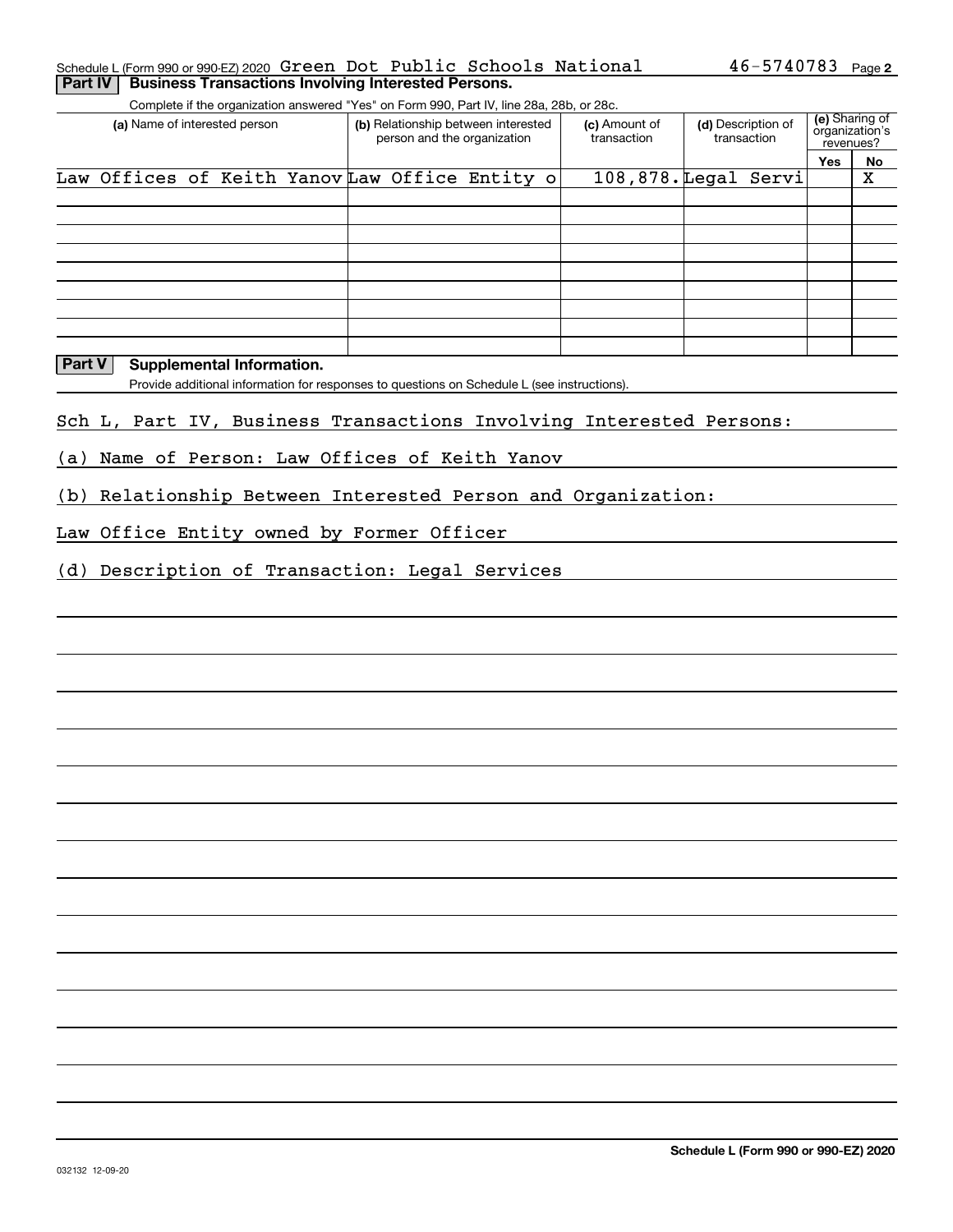**(Form 990 or 990-EZ)**

**Complete to provide information for responses to specific questions on Form 990 or 990-EZ or to provide any additional information. | Attach to Form 990 or 990-EZ. | Go to www.irs.gov/Form990 for the latest information. SCHEDULE O Supplemental Information to Form 990 or 990-EZ**



Green Dot Public Schools National 146-5740783

Form 990, Part III, Line 4a, Program Service Accomplishments:

network and to empower educators to focus on their students.

Form 990, Part VI, Section A, line 8b:

There are no Committees with broad authority to act on behalf of the

governing body.

Form 990, Part VI, Section B, line 11b:

The Audit Committee reviews and approves the Form 990. A copy of the Form

990 is provided to the Board of Directors for review and approval prior to

filing.

Form 990, Part VI, Section B, Line 12c:

032211 11-20-20 LHA For Paperwork Reduction Act Notice, see the Instructions for Form 990 or 990-EZ. Schedule O (Form 990 or 990-EZ) 2020 Board members, officers and employees must self-report to the corporation that they have a disqualifying interest. Officials with a conflict must submit a written disclosure to their supervisor. Then the supervisor reassigns the task in which there is a conflict and forwards the conflict notice to the CEO. For Board members, they are required to disclose the conflict at the meeting where consideration of the proposed transaction takes place. After the disclosure, the Board member must leave the meeting while the remaining Board members determine whether or not a conflict exists. This disclosure is included in the Board's meeting minutes. Furthermore, if the Board or the CEO has reason to believe that a fellow Board member or an employee in certain designated positions has failed to disclose a conflict of interest, the individual is informed of the belief and provided an opportunity to respond, followed by further investigation,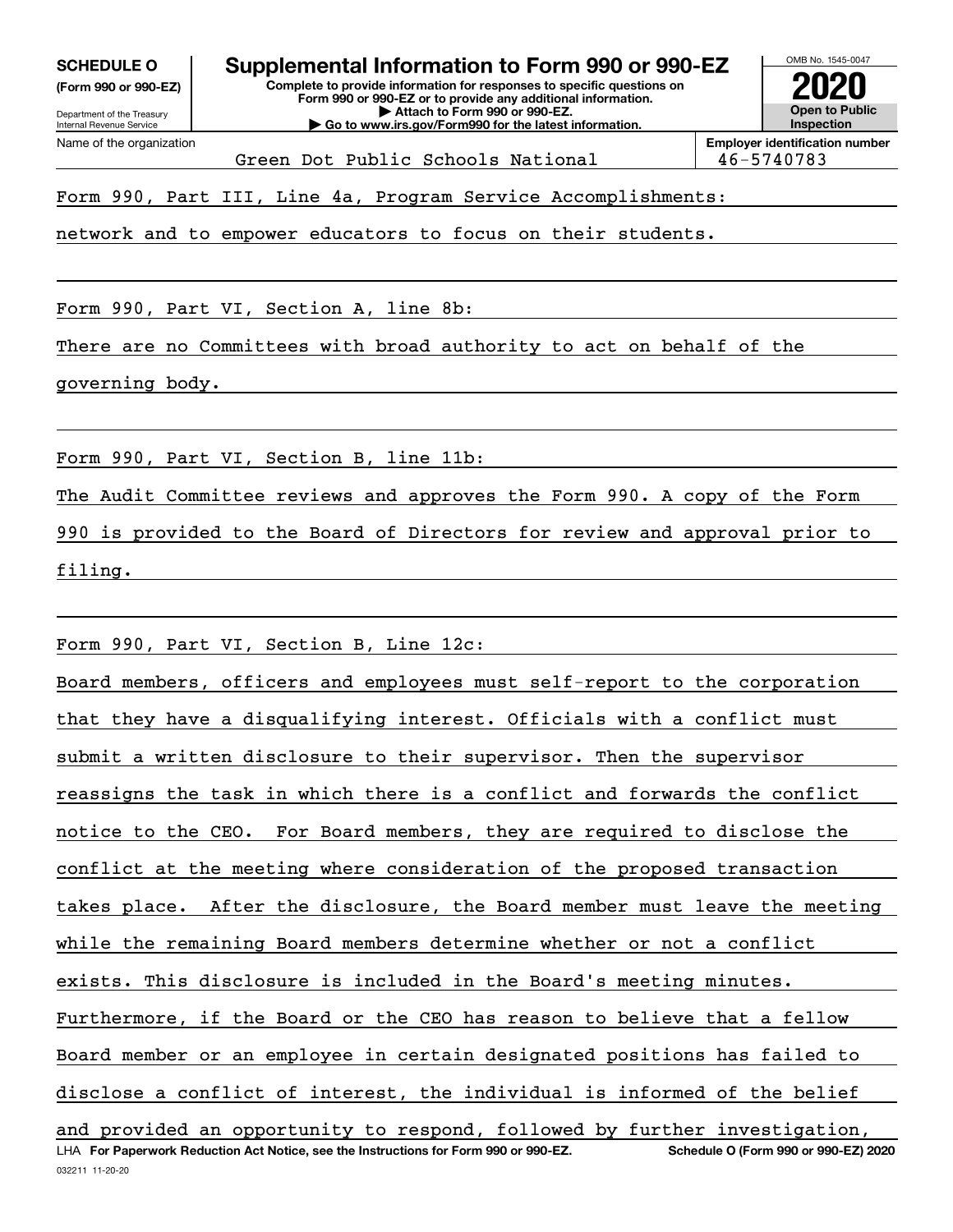| Schedule O (Form 990 or 990-EZ) 2020                                       | Page 2                                              |
|----------------------------------------------------------------------------|-----------------------------------------------------|
| Name of the organization<br>Green Dot Public Schools National              | <b>Employer identification number</b><br>46-5740783 |
| if warranted. Thereafter, the Board or the CEO makes a determination and   |                                                     |
| disciplinary and/or corrective actions are taken, if warranted. Each year, |                                                     |
| directors and certain other officials are required to sign a disclosure of |                                                     |
| conflicts statement that affirms they: a) have received a copy of the      |                                                     |
| corporation's Conflict of Interest Policy (the "Policy"); b) have read and |                                                     |
| understand the Policy; c) have agreed to comply with the Policy; and d)    |                                                     |
| understand the corporation is charitable and, to maintain its federal tax  |                                                     |
| exemption, the corporation must engage primarily in activities that        |                                                     |
| accomplish one or more of its tax-exempt purposes. Certain employees       |                                                     |
| designated with decision making authority are required to sign a similar   |                                                     |
| statement upon commencing their position with the corporation.             |                                                     |

Form 990, Part VI, Section B, Line 15:

The Board of Directors sets the compensation for the CEO on an annual basis using industry data. The CEO sets the compensation for the top management officials. Key employee compensation is set by a Compensation Committee comprised of the top management officials using comparability data.

Form 990, Part VI, Section C, Line 19:

Required documents are available on the organization's website and at the business address during normal business hours upon request.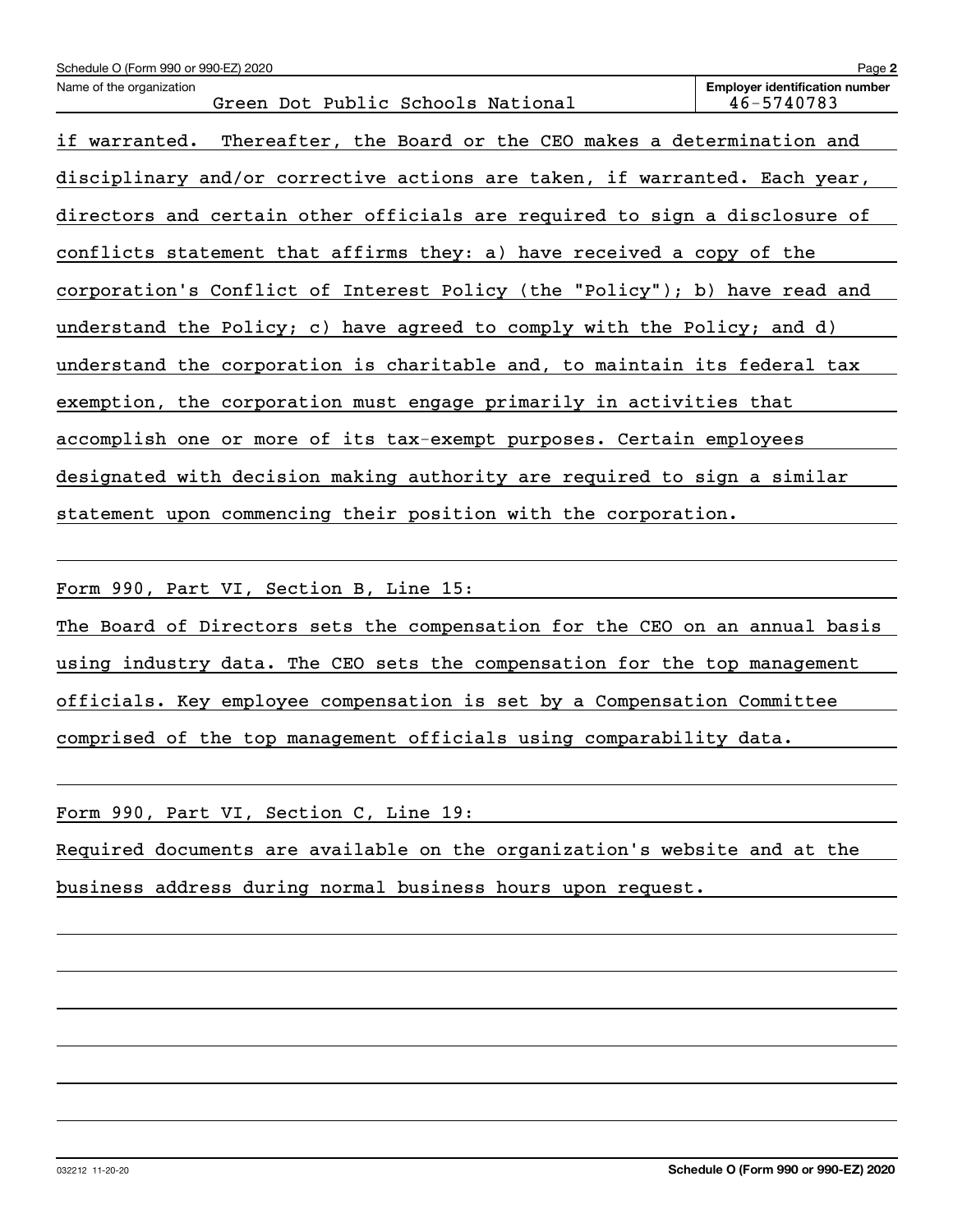| <b>SCHEDULE R</b> |
|-------------------|
|                   |

#### **(Form 990)**

## **Related Organizations and Unrelated Partnerships**

**Complete if the organization answered "Yes" on Form 990, Part IV, line 33, 34, 35b, 36, or 37.** |

**Attach to Form 990.**  |

OMB No. 1545-0047 **2020**

**Open to Public**

**Employer identification number**

46-5740783

**| Go to www.irs.gov/Form990 for instructions and the latest information. Inspection**

Department of the Treasury Internal Revenue Service Name of the organization

Green Dot Public Schools National

**Part I Identification of Disregarded Entities.**  Complete if the organization answered "Yes" on Form 990, Part IV, line 33.

| (a)<br>Name, address, and EIN (if applicable)<br>of disregarded entity | (b)<br>Primary activity | (c)<br>Legal domicile (state or<br>foreign country) | (d)<br>Total income | (e)<br>End-of-year assets | (f)<br>Direct controlling<br>entity |
|------------------------------------------------------------------------|-------------------------|-----------------------------------------------------|---------------------|---------------------------|-------------------------------------|
|                                                                        |                         |                                                     |                     |                           |                                     |
|                                                                        |                         |                                                     |                     |                           |                                     |
|                                                                        |                         |                                                     |                     |                           |                                     |
|                                                                        |                         |                                                     |                     |                           |                                     |

**Identification of Related Tax-Exempt Organizations.** Complete if the organization answered "Yes" on Form 990, Part IV, line 34, because it had one or more related tax-exempt **Part II** organizations during the tax year.

| (a)<br>Name, address, and EIN<br>of related organization | (b)<br>Primary activity | (c)<br>Legal domicile (state or<br>foreign country) | (d)<br><b>Exempt Code</b><br>section | (e)<br>Public charity<br>status (if section | (f)<br>Direct controlling<br>entity | $(g)$<br>Section 512(b)(13)<br>controlled<br>entity? |    |
|----------------------------------------------------------|-------------------------|-----------------------------------------------------|--------------------------------------|---------------------------------------------|-------------------------------------|------------------------------------------------------|----|
|                                                          |                         |                                                     |                                      | 501(c)(3)                                   |                                     | Yes                                                  | No |
| Green Dot Public Schools California -                    |                         |                                                     |                                      |                                             |                                     |                                                      |    |
| 95-4679811, 1149 S Hill Street Suite 600,                |                         |                                                     |                                      |                                             | Green Dot Public                    |                                                      |    |
| Los Angeles, CA 90015                                    | Educational Services    | California                                          | 501(c)(3)                            | Line 2                                      | Schools National                    | х                                                    |    |
| Green Dot Public Schools Tennessee -                     |                         |                                                     |                                      |                                             |                                     |                                                      |    |
| 47-0970499 4950 Fairley Rd Memphis TN                    |                         |                                                     |                                      |                                             | Green Dot Public                    |                                                      |    |
| 38109                                                    | Educational Services    | Tennessee                                           | 501(c)(3)                            | Line 2                                      | Schools National                    | x                                                    |    |
| Green Dot Public Schools Southeast Texas -               |                         |                                                     |                                      |                                             |                                     |                                                      |    |
| 85-3396360, 1149 S Hill Street Suite 600,                |                         |                                                     |                                      |                                             | Green Dot Public                    |                                                      |    |
| Los Angeles, CA 90015                                    | Educational Services    | Texas                                               | 501(c)(3)                            | Line 2                                      | Schools National                    | х                                                    |    |
| United Parents and Students - 81-3413763                 |                         |                                                     |                                      |                                             |                                     |                                                      |    |
| 1149 S Hill Street Suite 600                             |                         |                                                     |                                      |                                             | Green Dot Public                    |                                                      |    |
| Los Angeles, CA 90015                                    | Educational Services    | California                                          | 501(c)(3)                            | Line 10                                     | Schools National                    | x                                                    |    |

**For Paperwork Reduction Act Notice, see the Instructions for Form 990. Schedule R (Form 990) 2020**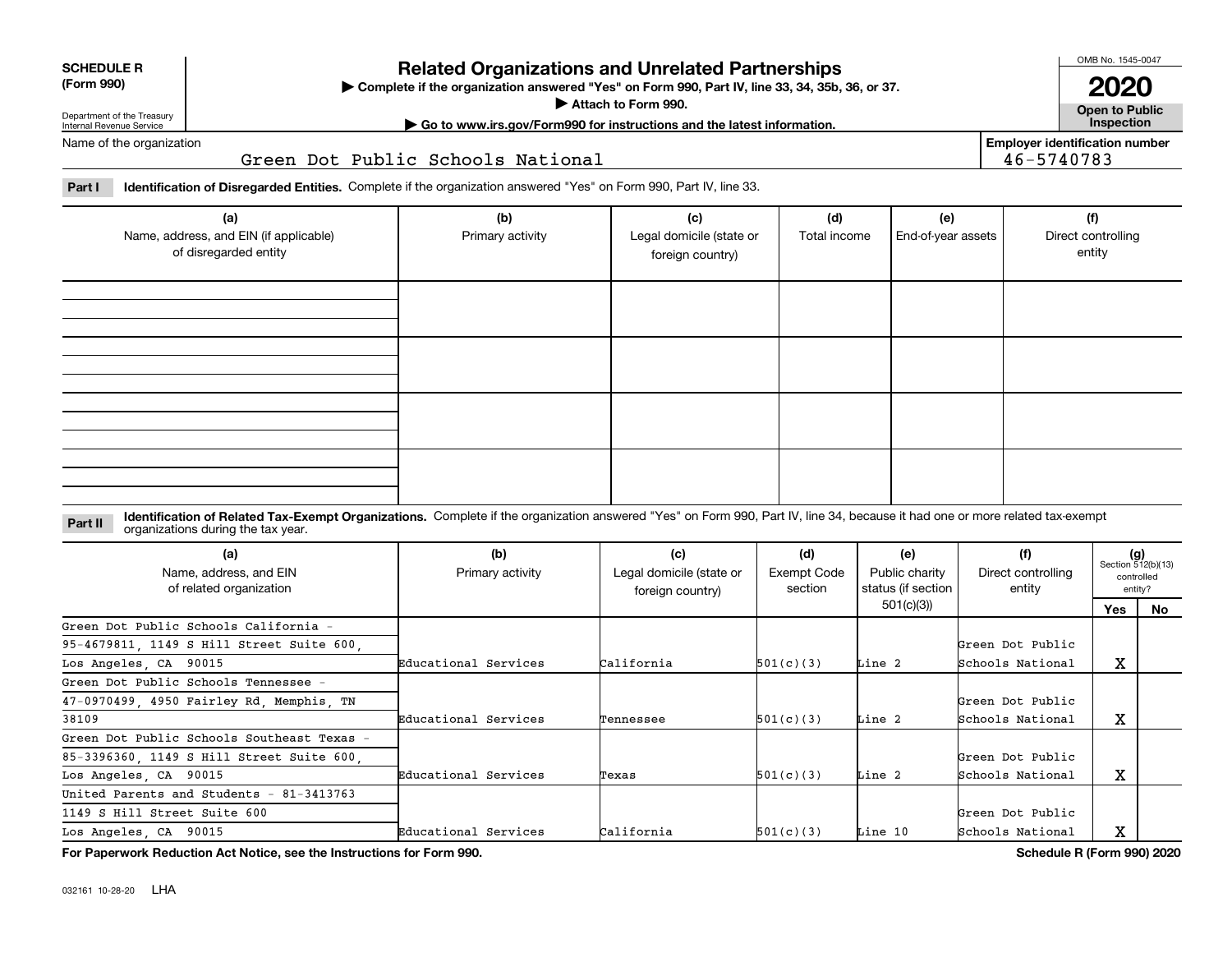**Part II Continuation of Identification of Related Tax-Exempt Organizations**

| (a)<br>Name, address, and EIN<br>of related organization            | (b)<br>Primary activity | (c)<br>Legal domicile (state or<br>foreign country) | (d)<br>Exempt Code<br>section | (e)<br>Public charity<br>status (if section | (f)<br>Direct controlling<br>entity | $(g)$<br>Section 512(b)(13)<br>controlled<br>organization? |             |
|---------------------------------------------------------------------|-------------------------|-----------------------------------------------------|-------------------------------|---------------------------------------------|-------------------------------------|------------------------------------------------------------|-------------|
|                                                                     |                         |                                                     |                               | 501(c)(3)                                   |                                     | Yes                                                        | No          |
| Delta Properties, Inc. - 82-0212806<br>1149 S Hill Street Suite 600 |                         |                                                     |                               |                                             | Green Dot Public<br>Schools         |                                                            |             |
| Los Angeles, CA 90015                                               | Educational Facilities  | California                                          | 501(c)(3)                     | Line 12a, I                                 | California                          |                                                            | $\mathbf X$ |
|                                                                     |                         |                                                     |                               |                                             |                                     |                                                            |             |
|                                                                     |                         |                                                     |                               |                                             |                                     |                                                            |             |
|                                                                     |                         |                                                     |                               |                                             |                                     |                                                            |             |
|                                                                     |                         |                                                     |                               |                                             |                                     |                                                            |             |
|                                                                     |                         |                                                     |                               |                                             |                                     |                                                            |             |
|                                                                     |                         |                                                     |                               |                                             |                                     |                                                            |             |
|                                                                     |                         |                                                     |                               |                                             |                                     |                                                            |             |
|                                                                     |                         |                                                     |                               |                                             |                                     |                                                            |             |
|                                                                     |                         |                                                     |                               |                                             |                                     |                                                            |             |
|                                                                     |                         |                                                     |                               |                                             |                                     |                                                            |             |
|                                                                     |                         |                                                     |                               |                                             |                                     |                                                            |             |
|                                                                     |                         |                                                     |                               |                                             |                                     |                                                            |             |
|                                                                     |                         |                                                     |                               |                                             |                                     |                                                            |             |
|                                                                     |                         |                                                     |                               |                                             |                                     |                                                            |             |
|                                                                     |                         |                                                     |                               |                                             |                                     |                                                            |             |
|                                                                     |                         |                                                     |                               |                                             |                                     |                                                            |             |
|                                                                     |                         |                                                     |                               |                                             |                                     |                                                            |             |
|                                                                     |                         |                                                     |                               |                                             |                                     |                                                            |             |
|                                                                     |                         |                                                     |                               |                                             |                                     |                                                            |             |
|                                                                     |                         |                                                     |                               |                                             |                                     |                                                            |             |
|                                                                     |                         |                                                     |                               |                                             |                                     |                                                            |             |
|                                                                     |                         |                                                     |                               |                                             |                                     |                                                            |             |
|                                                                     |                         |                                                     |                               |                                             |                                     |                                                            |             |
|                                                                     |                         |                                                     |                               |                                             |                                     |                                                            |             |
|                                                                     |                         |                                                     |                               |                                             |                                     |                                                            |             |
|                                                                     |                         |                                                     |                               |                                             |                                     |                                                            |             |
|                                                                     |                         |                                                     |                               |                                             |                                     |                                                            |             |
|                                                                     |                         |                                                     |                               |                                             |                                     |                                                            |             |
|                                                                     |                         |                                                     |                               |                                             |                                     |                                                            |             |
|                                                                     |                         |                                                     |                               |                                             |                                     |                                                            |             |
|                                                                     |                         |                                                     |                               |                                             |                                     |                                                            |             |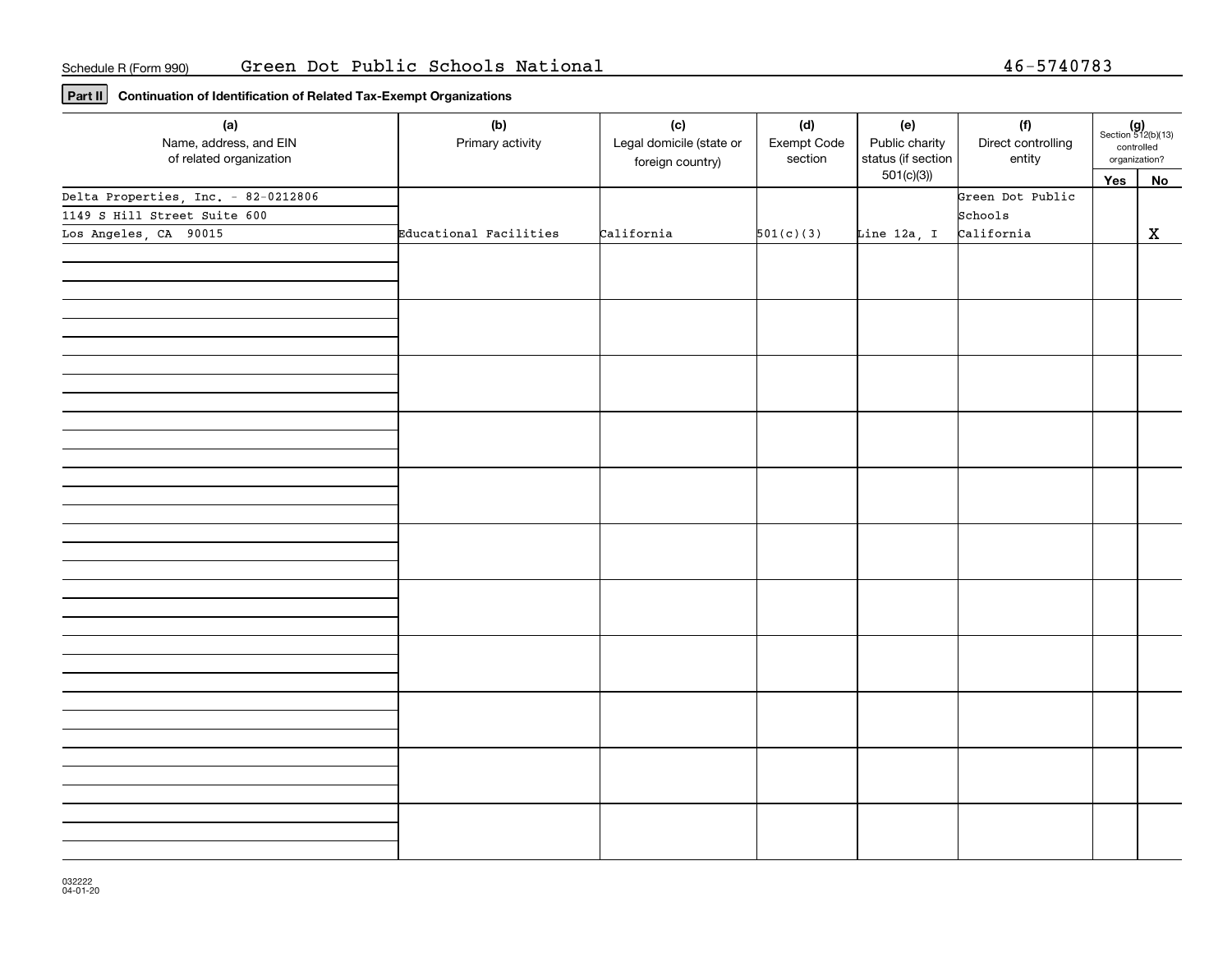#### Schedule R(Form 990) 2020 **Green Dot Public Schools National 46-5740783** Page

**2**

**Identification of Related Organizations Taxable as a Partnership.** Complete if the organization answered "Yes" on Form 990, Part IV, line 34, because it had one or more related **Part III** organizations treated as a partnership during the tax year.

| (a)                                               | (b)              | (c)                  | (d)                          | (e)                                                                 | (f)                      | (g)                     |                                  | (h)      | (i)                                                       | (j) | (k)                                                     |
|---------------------------------------------------|------------------|----------------------|------------------------------|---------------------------------------------------------------------|--------------------------|-------------------------|----------------------------------|----------|-----------------------------------------------------------|-----|---------------------------------------------------------|
| Name, address, and EIN<br>of related organization | Primary activity | Legal<br>domicile    | Direct controlling<br>entity | Predominant income                                                  | Share of total<br>income | Share of<br>end-of-year | Disproportionate<br>allocations? |          | Code V-UBI                                                |     | General or Percentage<br>managing ownership<br>partner? |
|                                                   |                  | (state or<br>foreign |                              |                                                                     |                          | assets                  |                                  |          |                                                           |     |                                                         |
|                                                   |                  | country)             |                              | related, unrelated,<br>excluded from tax under<br>sections 512-514) |                          |                         |                                  | Yes   No | amount in box<br>20 of Schedule<br>K-1 (Form 1065) Yes No |     |                                                         |
|                                                   |                  |                      |                              |                                                                     |                          |                         |                                  |          |                                                           |     |                                                         |
|                                                   |                  |                      |                              |                                                                     |                          |                         |                                  |          |                                                           |     |                                                         |
|                                                   |                  |                      |                              |                                                                     |                          |                         |                                  |          |                                                           |     |                                                         |
|                                                   |                  |                      |                              |                                                                     |                          |                         |                                  |          |                                                           |     |                                                         |
|                                                   |                  |                      |                              |                                                                     |                          |                         |                                  |          |                                                           |     |                                                         |
|                                                   |                  |                      |                              |                                                                     |                          |                         |                                  |          |                                                           |     |                                                         |
|                                                   |                  |                      |                              |                                                                     |                          |                         |                                  |          |                                                           |     |                                                         |
|                                                   |                  |                      |                              |                                                                     |                          |                         |                                  |          |                                                           |     |                                                         |
|                                                   |                  |                      |                              |                                                                     |                          |                         |                                  |          |                                                           |     |                                                         |
|                                                   |                  |                      |                              |                                                                     |                          |                         |                                  |          |                                                           |     |                                                         |
|                                                   |                  |                      |                              |                                                                     |                          |                         |                                  |          |                                                           |     |                                                         |
|                                                   |                  |                      |                              |                                                                     |                          |                         |                                  |          |                                                           |     |                                                         |
|                                                   |                  |                      |                              |                                                                     |                          |                         |                                  |          |                                                           |     |                                                         |
|                                                   |                  |                      |                              |                                                                     |                          |                         |                                  |          |                                                           |     |                                                         |
|                                                   |                  |                      |                              |                                                                     |                          |                         |                                  |          |                                                           |     |                                                         |
|                                                   |                  |                      |                              |                                                                     |                          |                         |                                  |          |                                                           |     |                                                         |
|                                                   |                  |                      |                              |                                                                     |                          |                         |                                  |          |                                                           |     |                                                         |

**Identification of Related Organizations Taxable as a Corporation or Trust.** Complete if the organization answered "Yes" on Form 990, Part IV, line 34, because it had one or more related **Part IV** organizations treated as a corporation or trust during the tax year.

| (a)<br>Name, address, and EIN<br>of related organization | (b)<br>Primary activity | (c)<br>Legal domicile<br>(state or<br>foreign | (d)<br>Direct controlling<br>entity | (e)<br>Type of entity<br>(C corp, S corp,<br>or trust) | (f)<br>Share of total<br>income | (g)<br>Share of<br>end-of-year<br>assets | (h)<br> Percentage <br>ownership | $(i)$ Section<br>512(b)(13)<br>controlled<br>entity? |        |
|----------------------------------------------------------|-------------------------|-----------------------------------------------|-------------------------------------|--------------------------------------------------------|---------------------------------|------------------------------------------|----------------------------------|------------------------------------------------------|--------|
|                                                          |                         | country)                                      |                                     |                                                        |                                 |                                          |                                  |                                                      | Yes No |
|                                                          |                         |                                               |                                     |                                                        |                                 |                                          |                                  |                                                      |        |
|                                                          |                         |                                               |                                     |                                                        |                                 |                                          |                                  |                                                      |        |
|                                                          |                         |                                               |                                     |                                                        |                                 |                                          |                                  |                                                      |        |
|                                                          |                         |                                               |                                     |                                                        |                                 |                                          |                                  |                                                      |        |
|                                                          |                         |                                               |                                     |                                                        |                                 |                                          |                                  |                                                      |        |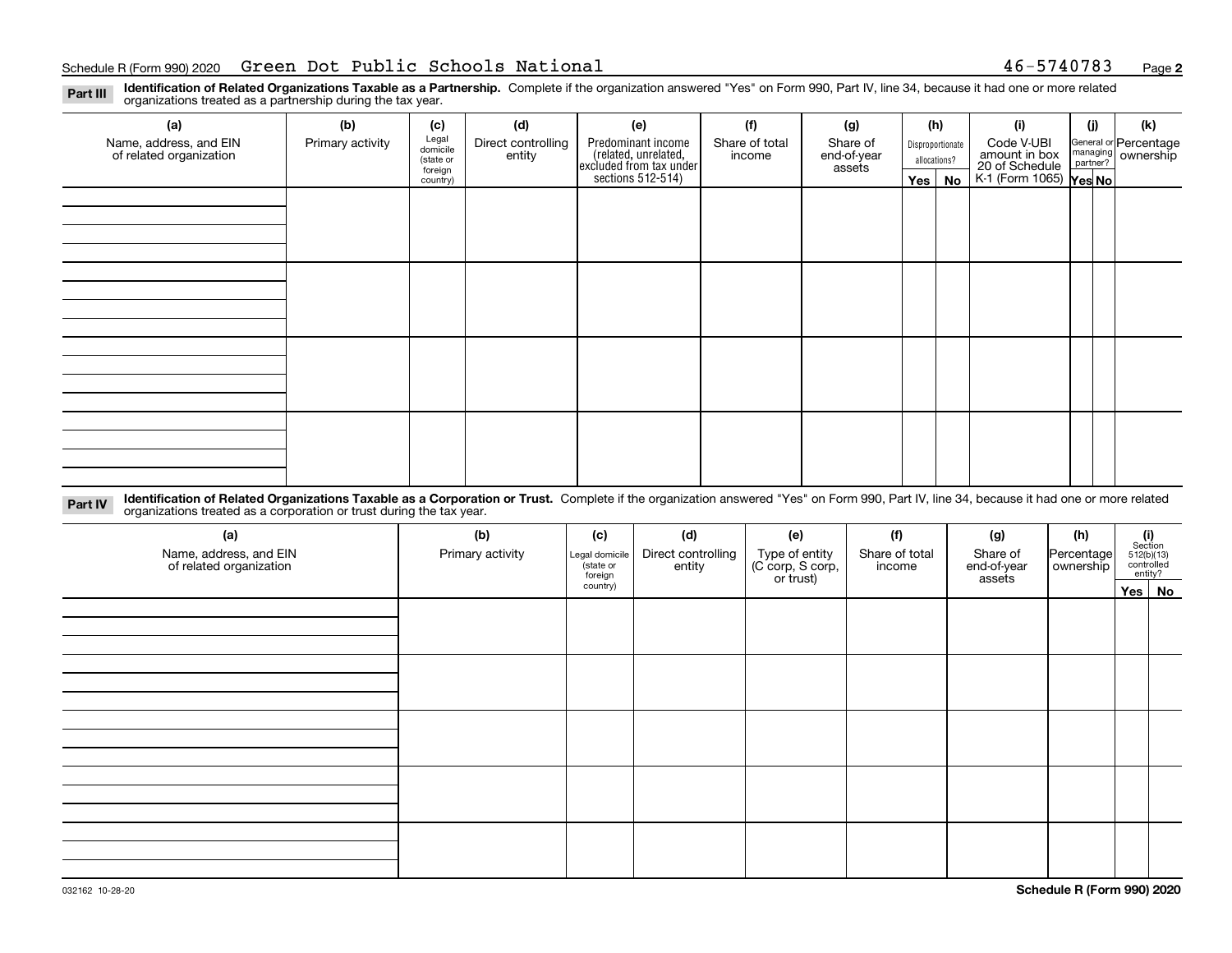### Schedule R(Form 990) 2020 **Green Dot Public Schools National 46-5740783** Page

**Part V** T**ransactions With Related Organizations.** Complete if the organization answered "Yes" on Form 990, Part IV, line 34, 35b, or 36.

| Note: Complete line 1 if any entity is listed in Parts II, III, or IV of this schedule.                                                                                                                                        |                | <b>Yes</b> | No                      |
|--------------------------------------------------------------------------------------------------------------------------------------------------------------------------------------------------------------------------------|----------------|------------|-------------------------|
| During the tax year, did the organization engage in any of the following transactions with one or more related organizations listed in Parts II-IV?                                                                            |                |            |                         |
|                                                                                                                                                                                                                                | 1a             |            | X                       |
|                                                                                                                                                                                                                                | 1 <sub>b</sub> | X          |                         |
| c Gift, grant, or capital contribution from related organization(s) manufaction contains and content of the contribution from related organization(s) manufaction contains and contribution from related organization(s) manuf | 1c             |            | X                       |
|                                                                                                                                                                                                                                | 1d             | x          |                         |
|                                                                                                                                                                                                                                | 1e             |            | х                       |
|                                                                                                                                                                                                                                |                |            |                         |
| f Dividends from related organization(s) manufactured contains and contained a series of the contact of the contact of the contact of the contact of the contact of the contact of the contact of the contact of the contact o | 1f             |            | х                       |
| g Sale of assets to related organization(s) www.assettion.com/www.assettion.com/www.assettion.com/www.assettion.com/www.assettion.com/www.assettion.com/www.assettion.com/www.assettion.com/www.assettion.com/www.assettion.co | 1a             |            | $\mathbf X$             |
| h Purchase of assets from related organization(s) manufactured and content and content and content and content and content and content and content and content and content and content and content and content and content and | 1h             |            | $\mathbf X$             |
| Exchange of assets with related organization(s) www.assettion.com/www.assettion.com/www.assettion.com/www.assettion.com/www.assettion.com/www.assettion.com/www.assettion.com/www.assettion.com/www.assettion.com/www.assettio | 1i.            |            | X                       |
|                                                                                                                                                                                                                                | 1i.            |            | X                       |
|                                                                                                                                                                                                                                |                |            |                         |
|                                                                                                                                                                                                                                | 1k.            |            | X                       |
| Performance of services or membership or fundraising solicitations for related organization(s)                                                                                                                                 | 11             |            | $\mathbf X$             |
| m Performance of services or membership or fundraising solicitations by related organization(s)                                                                                                                                | 1m             |            | $\overline{\mathbf{x}}$ |
|                                                                                                                                                                                                                                | 1n             | X          |                         |
|                                                                                                                                                                                                                                | 1o             |            | X                       |
|                                                                                                                                                                                                                                |                |            |                         |
|                                                                                                                                                                                                                                | 1p             | X          |                         |
|                                                                                                                                                                                                                                | 1q             | х          |                         |
|                                                                                                                                                                                                                                |                |            |                         |
| r Other transfer of cash or property to related organization(s)                                                                                                                                                                | 1r             |            | х                       |
|                                                                                                                                                                                                                                | 1s             |            | X                       |

**2**If the answer to any of the above is "Yes," see the instructions for information on who must complete this line, including covered relationships and transaction thresholds.

| (a)<br>Name of related organization     | (b)<br>Transaction<br>type (a-s) | (c)<br>Amount involved | (d)<br>Method of determining amount involved |
|-----------------------------------------|----------------------------------|------------------------|----------------------------------------------|
| (1) Green Dot Public Schools California | P                                | 454, 715. Accrual      |                                              |
| (2) Green Dot Public Schools California | Q                                | 10, 155, 944. Accrual  |                                              |
| (3) Green Dot Public Schools California |                                  | 2, 172, 533. Accrual   |                                              |
| (4) Green Dot Public Schools Tennessee  |                                  | 1,738,548. Accrual     |                                              |
| (5) United Parents and Students         |                                  | 133,500. Accrual       |                                              |
| (6) Green Dot Public Schools Tennessee  | B                                | 200,000. Accrual       |                                              |

 $\overline{\phantom{a}}$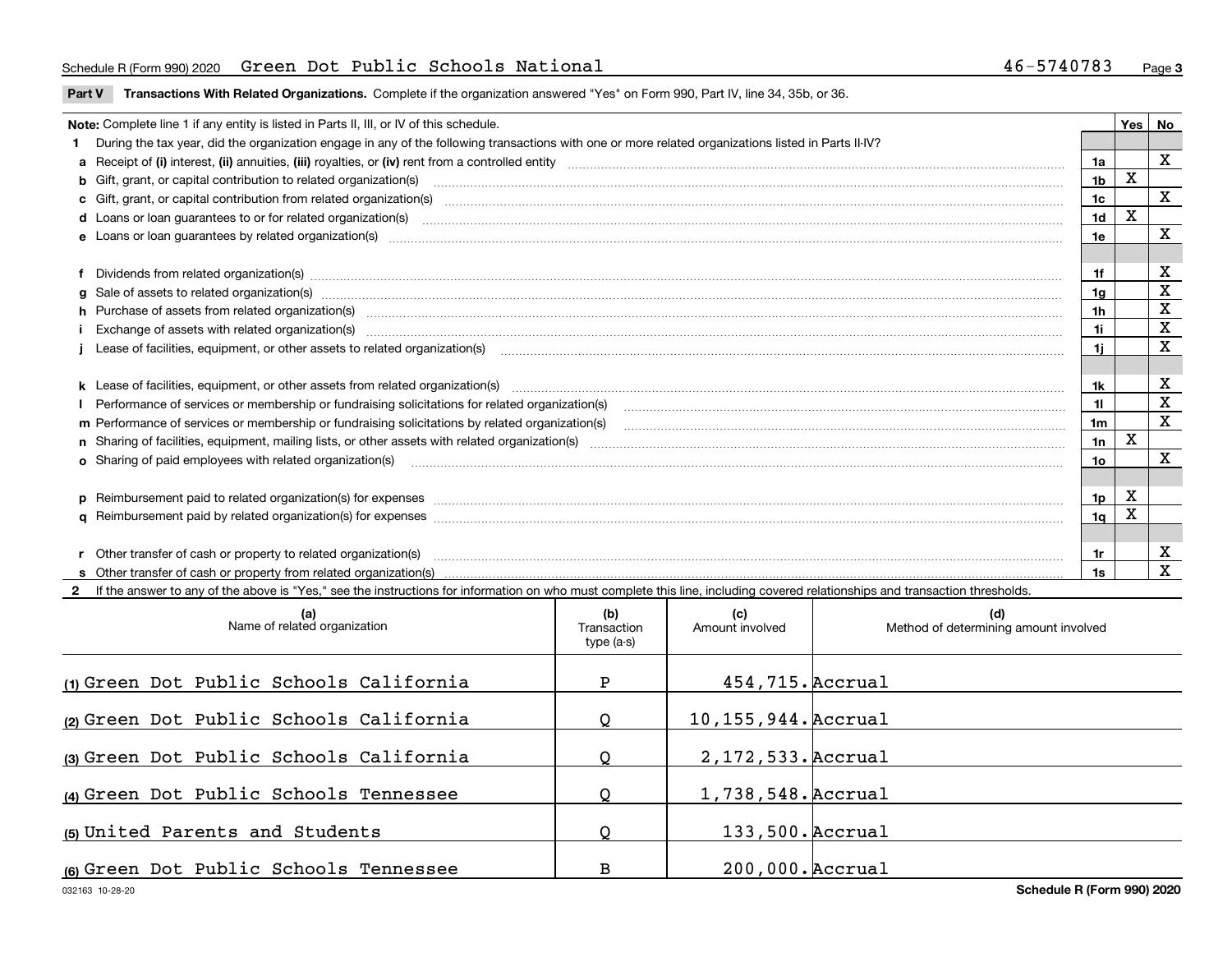**Part V Continuation of Transactions With Related Organizations**  (Schedule R (Form 990), Part V, line 2)

| (a)<br>Name of other organization             | (b)<br>Transaction<br>type (a-s) | (c)<br>Amount involved | (d)<br>Method of determining<br>amount involved |
|-----------------------------------------------|----------------------------------|------------------------|-------------------------------------------------|
| (7) Green Dot Public Schools California       | $\, {\bf B}$                     | 210,000. Accrual       |                                                 |
| (8) Green Dot Public Schools Southeast Texas  | $\, {\bf B}$                     | 200,000. Accrual       |                                                 |
| (9) Green Dot Public Schools Tennessee        | Q                                |                        | 3,645. Accrual                                  |
| (10) Green Dot Public Schools Southeast Texas | $\Omega$                         | 590, 734. Accrual      |                                                 |
| (11) Delta Properties, Inc.                   | Q                                | 160,000. Accrual       |                                                 |
| (12)                                          |                                  |                        |                                                 |
| (13)                                          |                                  |                        |                                                 |
| (14)                                          |                                  |                        |                                                 |
| (15)                                          |                                  |                        |                                                 |
| (16)                                          |                                  |                        |                                                 |
| (17)                                          |                                  |                        |                                                 |
| (18)                                          |                                  |                        |                                                 |
| (19)                                          |                                  |                        |                                                 |
| (20)                                          |                                  |                        |                                                 |
| (21)                                          |                                  |                        |                                                 |
| (22)                                          |                                  |                        |                                                 |
| (23)                                          |                                  |                        |                                                 |
| (24)                                          |                                  |                        |                                                 |
|                                               |                                  |                        |                                                 |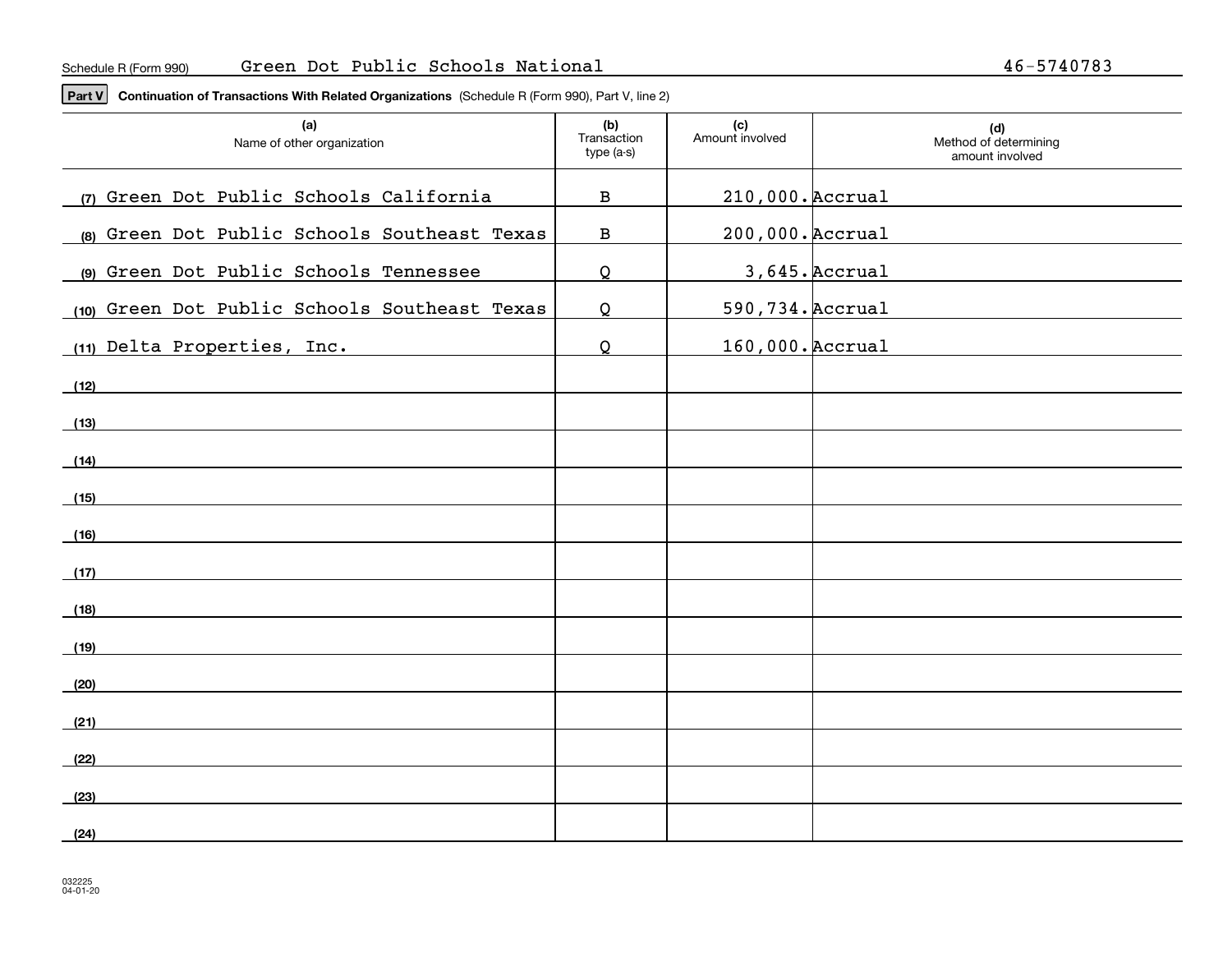### Schedule R(Form 990) 2020 **Green Dot Public Schools National 46-5740783** Page

## **4**

#### **Part VI Unrelated Organizations Taxable as a Partnership. Complete if the organization answered "Yes" on Form 990, Part IV, line 37.**

Provide the following information for each entity taxed as a partnership through which the organization conducted more than five percent of its activities (measured by total assets or gross revenue) that was not a related organization. See instructions regarding exclusion for certain investment partnerships.

| (a)<br>Name, address, and EIN<br>of entity | (b)<br>Primary activity | (c)<br>Legal domicile<br>(state or foreign<br>country) | (d)<br>Predominant income<br>(related, unrelated,<br>excluded from tax under<br>sections 512-514) | (e)<br>Are all<br>partners sec.<br>$\frac{501(c)(3)}{0rgs.?}$<br>Yes No | (f)<br>Share of<br>total<br>income | (g)<br>Share of<br>end-of-year<br>assets | (h)<br>Dispropor-<br>tionate<br>allocations?<br>Yes No | (i)<br>Code V-UBI<br>amount in box 20 managing<br>of Schedule K-1<br>(Form 1065)<br>$\overline{Yes}$ No | (i)<br>YesNO | $(\mathsf{k})$ |
|--------------------------------------------|-------------------------|--------------------------------------------------------|---------------------------------------------------------------------------------------------------|-------------------------------------------------------------------------|------------------------------------|------------------------------------------|--------------------------------------------------------|---------------------------------------------------------------------------------------------------------|--------------|----------------|
|                                            |                         |                                                        |                                                                                                   |                                                                         |                                    |                                          |                                                        |                                                                                                         |              |                |
|                                            |                         |                                                        |                                                                                                   |                                                                         |                                    |                                          |                                                        |                                                                                                         |              |                |
|                                            |                         |                                                        |                                                                                                   |                                                                         |                                    |                                          |                                                        |                                                                                                         |              |                |
|                                            |                         |                                                        |                                                                                                   |                                                                         |                                    |                                          |                                                        |                                                                                                         |              |                |
|                                            |                         |                                                        |                                                                                                   |                                                                         |                                    |                                          |                                                        |                                                                                                         |              |                |
|                                            |                         |                                                        |                                                                                                   |                                                                         |                                    |                                          |                                                        |                                                                                                         |              |                |
|                                            |                         |                                                        |                                                                                                   |                                                                         |                                    |                                          |                                                        |                                                                                                         |              |                |
|                                            |                         |                                                        |                                                                                                   |                                                                         |                                    |                                          |                                                        |                                                                                                         |              |                |

**Schedule R (Form 990) 2020**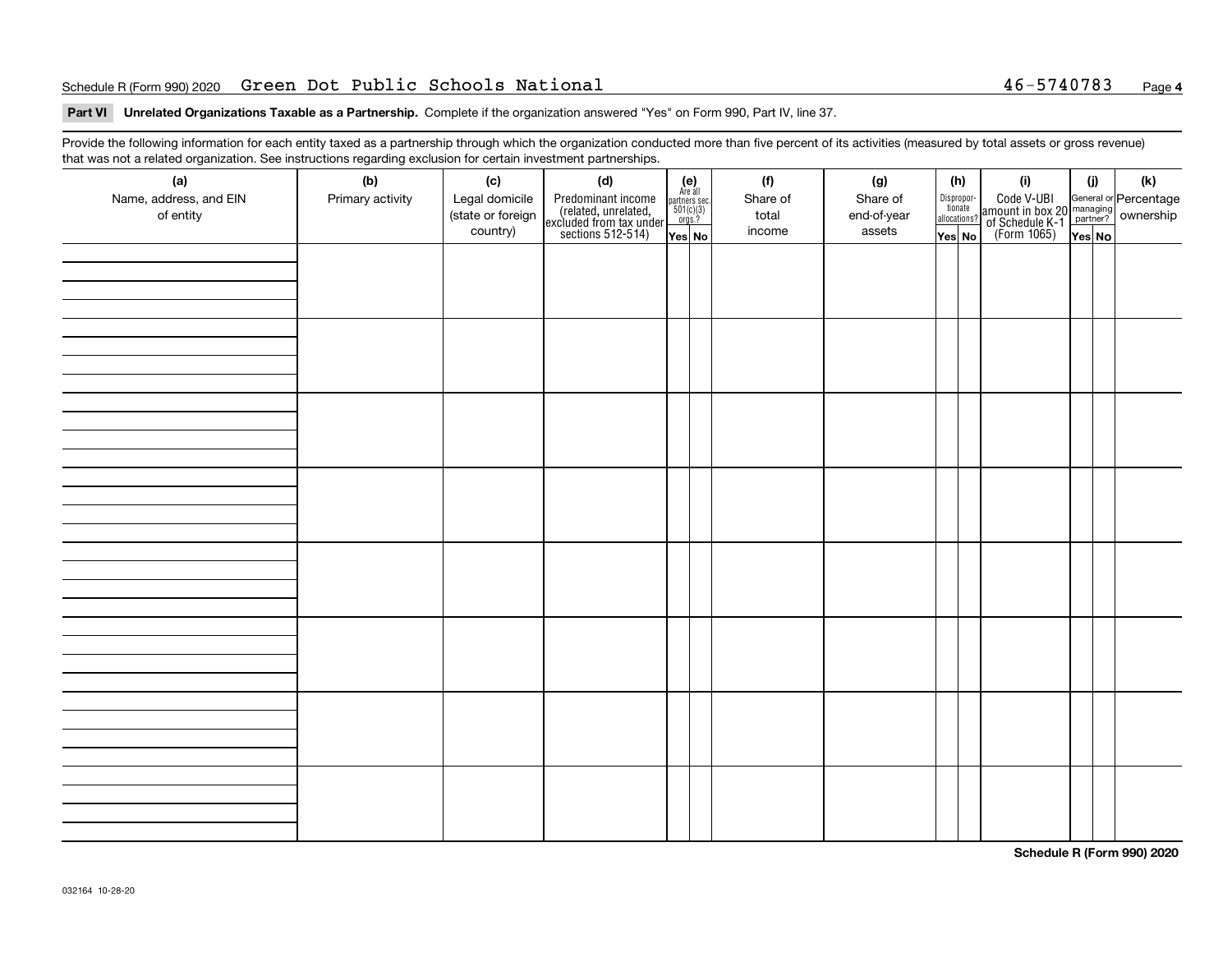**Part VII Supplemental Information**

Provide additional information for responses to questions on Schedule R. See instructions.